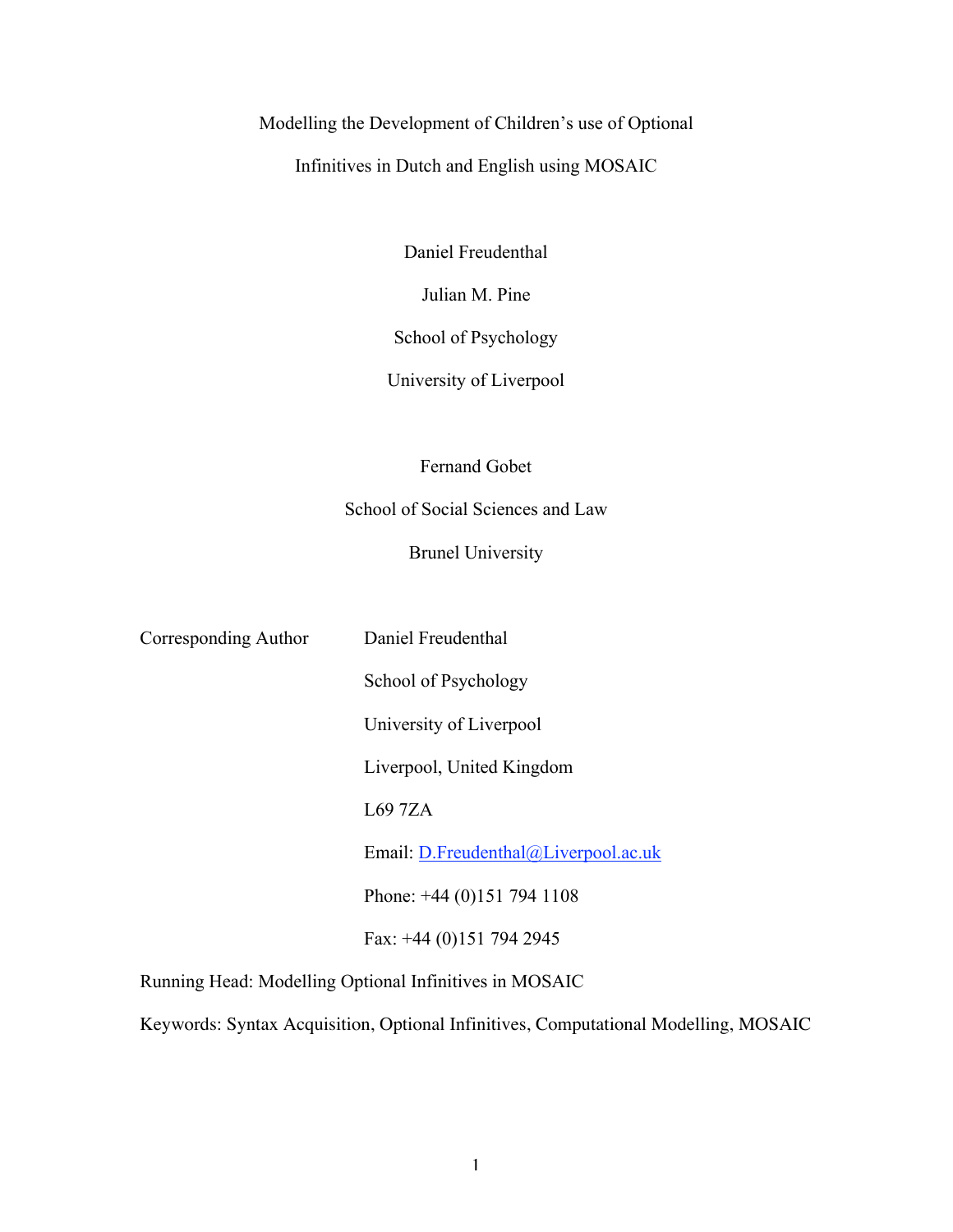### **ABSTRACT**

In this study we use a computational model of language learning (MOSAIC) to investigate the extent to which the Optional Infinitive (OI) phenomenon in Dutch and English can be explained in terms of a resource-limited distributional analysis of Dutch and English child-directed speech. The results show that the same version of MOSAIC is able to simulate changes in the pattern of finiteness marking in two children learning Dutch and two children learning English as the average length of their utterances increases. These results suggest that it is possible to explain the key features of the OI phenomenon in both Dutch and English in terms of the interaction between an utterancefinal bias in learning and the distributional characteristics of child-directed speech in the two languages. They also show how computational modelling techniques can be used to investigate the extent to which cross-linguistic similarities in the developmental data can be explained in terms of common processing constraints as opposed to innate knowledge of Universal Grammar.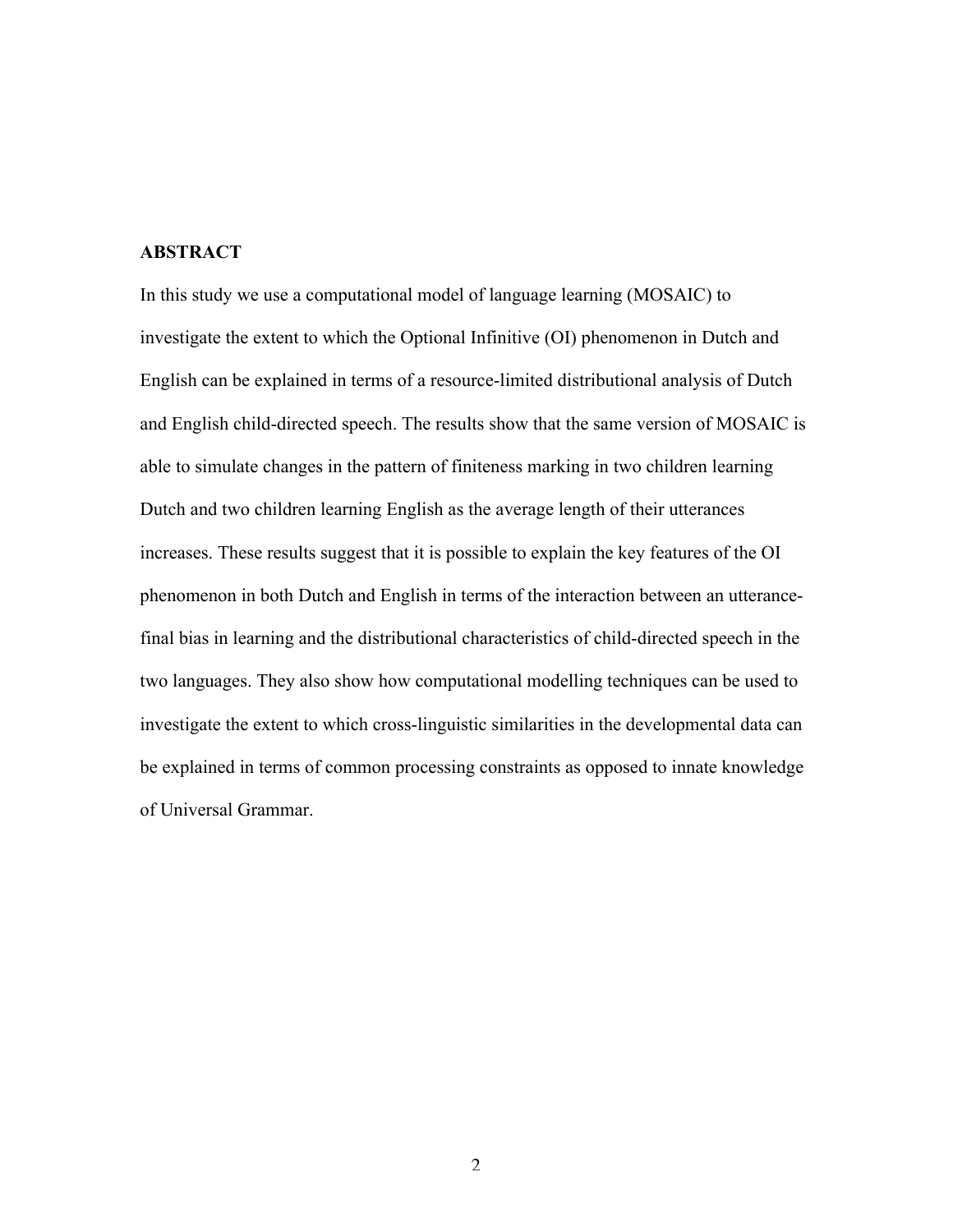### 1. Introduction

Children acquiring their native language are faced with a task of considerable complexity that they must solve using only noisy and potentially inconsistent input. Mainstream linguistic theory has addressed this *learnability problem* by proposing the nativist theory that children come into the world with rich domain-specific knowledge of language (e.g. Chomsky, 1981; Pinker, 1984). However, recent research using computational modelling techniques suggests that the amount of information that can be extracted from an analysis of the statistical properties of the input language is considerably greater than has traditionally been assumed by the nativist approach (Elman, 1993; Cartwright & Brent, 1997; Redington, Chater & Finch, 1998; Solan, Horn, Ruppin & Edelman, 2003). Moreover, there is now a substantial body of research on infants' distributional learning abilities that suggests that children are sensitive to the statistical properties of the language they are learning from a very early age (Gomez & Gerken, 1999; Saffran, Aslin & Newport, 1996; Santelmann & Jusczyk, 1998; Shady & Gerken, 1999).

When taken together, the results of these different lines of research raise the possibility that some of the phenomena that have been taken as evidence for innate linguistic knowledge on the part of the child could be explained in terms of the interaction between the child's distributional learning abilities and the statistical properties of the input. One obvious way of investigating this possibility is to use computational modelling techniques to simulate developmental phenomena as a function of a distributional analysis of the language to which children are exposed. However, as Christiansen and Chater (2001) point out, a major challenge facing this kind of approach is to develop models that map more directly onto the tasks that human language learners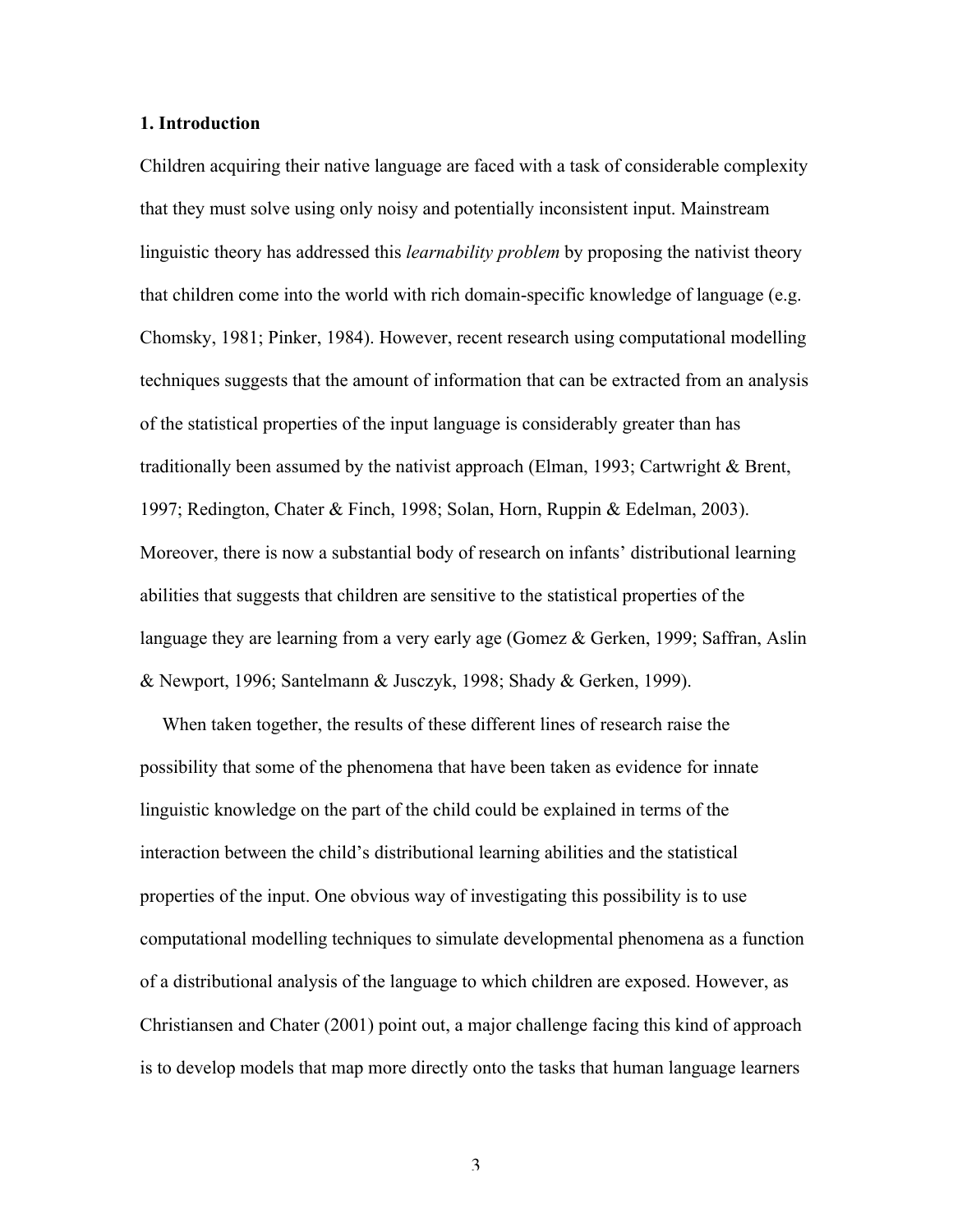face, use more representative input samples, and are able to make greater contact with the empirical data than has tended to be the case in the past.

In this paper, we describe MOSAIC, a computational model of language learning that attempts to meet this challenge by simulating developmental changes in the characteristics of children's multi-word speech as a function of a distributional analysis of mothers' child-directed speech. MOSAIC is a simple resource-limited learning mechanism that takes corpora of orthographically transcribed child-directed speech as input and learns to produce progressively longer utterances that can be directly compared with the speech of children at particular points in development. We show how MOSAIC simulates the developmental patterning of the Optional Infinitive (OI) phenomenon in two different languages (English and Dutch). The OI phenomenon was chosen as a target for simulation for two reasons. The first is that it occurs in a number of languages that differ considerably in their underlying grammars (Wexler, 1994). It thus constitutes a useful domain in which to explore the extent to which cross-linguistic similarities in the patterns of behaviour shown by children learning different languages can be understood in terms of common processing constraints as opposed to innate knowledge of Universal Grammar. The second is that it shows considerable variation in its developmental characteristics across different languages (e.g. Ingram & Thompson, 1997; Wijnen, Kempen & Gillis, 2001; Wilson, 2003). Simulating such differences as a function of cross-linguistic differences in the statistical properties of the input is therefore a good way of investigating the relation between the distributional properties of children's early language and the distributional properties of the language to which they are exposed.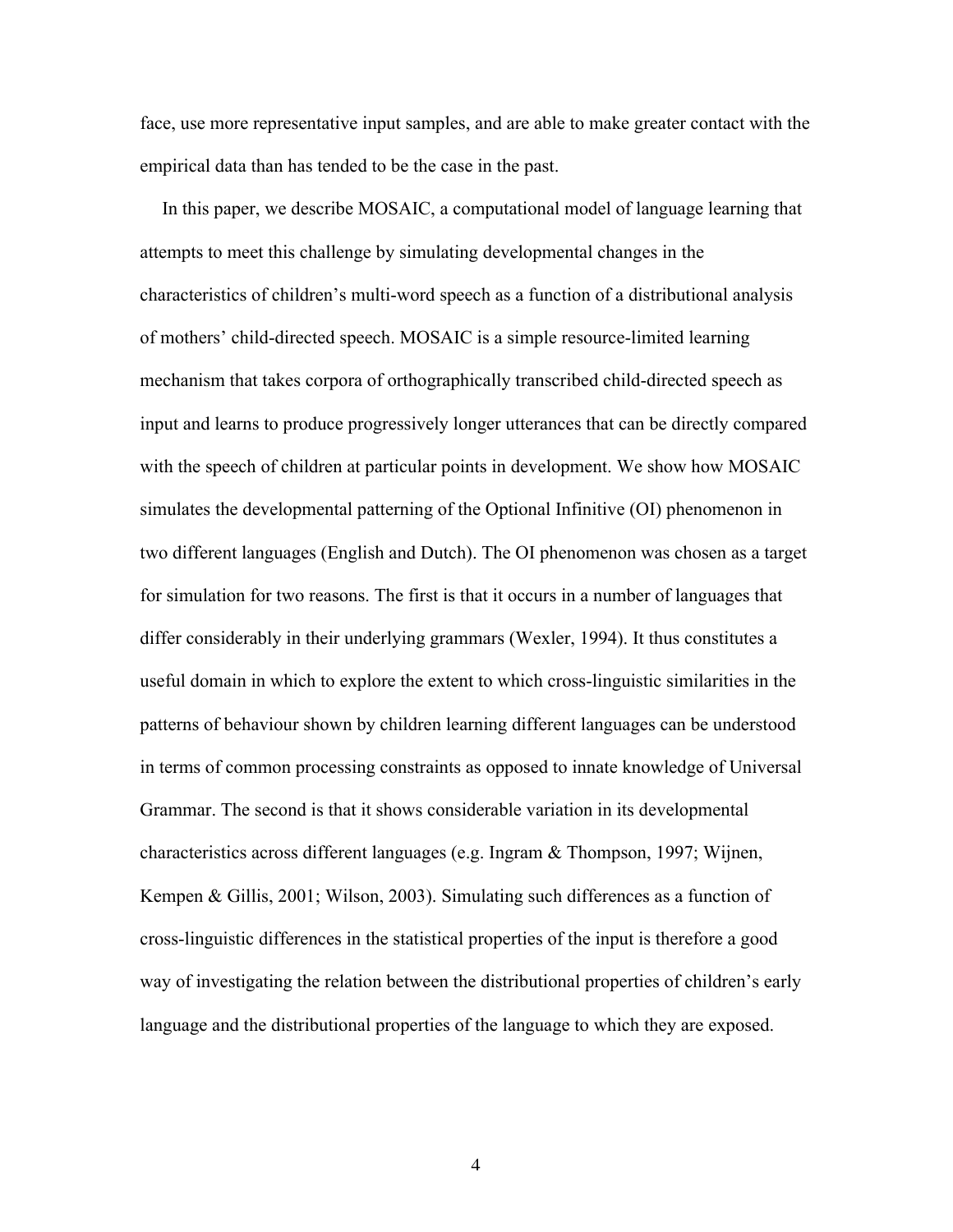### 1.1. The Optional Infinitive phenomenon

It is a well-established fact that young English-speaking children often fail to provide grammatical morphemes in contexts in which they are obligatory in adult speech (Brown, 1973). For example, between the ages of 2 and 3 years, children learning English produce utterances such as those in 1, 2, 3 and 4:

- 1) Dolly want a drink
- 2) Yesterday we go to the park
- 3) Doggie barking
- 4) Mummy done it

Utterance 1 is an example of missing third person singular present tense, utterance 2 an example of missing past tense, utterance 3 an example of missing auxiliary "be", and utterance 4 an example of missing auxiliary "have".

Traditionally, such utterances have been interpreted in terms of the gradual acquisition of the relevant morphemes (Brown, 1973; Bloom, Lifter & Hafitz, 1980), or the dropping of inflections as a result of performance limitations in production (Bloom, 1990; Valian, 1991). More recently, however, Wexler (1994; 1998) has argued that, rather than reflecting a process of inflection-drop, utterances like those in 1 to 4 reflect children's optional use of non-finite forms (e.g. "want", "go", "barking", "done") in contexts in which a finite form (e.g. "wants", "went", "is barking", "has done") is obligatory in the adult language*<sup>1</sup>* . This view has come to be known as the Optional Infinitive (OI)

 $\frac{1}{1}$ <sup>1</sup> Finite forms are forms that are marked for Agreement and/or Tense (e.g. "goes", "went"). Non-finite forms are forms that are not marked for Agreement or Tense. Non-finite forms include the infinitive (e.g. "go"), the past participle (e.g. "gone"), and the progressive participle (e.g. "going").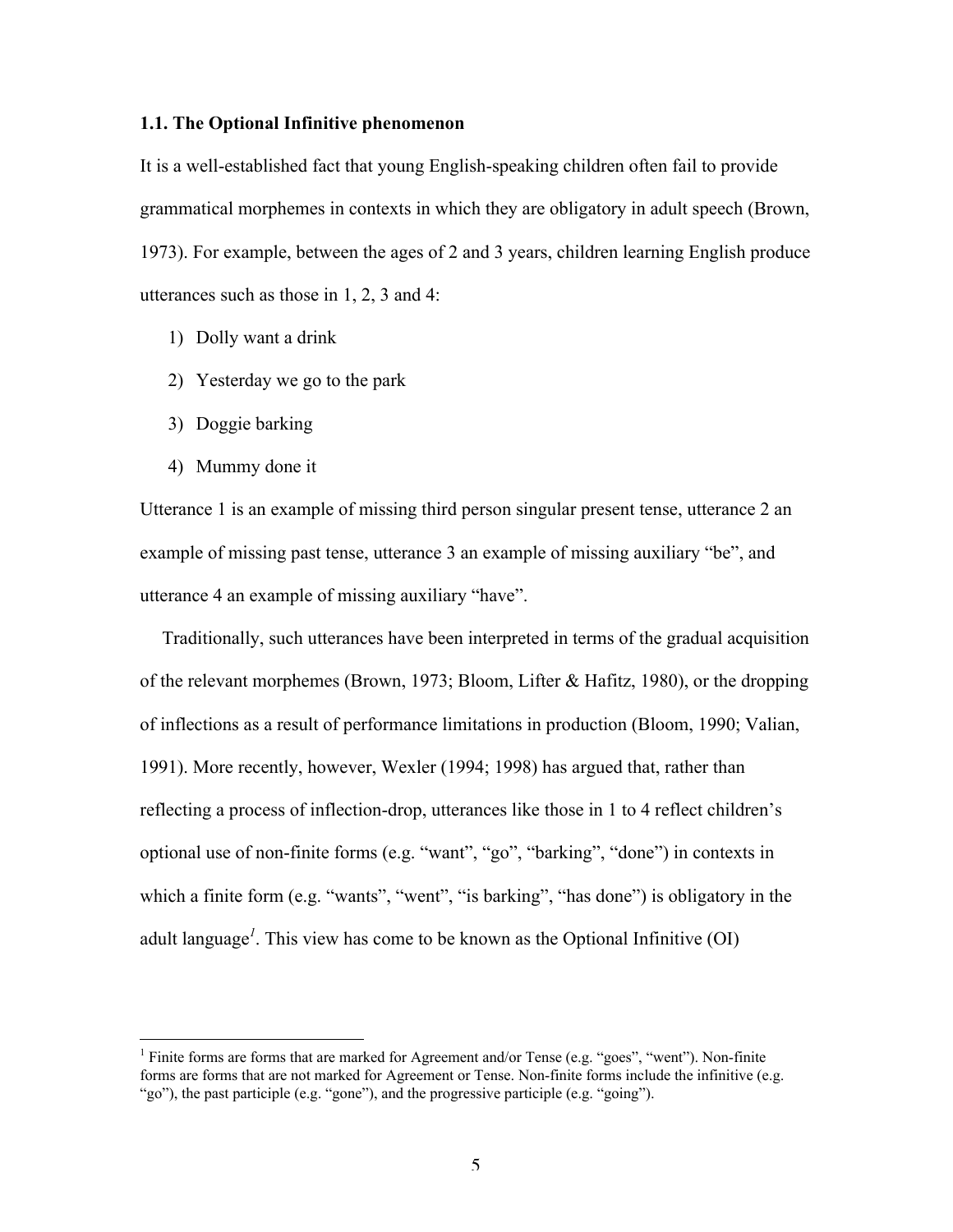hypothesis and has generated a great deal of research over the past ten years in a variety of different languages.

According to the OI hypothesis, by the time children begin to produce multi-word speech, they have already correctly set all the basic inflectional and clause structure parameters of their language. They thus have adult-like knowledge of the word order and inflectional properties of the language they are learning. However, there is a stage of development (the OI stage) during which the abstract features of Tense (TNS) and Agreement (AGR) can be absent from the underlying representation of the sentence. This results in children initially using both finite and non-finite verb forms in contexts in which a finite form would be obligatory in the adult language, and producing errors such as those in 1, 2, 3 and 4. However, since children have adult-like knowledge of the word order and inflectional properties of the language, their use of finite and non-finite forms tends to pattern correctly with respect to other aspects of the grammar. Thus, although English-speaking children produce OI errors with the negative particle (e.g. "he not go" instead of "he doesn't go"), they rarely produce errors in which a finite or non-finite verb form is incorrectly placed with respect to the negative particle (e.g. "he goes not" or "he not goes"). Similarly, although English-speaking children produce OI errors with subject pronouns (e.g. "he go" instead of "he goes"), they rarely produce errors in which a finite verb form fails to correctly agree with the sentence subject (e.g. "I goes" instead of "I go") (Harris & Wexler, 1996).

The great strength of the OI hypothesis is that it provides a unified account of patterns of finiteness marking in children acquiring a variety of different languages. Thus, children produce OI errors not only in English, where the infinitive is a zero-marked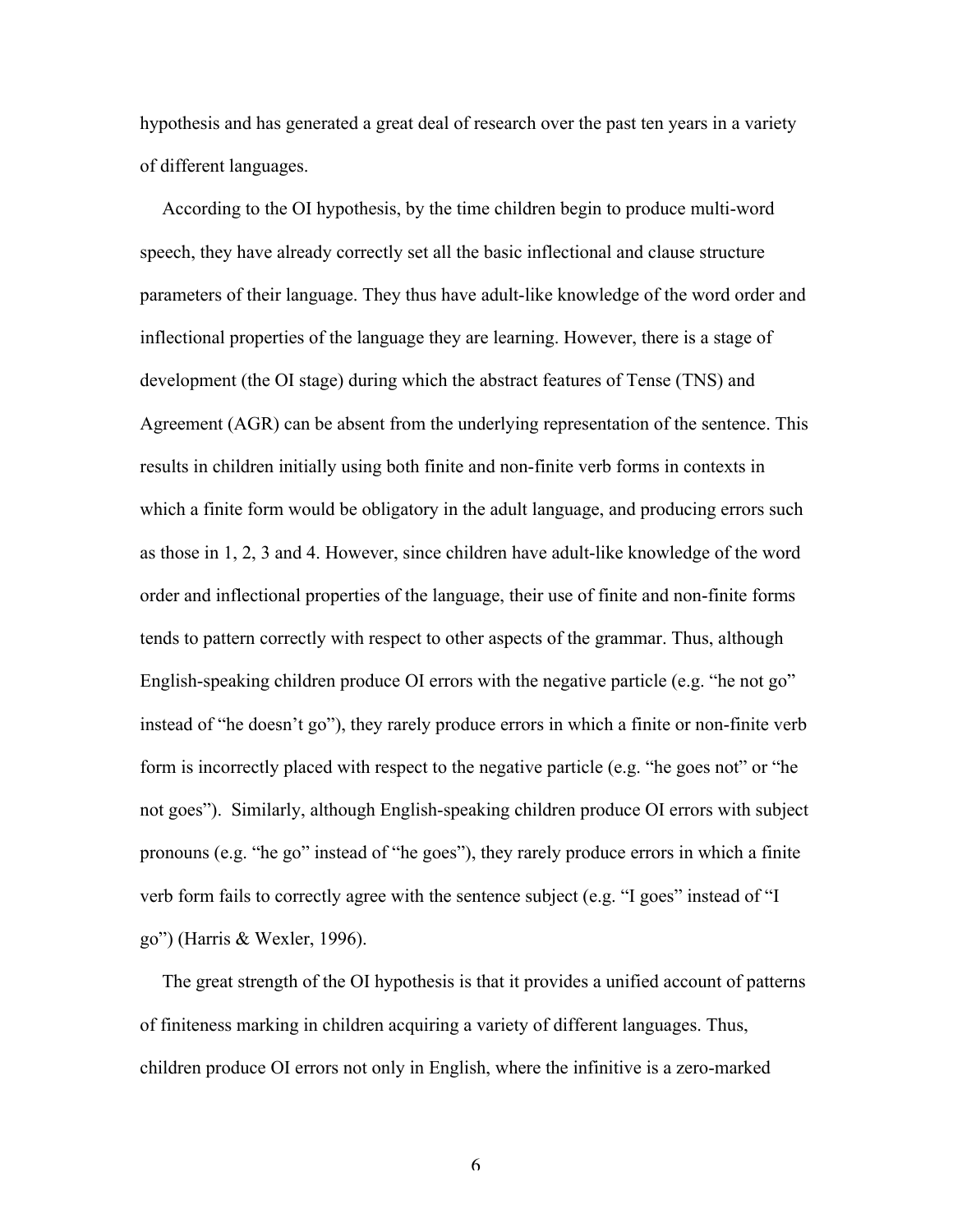form, but also in a number of other languages, including Dutch, German, French and Swedish, where the infinitive carries its own infinitival marker. For example, children learning Dutch produce utterances such as: "Pappa eten" ("Daddy eat-INF") and "Mamma drinken" ("Mummy drink-INF") where the correct forms would be: "Pappa eet" ("Daddy eats") and "Mamma drinkt" ("Mummy drinks"). Moreover, children's use of finite and non-finite verb forms in these languages tends, as in English, to respect the word order patterns of the language being learned. Thus, although children learning Dutch use both finite and non-finite verb forms in finite contexts, they nevertheless tend to correctly place finite verb forms before their complements and non-finite verb forms after their complements, and hence produce finite utterances such as: "Pappa eet appels" ("Daddy eats apples") and non-finite utterances such as "Pappa appels eten" ("Daddy apples eat-INF").

However, although the OI hypothesis is able to explain a number of regularities in the patterning of children's early multi-word speech across different languages, it also has two important weaknesses. The first of these is that it attributes a great deal of highly structured linguistic knowledge to the child on the basis of rather weak empirical evidence. Thus, although children's tendency to position finite and non-finite verb forms correctly in their utterances is consistent with the claim that young children already know the word order and inflectional properties of their language, it is not at all clear that this is the only possible explanation of the data. Indeed, as Joseph and Pine (2002) point out, any learning mechanism sensitive to the relation between finiteness marking and utterance position in the input is likely to capture this effect.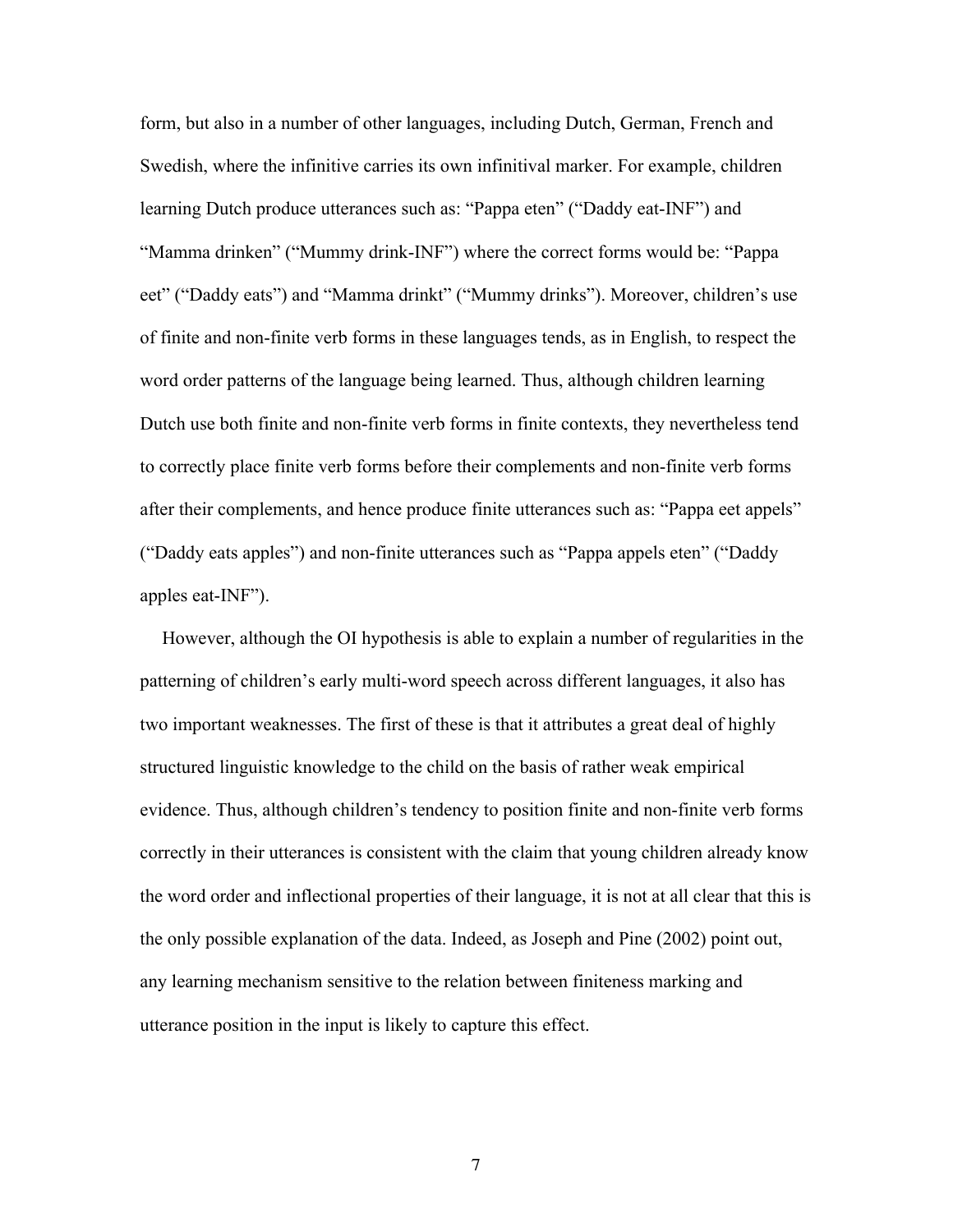The second weakness is that the theory makes very limited quantitative predictions about the developmental patterning of children's use of finite and non-finite verb forms in the different languages to which it has been applied. Thus, the theory predicts that there will be a stage in which children will produce both finite and non-finite verb forms in finite contexts, and that children's use of non-finite forms in finite contexts will decrease over time, until such errors eventually disappear from their speech. However, it has little to say about the rate at which children will make OI errors at particular points in development, or about differences in the rate at which children will make OI errors with different kinds of verbs. For example, it provides no explanation of why there is a stage in early child Dutch when finite verb forms are virtually absent from the child's speech (Wijnen & Verrips, 1998), or why, when Dutch children do begin to use finite verb forms more frequently, the verbs that they use in finite and non-finite form tend to come from different populations with different distributional characteristics in the input (Jordens, 1990; Wijnen, 1998).

In view of these weaknesses, the present study represents an attempt to investigate the extent to which it is possible to explain the OI phenomenon in terms of a simple resourcelimited distributional analysis of the language to which children are exposed. This will be done by using a computational model of language learning (MOSAIC) to simulate developmental changes in children's use of finite and non-finite verb forms in two languages (English and Dutch) with considerable differences in their underlying grammars. MOSAIC is a simple distributional learning mechanism with no built-in domain-specific knowledge that takes as input corpora of orthographically coded childdirected speech and learns to produce as output utterances that become progressively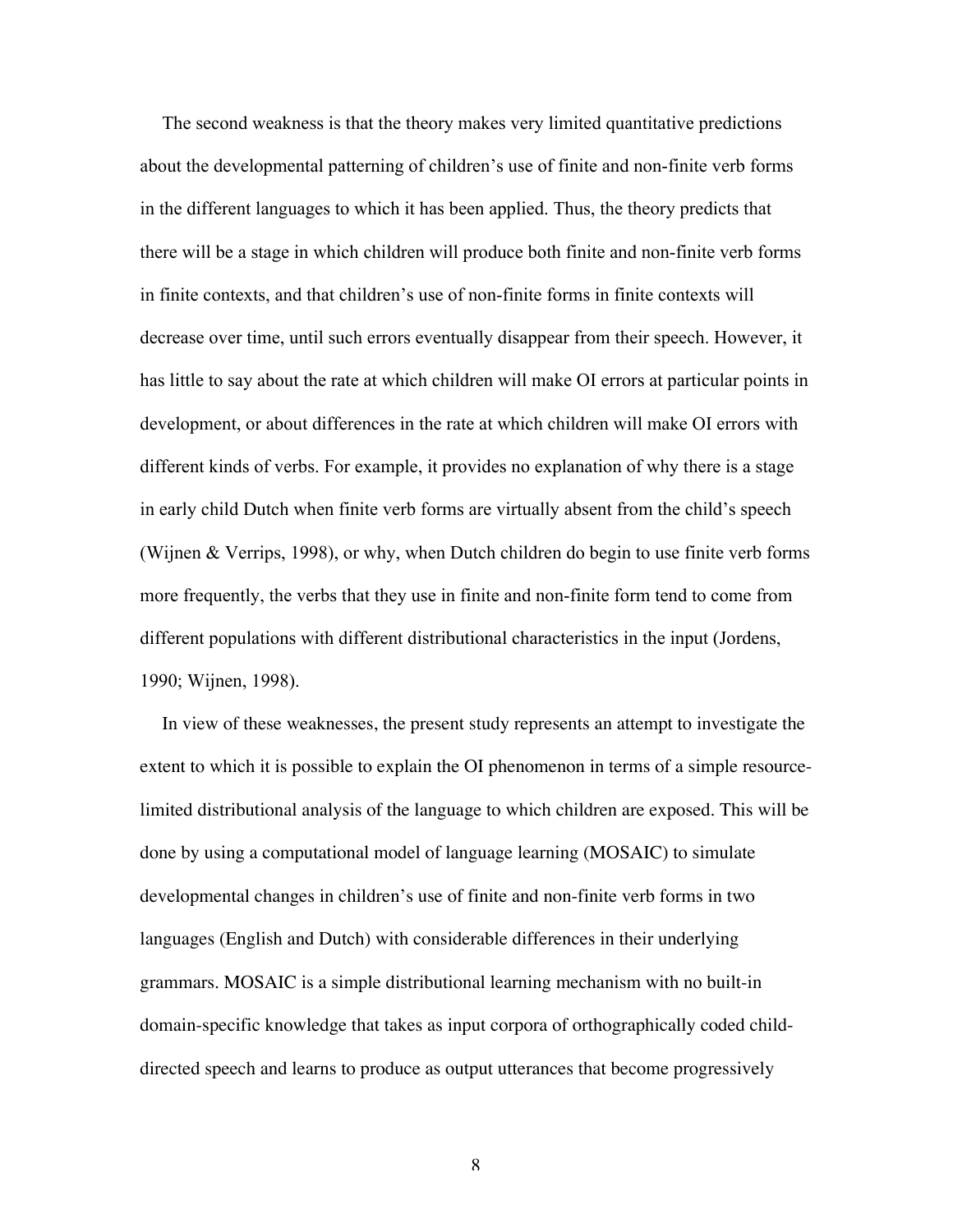longer as learning proceeds. As a result of these characteristics, MOSAIC can be used to model the behaviour of children learning different languages across a range of different Mean Length of Utterance (MLU) values. The aim of the present study is therefore to use MOSAIC to investigate whether it is possible to simulate the developmental patterning of finiteness marking in English and Dutch as a function of the interaction between a single learning mechanism and the distributional characteristics of English and Dutch childdirected speech.

#### 1.2. MOSAIC

MOSAIC (Model of Syntax Acquisition In Children) is an instance of the CHREST architecture, which in turn is a member of the EPAM family (Feigenbaum  $\&$  Simon, 1984). CHREST models have been used successfully to simulate phenomena such as novice-expert differences in chess (Gobet  $\&$  Simon, 2000) and memory for computer programs (Gobet & Oliver, 2002), as well as phenomena in diagrammatic reasoning (Lane, Cheng & Gobet 1999) and language acquisition (Gobet & Pine, 1997; Gobet, Lane, Croker, Cheng, Jones, Oliver & Pine, 2001; Jones, Gobet & Pine, 2000a, 2000b; Croker, Pine & Gobet, 2000, 2001; Freudenthal, Pine & Gobet, 2001, 2002a, 2002b).

The basis of the model is an n-ary discrimination network, consisting of nodes connected by (test)-links. The network is headed by a root node that has no contents. The other nodes in the network encode words or phrases. Test links encode the difference between the contents of two nodes. MOSAIC employs two learning mechanisms. The first mechanism, based upon discrimination, adds new nodes and test links to the network in a probabilistic fashion. The second mechanism, based upon similarity, adds "generative" links between nodes encoding phrases encountered in similar contexts. In its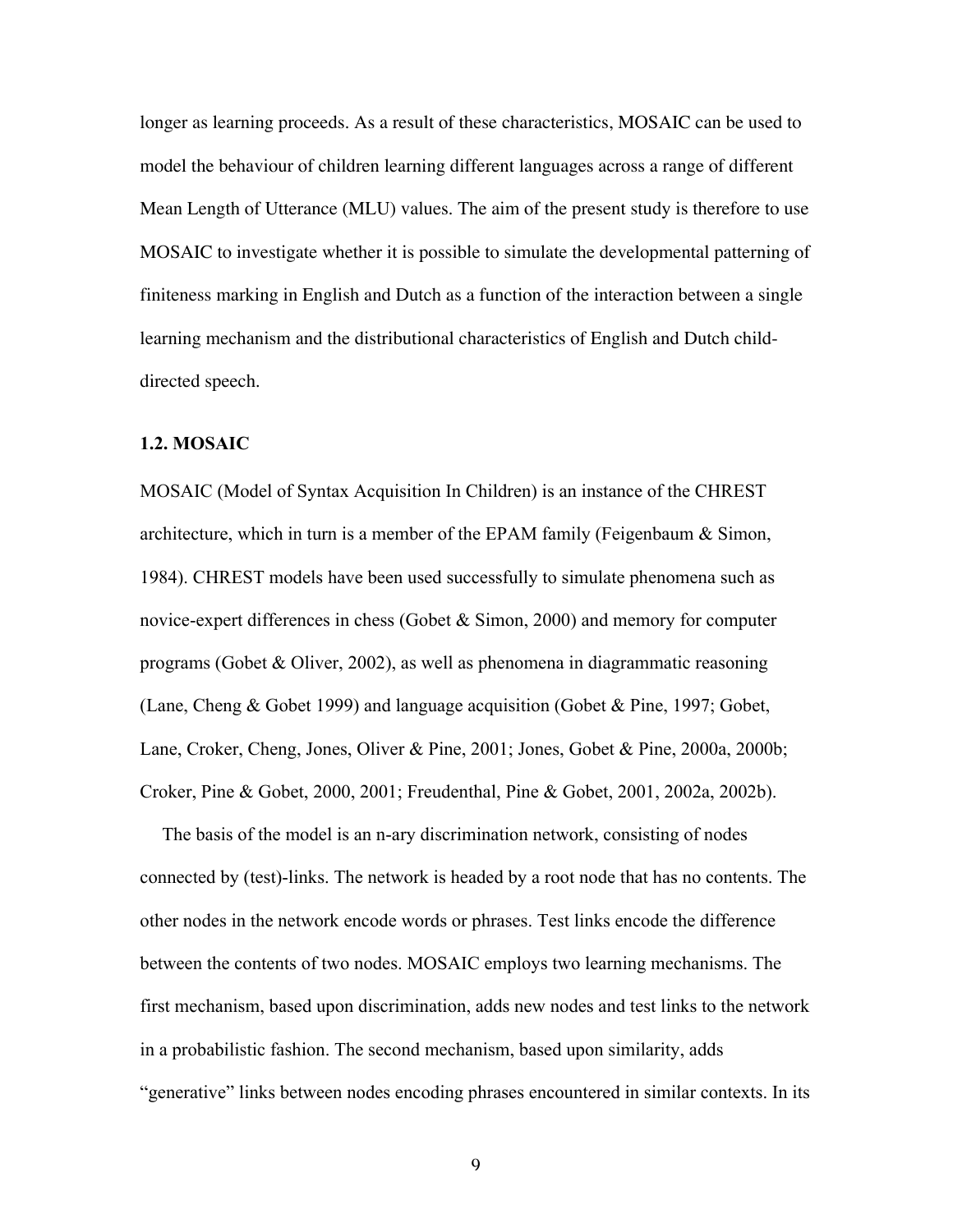present form, the model learns from text-based input. That is, the model assumes that the phonological stream has been segmented into words.

#### 1.2.1. Adding new nodes to the network

The model encodes utterances by parsing them in a left to right fashion. When the network is given input, it creates new nodes under the root node. We call the nodes just under the root *primitive nodes*. When additional input is received, new nodes at increasingly deeper levels are created. The model therefore encodes phrases of increasing length. This process is now illustrated by an example. To keep this example simple, we assume that a node is created with a probability of 1 (and hence that nodes for sentenceinitial words and phrases are as likely to be created as words for sentence-final words and phrases). In fact, the probability of creating nodes, which depends on a number of factors, is quite low (see section *Node creation probability*), and there is a bias in the model to create nodes for sentence-final words and phrases (see footnote 3). This means that, in practice, nodes for sentence-final words and phrases are often created before nodes for sentence-initial words and phrases.

#### 1.2.2. An example

Assume that an empty network receives the utterance "did he go". The model first encounters the word "did". Since the network is empty, there are no test links. The model therefore creates a test link and a node under the root node. Essentially, the model is *learning* the word. The new node has "did" as its contents, as does the test link. The model then proceeds to the next part of the input (i.e. "he"). When the model now examines the test links from the root node, it has only one link that encodes the word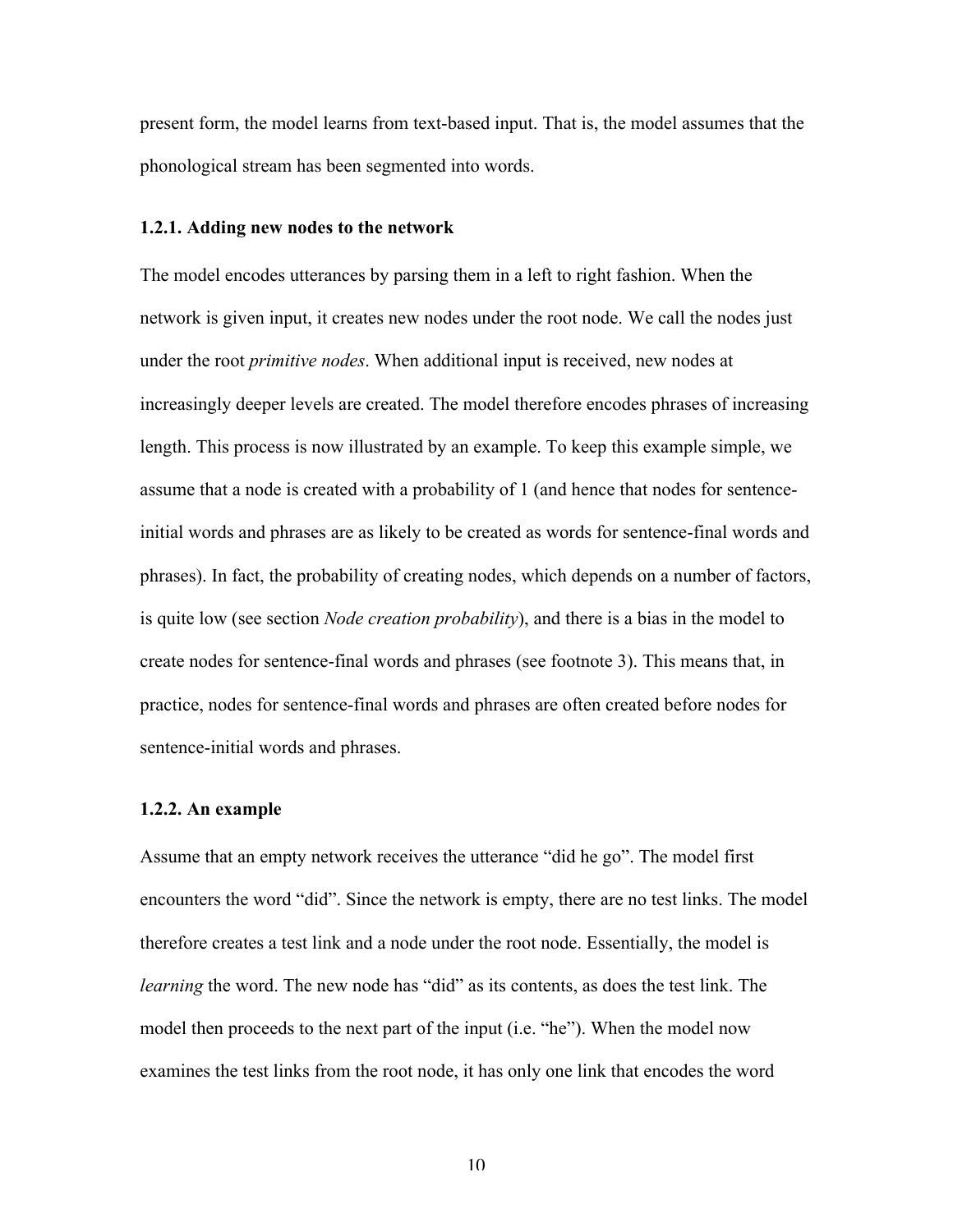"did". Since this is different from the word it is considering, the model now creates a second test link and node under the root node, which encode the word "he". In the same way, it subsequently creates a node and link that encode the word "go". Fig. 1 shows the network after one presentation of this input.

When the model sees the same sentence again, it first encounters the word "did". When considering the test links from the root node, it finds a link encoding the word "did"; the model *recognizes* this word. The model now follows the test link and moves to the next part of the input ("he"). When encountering "he", the model considers the test links emanating from the "did" node. As there are no such test links, and as "he" has already been learned as a primitive, the model creates a new test link and node under the "did" node. The test link encodes the word "he" and the node encodes the phrase "did he". When the model has created a new node, it moves to the next part of the input, and starts from the root node again. It now recognizes the word "go", but does not learn, since there is no input remaining.

#### INSERT FIGURE 1 ABOUT HERE

When the model sees the same sentence a third time, it parses the utterance until reaching the "did he" node, and finds that there is no "go" link. It now creates a "go" link under the "did he" node, thus encoding the fact that it has seen the utterance "did he go". At this point it also copies the information that "he" has been followed by "go" into the primitive node "he". On this pass, the model has thus encoded the fact that the phrase "did he" has been followed by the word "go", as well as the fact that the word "he" has been followed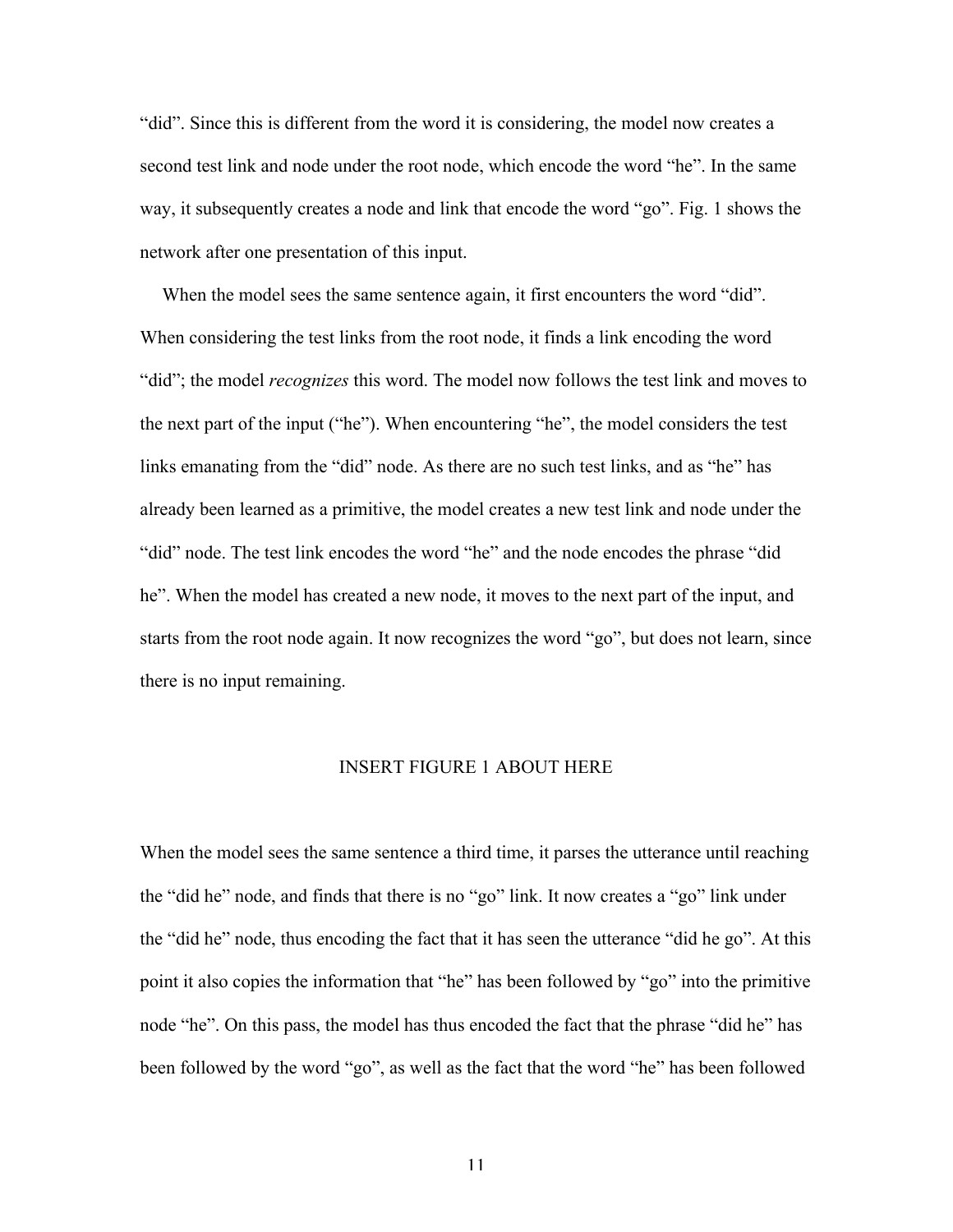by the word "go". Fig. 2 shows what the network looks like at this point. The model has now seen the utterance three times. On the first pass, it has created the three primitive nodes. On the second pass it has created "he" under "did". On the third pass it has created "go" under "did he", as well as "go" under "he".

### INSERT FIGURE 2 ABOUT HERE

Suppose the model now sees the phrase "he walks". It first recognizes the word "he". When it comes to the word "walks", it tries to create a new test link under "he". However, there is no primitive "walks" node and therefore the model creates one. When encountering the phrase "he walks" again, it creates the test link "walks" (and node "he walks") underneath the "he" node. At this point, the "he" node has two test links, encoding the fact that "he" has been followed by "go" and "walks". Fig. 3 shows the network at this point.

### INSERT FIGURE 3 ABOUT HERE

While, in the example so far, consecutive nodes differ by only one word, the model can also treat larger phrases as one unit. If the model in Fig. 3 were to learn the word "does" and then sees "does he go", it can create a "does he go" node underneath the "does" node. Since the model already has a node encoding the phrase "he go", it can recognize this phrase as one unit. This mechanism (known as chunking) enables the model to learn frequent phrases quickly. Since the chunking mechanism does not appear to play an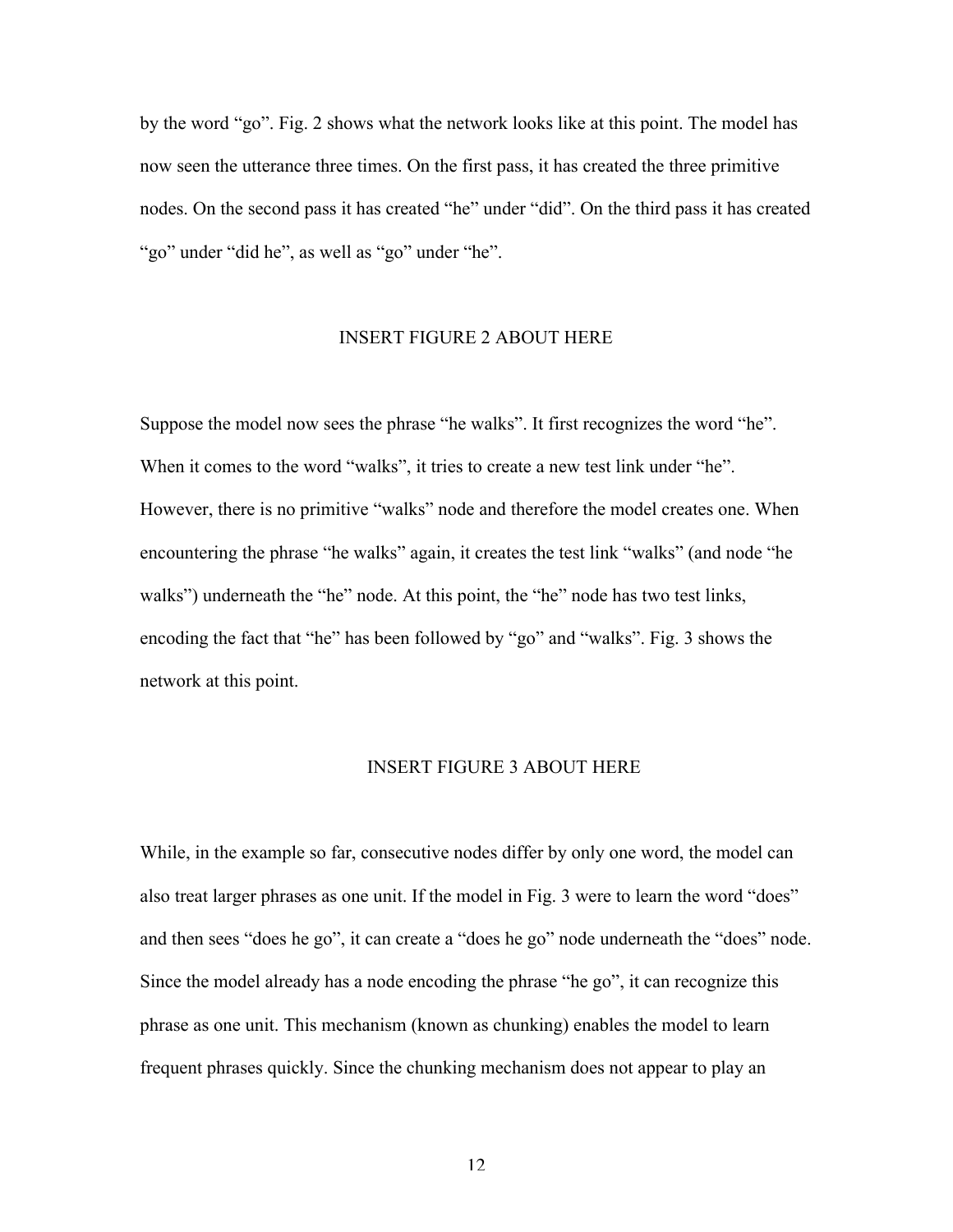important role in the simulations reported here, it is not discussed any further in this paper.

#### 1.2.3. Probability of creating a node

So far, we have assumed that nodes are created whenever there is an opportunity to do so. In fact, however, the creation of nodes is directed by a *node-creation probability* (NCP) that can vary between 0 and 1*.* When this probability is equal to 1, a node is always created when the opportunity arises, as in our example. However, when the NCP is less than 1, a node may or may not be created; the outcome is decided by the model generating a random number between 0 and 1 and determining whether or not this number is less than or equal to the NCP. Thus, the lower the NCP, the less likely it is that a node will be created.

Making node creation probabilistic in this way has two important consequences. First, using lower NCP values reduces the rate at which the model learns from its input and hence prevents it from learning to produce long utterances too quickly. Second, using lower NCP values makes the model more frequency sensitive. Thus, because nodes are no longer created whenever the opportunity arises, nodes for high frequency items are more likely to be created than nodes for low frequency items because opportunities to create nodes for high frequency items arise more frequently (and the probability of generating a random number that is less than or equal to the required node creation probability in several attempts is obviously higher than the probability of generating such a number in one attempt).

 In order to simulate the range of MLUs displayed by young children, and generate enough output to perform meaningful analyses, a decision was made to set the NCP to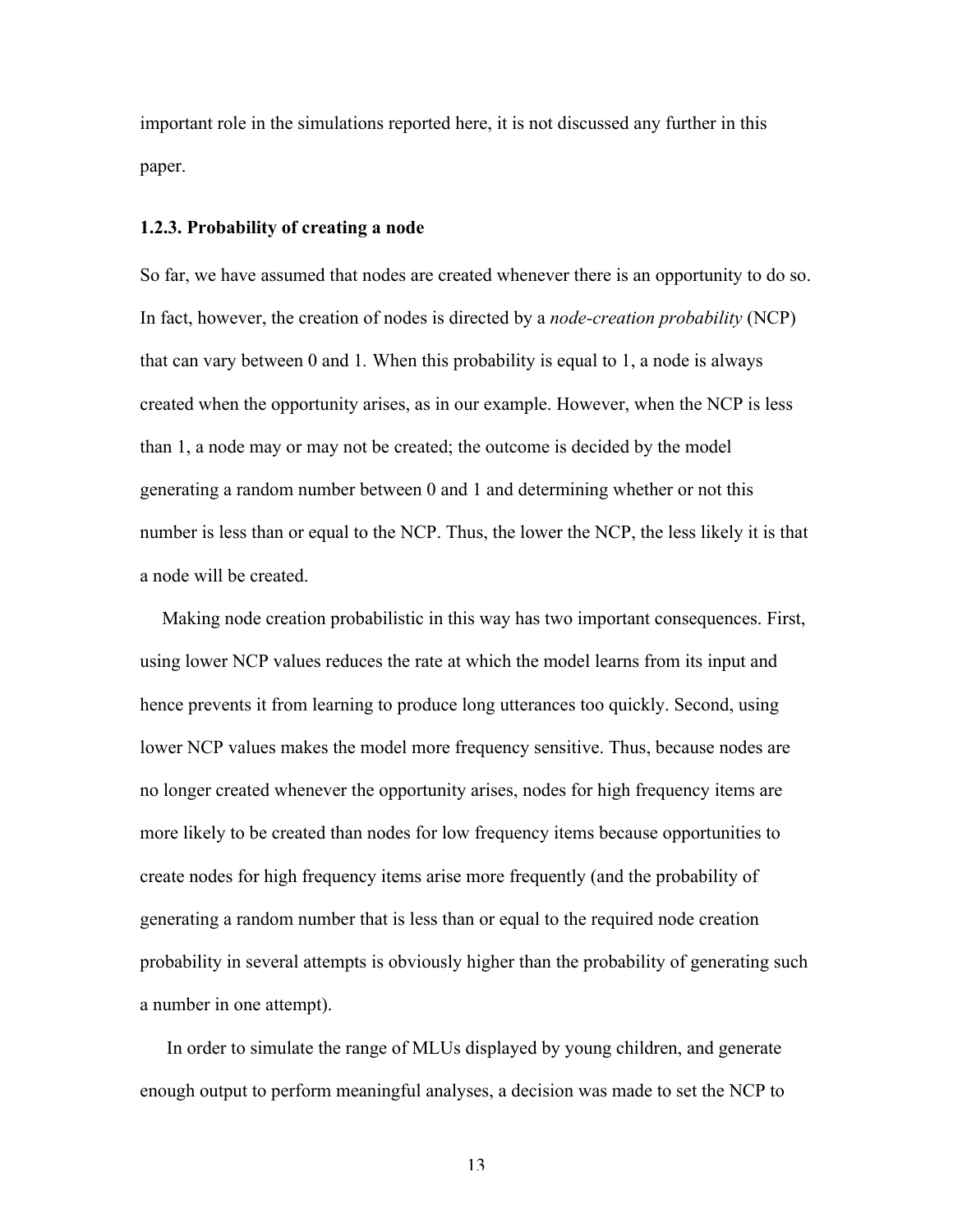gradually increasing values as a function of the size of the network (i.e. to make it easier to create nodes as the size of the network increases). This decision is consistent with empirical data showing that children learn new words more readily as their vocabulary size increases (Bates & Carnavale, 1993). A further constraint on learning is the relative ease with which phrases of various lengths can be learned. In the present simulations, nodes that encode long phrases have a lower likelihood of being created.

The specific formula for calculating the node creation probability is the following:

$$
NCP = (N / M)^L
$$

M is a parameter arbitrarily set to 50,000 for Dutch and 70,000 set for English<sup>2</sup>, N = number of nodes in the network ( $N \le M$ ), and  $L =$  length of the phrase being encoded (in words).

According to the above formula, node creation probability depends on the number of nodes in the network. If this number is small, the first term (the ratio N/M) is small and the resulting node creation probability is small. Thus, in a small network, learning is slow. When the number of nodes increases, NCP increases as well, and the learning rate goes up. The first term of the equation is raised to the power of L (the length of the phrase being encoded for this node)<sup>3</sup>. This exponent makes it more difficult to create

 $\frac{1}{2}$ <sup>2</sup> This parameter is set to a number that allows a range of MLUs to be modelled with consecutive runs of the model. For larger input sizes, the parameter needs to be set to a larger value. Since the English input files are larger than the Dutch input files, a larger value was chosen for English.

<sup>&</sup>lt;sup>3</sup> If the encoded phrase is a sentence-final string (i.e. contains an *end marker*), .5 is subtracted from the length of the node contents. This is done in order to increase the likelihood of creating nodes encoding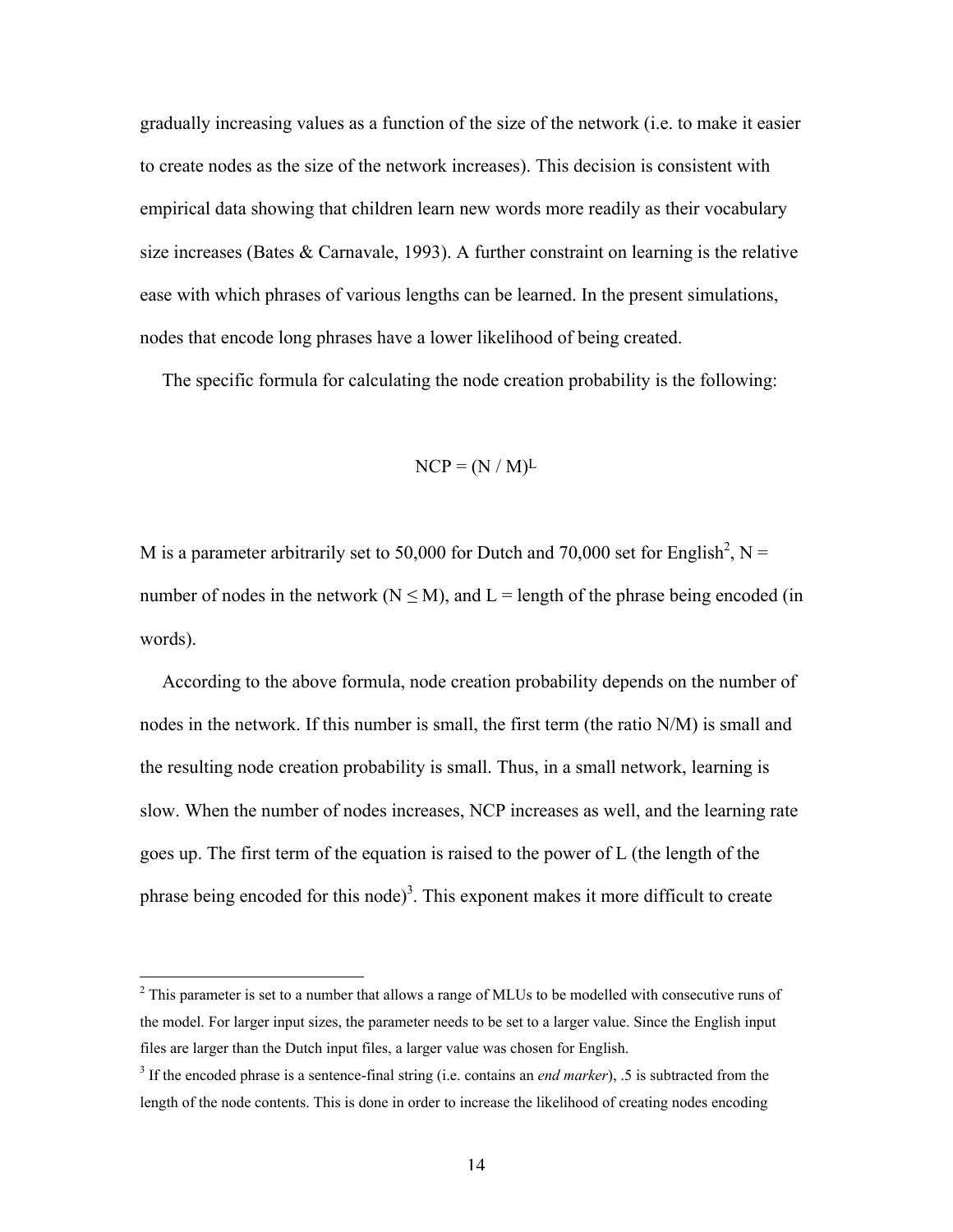nodes that encode longer utterances. However, as the number of nodes in the network increases, the relative difficulty of encoding longer utterances decreases. When the first term approaches 1, the weight of the exponent diminishes, since the ratio of .9 raised to the power 2 or 3 is smaller than the ratio of .1 raised to the power 2 or 3.

#### 1.2.4. Creation of generative links

 $\overline{a}$ 

The second type of learning used by MOSAIC is the creation and removal of *generative* links. Generative links are created between phrases<sup>4</sup> that share a certain percentage overlap between both the preceding and following context. Since new nodes are constantly created in the network, the percentage overlap between two phrases is likely to vary over time. As a result, the percentage overlap between two nodes may drop below the threshold and the generative link be removed. Thus, unlike nodes, generative links can be unlearned.

The rationale behind generative links is the following. When two words belong to the same *word class*, they are likely to take the same position in the sentence, and hence to be preceded and followed by similar kinds of words. For example, in English, nouns are likely to be preceded by articles and adjectives and followed by verbs. MOSAIC will pick up on this similarity by linking words that are preceded and followed by overlapping sets of words. Note that MOSAIC does not know anything about the class of nouns as a linguistic construct; it only knows that there are words that tend to take the same position

utterance-final phrases and constitutes an end-marker bias in learning, in addition to the constraint used in production (see below). Note that the end marker is not counted when assessing the length of the utterance. 4 Strictly speaking, generative links are created between *nodes* encoding phrases that have the property mentioned above. When the context is clear, we will use the simpler construction.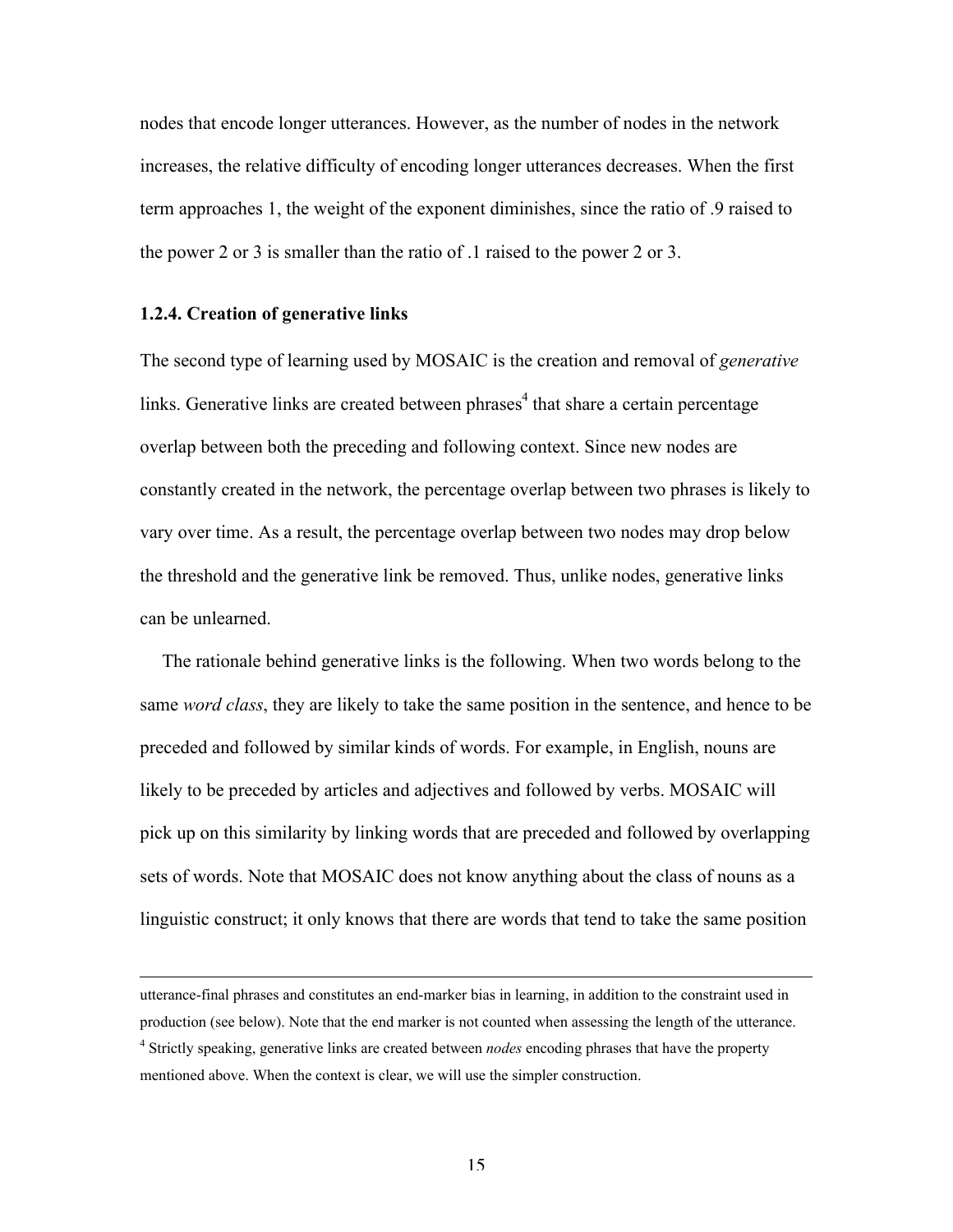relative to other words in the sentence. The development of a class of nouns is thus an emergent property of MOSAIC's distributional analysis of the input.

The percentage overlap between nodes necessary to create a generative link is an important parameter in MOSAIC. A typical value for this parameter is 10%. Setting this parameter to a lower value results in more generative links being created. Setting it to a higher value results in fewer generative links being created.

#### 1.2.5. Producing utterances

MOSAIC produces output by traversing the network from the root node and outputting the contents of the test links. If the model only traverses test links, the utterances it produces must have been present in the input either as entire utterances or as utterance fragments (and can be seen as *rote-learned* utterances). However, MOSAIC is also able to traverse generative links during production. When the model traverses a generative link, it is able to supplement the utterance produced up to that point with the contents of the test links following the generative link. It is thus able to produce novel or *generated* utterances. Fig. 4 illustrates the mechanism by which generated utterances are produced.

# INSERT FIGURE 4 ABOUT HERE

Note that since there is a distinction in the model between test links and generative links, it is possible to separate the model's output into utterances that were produced by traversing only test links and utterances that were produced by traversing test and generative links. This makes it possible to distinguish between rote-learned and generated utterances in the model's output.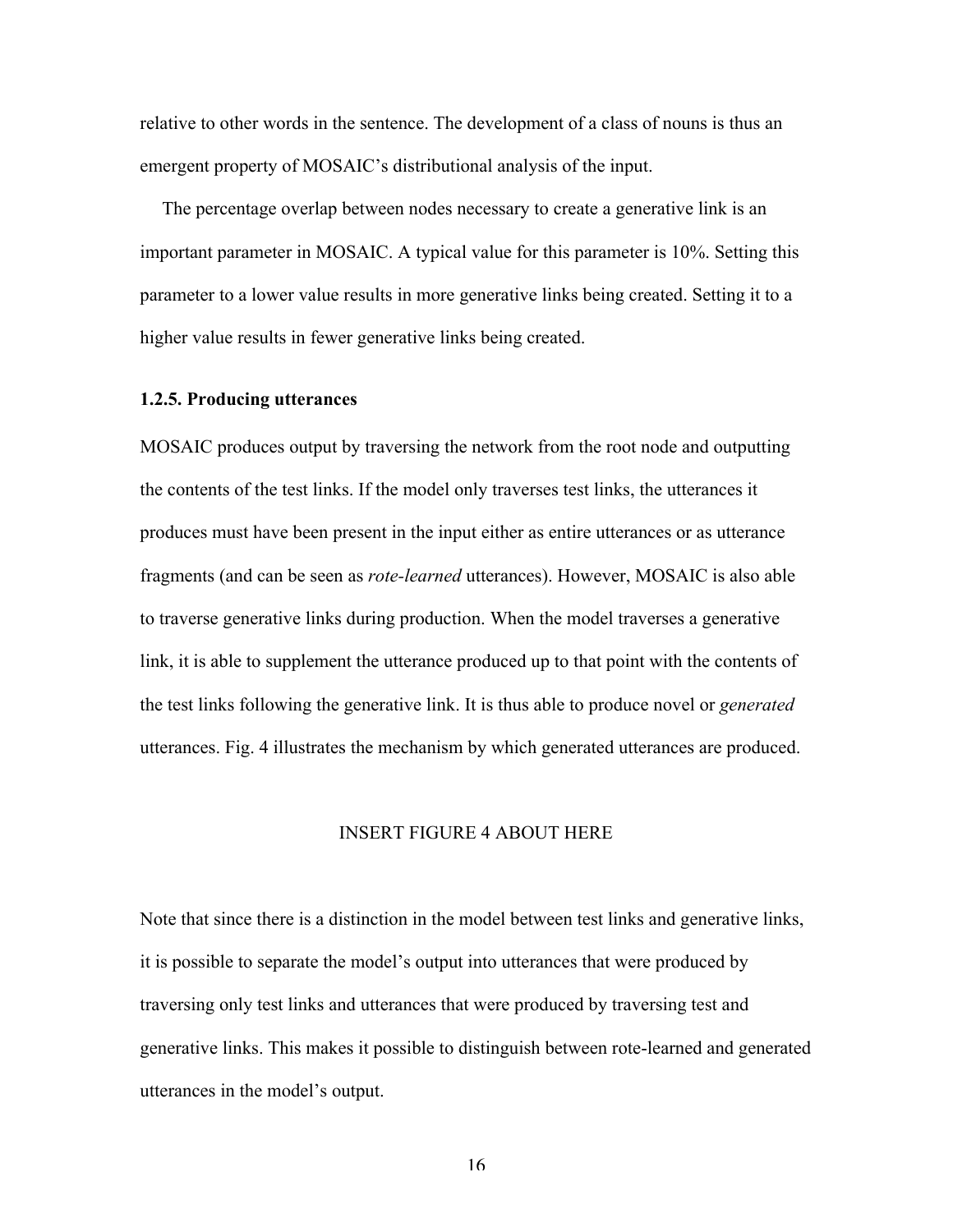### 1.2.6. MOSAIC's utterance-final constraint

Although MOSAIC could, in principle, output everything that has been encoded during learning, there is an important restriction on what the model does actually output. Thus, an utterance is produced only if the final word in the utterance was the final word in an utterance in the input when it was encoded. This information is encoded in the model by adding an *end marker* to utterance-final phrases as they are learned (see footnote 3). Using the end marker to constrain the model's production prevents MOSAIC from outputting utterances that end "halfway through the sentence" and thus ensures that MOSAIC's output consists entirely of utterance-final phrases and utterances produced by substituting a word into an utterance-final phrase across a generative link. Although technically part of the production mechanism, MOSAIC's utterance-final constraint is intended as a way of implementing a conceptual model of language learning that involves gradually building up representations of sentence structure from the right edge of the sentence (i.e. learning progressively longer utterance-final sequences and frames). Several authors have argued, on the basis of empirical data, that children are particularly sensitive to material in utterance-final position. That is, children comprehend and learn words and phrases that occur in utterance-final position more readily than words and phrases that occur in other positions (Naigles & Hoff-Ginsberg, 1998; Shady & Gerken, 1999). It has also been argued that this kind of utterance-final bias in learning may provide a plausible explanation of the OI phenomenon itself (at least in languages like Dutch and German). For example, Wijnen et al. (2001) argue that the high proportion of OI errors in early child Dutch can be at least partly explained by the fact that in Dutch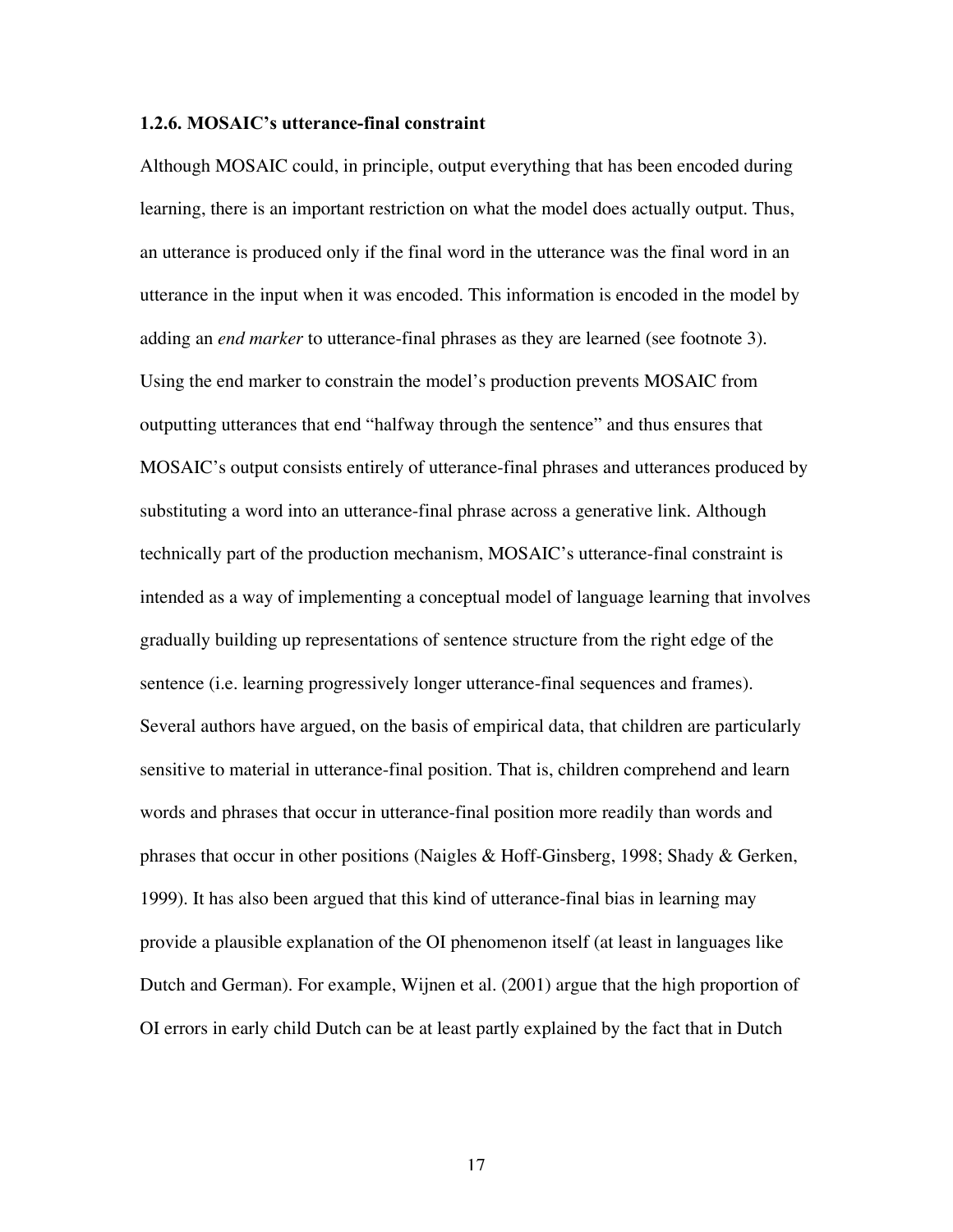non-finite verb forms are restricted to sentence-final position and are hence easier for children to learn than finite verb forms, which tend to occur earlier in the sentence.

#### 1.3. The OI phenomenon in Dutch and English and a preview of the simulations

The central aim of the present study is to investigate the extent to which it is possible to explain the OI phenomenon in Dutch and English as a function of a resource-limited distributional analysis of the language to which children are exposed. That is to say, to what extent is it possible to explain the OI phenomenon by assuming that children are learning progressively longer sequences and lexically-specific frames from the input in a way that is limited both by a restriction on the amount of information that can be learned from one exposure of any particular utterance, and by a constraint on the order in which information from different utterance positions is learned. In the following sections we describe the central characteristics of the OI phenomenon in Dutch and English together with those features of the model that play an important role in allowing MOSAIC to simulate these characteristics. Only later do we present detailed simulations of the phenomenon.

#### 1.3.1. Optional Infinitives in Dutch

Dutch is an SOV/V2 language, which means that, in main clauses, finite verb forms take second position and precede their complements, whereas non-finite verb forms take sentence-final position and are preceded by their complements. For example, in sentence 5, the verb "wil" is finite and precedes its complement "een koekje", and in sentence 6,

- 5) Ik wil een koekje (I want a biscuit)
- 6) Ik wil de bal trappen (I want the ball kick-INF)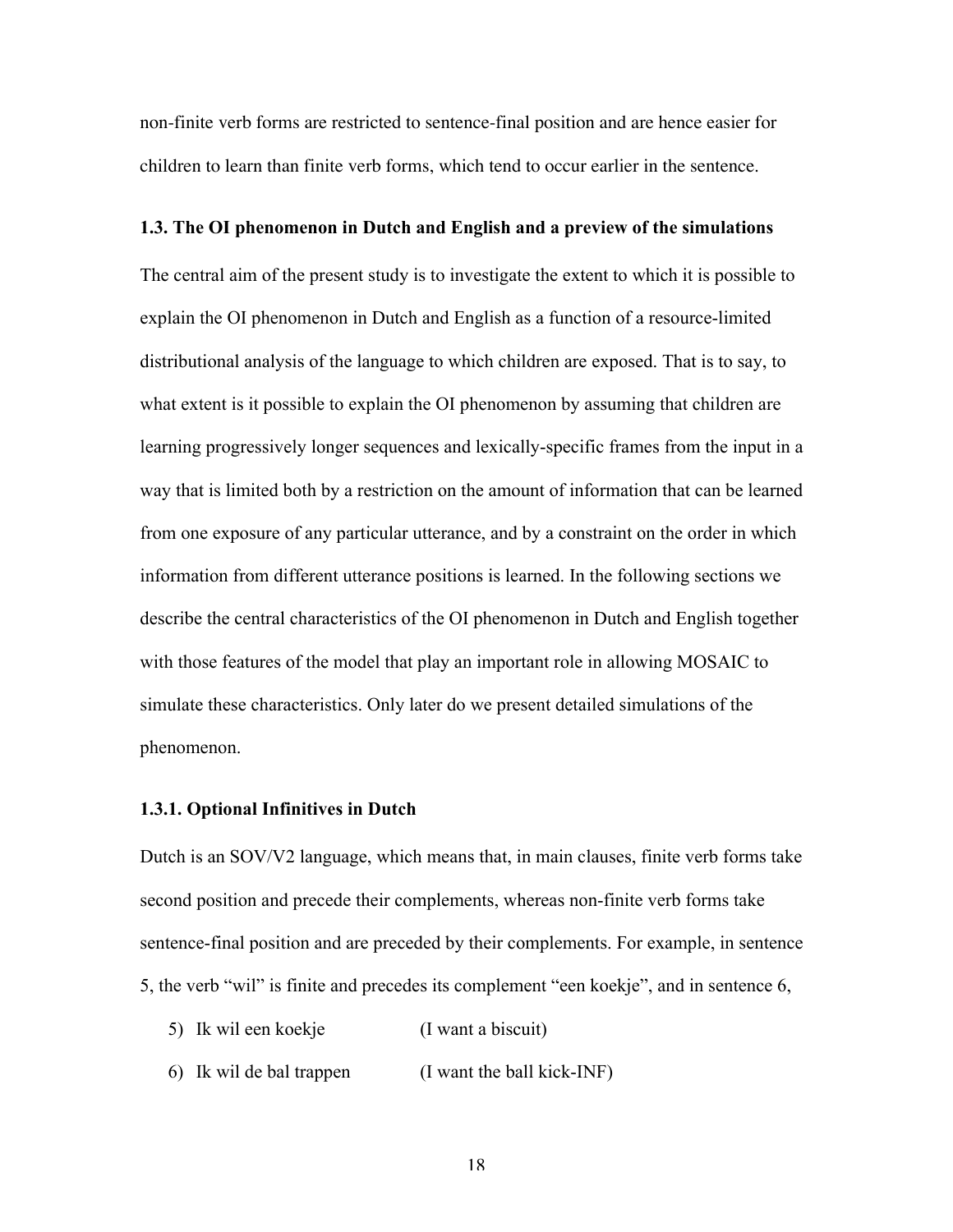the verb "trappen" is non-finite, and is preceded by its complement "de bal".

Dutch is a particularly good example of an OI language because, in contrast to English, where the infinitive is a zero-marked form, Dutch has an infinitival morpheme which makes the Dutch infinitive readily distinguishable from the first, second and third person singular present tense verb forms (although not from the first, second and third person plural present tense verb forms) (see Table 1 for examples of the conjugation of a regular Dutch and a regular English verb).

# INSERT TABLE 1 ABOUT HERE

During the OI stage, Dutch children produce utterances like those in 7 and 8. Utterance 7 is an example of a (correct) finite verb form in a main clause. Utterance 8 is an example of an (incorrect) non-finite verb form in a main clause (i.e. an OI error).

7) Hij werkt (He works)

8) Hij werken (He work-INF)

Although Dutch-speaking children produce both finite and non-finite verb forms in main clauses, they tend to do so in a way that respects the word order pattern of their language. Thus, when they attempt to express relations between verbs and their complements, they tend to produce utterances like those in 9 and 10. Utterance 9 consists of a finite verb

9) Wil een koekje (Want a biscuit)

10) De bal trappen (The ball kick-INF)

form "wil" followed by its complement "een koekje" whereas Utterance 10 consists of a non-finite verb form "trappen" preceded by its complement "de bal".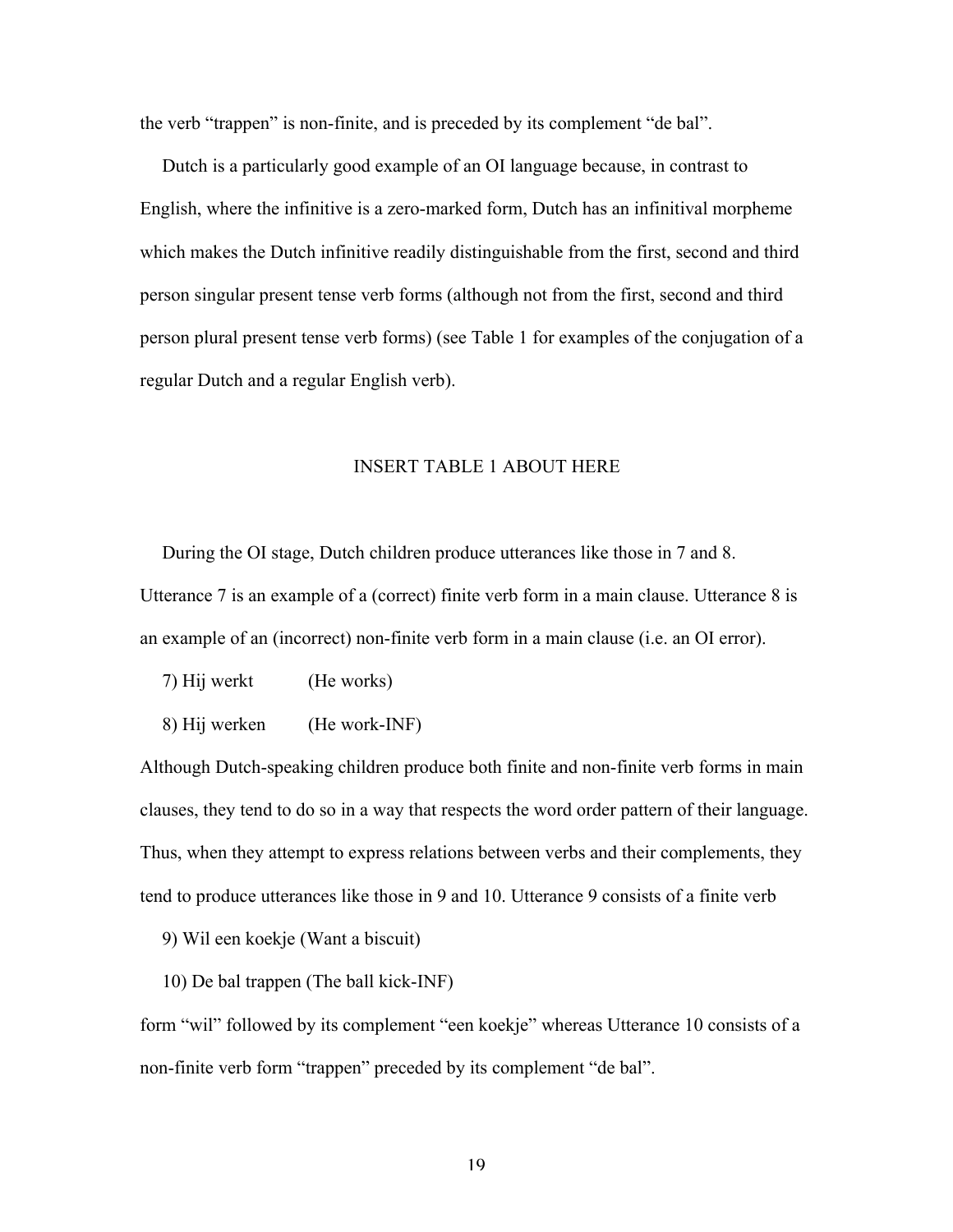Detailed developmental data on the prevalence of OI errors in Dutch are provided by Wijnen et al. (2001). Wijnen et al. analysed the speech of two Dutch children (Matthijs and Peter) with respect to their use of finite and non-finite verb forms in main clauses over a period of roughly 18 months. During this time, the children moved from the *oneword stage*, through stages dubbed the *early two-word stage* and *optional infinitive stage* to the *end stage*. Wijnen et al.'s analysis shows that the children displayed a developmental pattern in which the proportion of OIs decreased from roughly 90% during the early two-word stage to less than 10% during the end stage. It also shows that the children's speech during the early stages was very different from that of their mothers. Thus, root infinitives (which are permissible in Dutch, but only in certain contexts such as elliptical answers to questions) made up less than 10% of the mothers' utterances with verbs; and *compound finites* (which include a finite verb form in second position and an infinitive in sentence-final position and are therefore plausible models for OI errors) made up only 30% of the mothers' utterances with verbs. Wijnen et al. suggested that these differences could be explained, at least in part, in terms of an utterance-final bias in learning.

### 1.3.2. Optional Infinitives in MOSAIC trained on Dutch

MOSAIC simulates developmental changes in children's early multi-word speech as the result of a resource-limited distributional analysis of child-directed speech according to which the model learns to reproduce and generate progressively longer strings that have occurred in utterance-final position in the input. In Dutch this results in OI errors being learned from utterances including compound finites (compound verbs that include a finite and non-finite verb form). For example, an utterance like "ijs eten" ("ice cream eat-INF")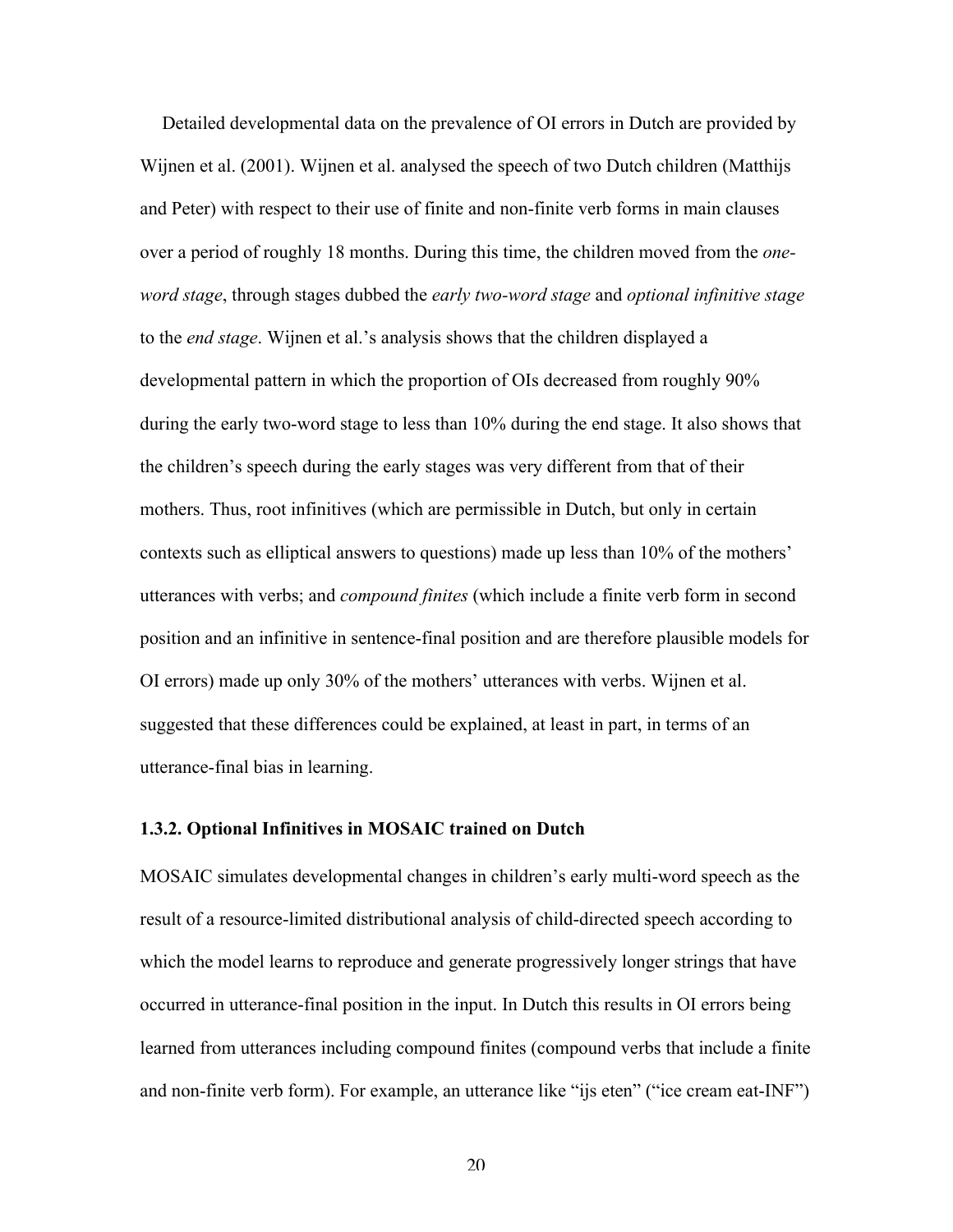might be produced when the model outputs the final part of a declarative including a compound finite such as "Ik wil ijs eten" ("I want ice cream eat-INF"). Similarly, a phrase like "hij eten" ("he eat-INF") might be learned from the final part of a question including a compound finite such as "Wil hij eten?" ("Wants he eat-INF?").

Examples of the way in which simple-finite and compound-finite verb forms pattern in Dutch in different types of declaratives and questions are presented in Table 2 (together

### INSERT TABLE 2 ABOUT HERE

with English glosses). It can be seen from these examples that compound finites in Dutch always consist of a non-finite verb forms preceded by a finite main verb or auxiliary. This feature of Dutch means that, when trained on Dutch, MOSAIC will not only produce OI errors, but is also likely to produce proportionally fewer of these errors as the model learns to produce longer utterances (and hence more compound finites).

It can also be seen from the examples in Table 2 that, whereas non-finite verb forms are restricted to utterance-final position in Dutch, finite verb forms can occur in a range of different utterance positions, in both simple and compound-finite utterances. Thus, finite verb forms can be the last word in the utterance in short intransitive utterances (e.g. "Hij springt"), the penultimate word in the utterance in short transitive utterances (e.g. "Hij eet ijs"), or a word that occurs several words to the left of the last word in the utterance in longer transitive and intransitive utterances (e.g. "Hij legt het boek op de tafel" or "Hij gaat naar het park"). This feature of Dutch is likely to interact with the model's utterance-final bias to increase the size of any developmental effect on the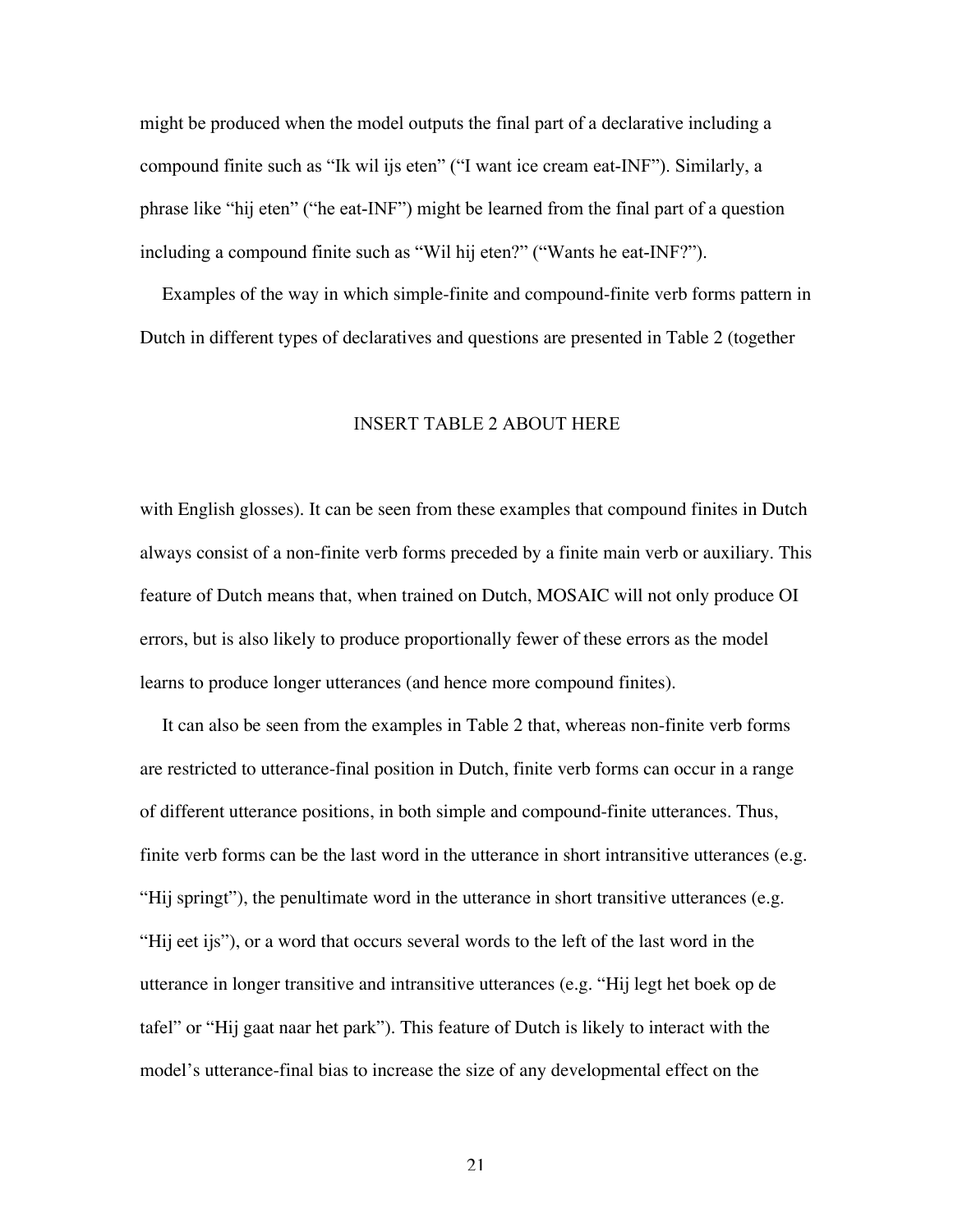proportion of OI errors in the model's output. This is because finite verb forms that occur several words to the left of utterance-final position in the input are only likely to be produced by the model at relatively high MLUs.

It is clear from the above description that, when trained on Dutch, MOSAIC is likely to produce a relatively high proportion of OI errors early in development that will decrease as the model learns to produce longer utterances (and hence more simple and compound finites). What is less clear, however, is whether MOSAIC will be able to simulate the very pronounced decrease in the proportion of OI errors reported by Wijnen et al. (2001). The answer to this question will depend on a number of factors. However, given the way in which the length of MOSAIC's output increases over time, the most important of these is likely to be the relative frequency with which finite and non-finite verb forms occur in utterance-final and near-utterance-final positions in the input. The central question addressed in the Dutch simulations is therefore how closely MOSAIC is able to simulate developmental changes in children's provision of OI errors as a function of the interaction between the distributional properties of finite and non-finite verb forms in Dutch child-directed speech, an utterance-final bias in learning, and the ability to produce longer utterances as development proceeds.

### 1.3.3. Optional Infinitives in English

English is an SVO language in which the position of verbs with respect to their complements is not dependent on the finiteness of the verb. For example, in sentence

- 11) I want a biscuit
- 12) I want to kick the ball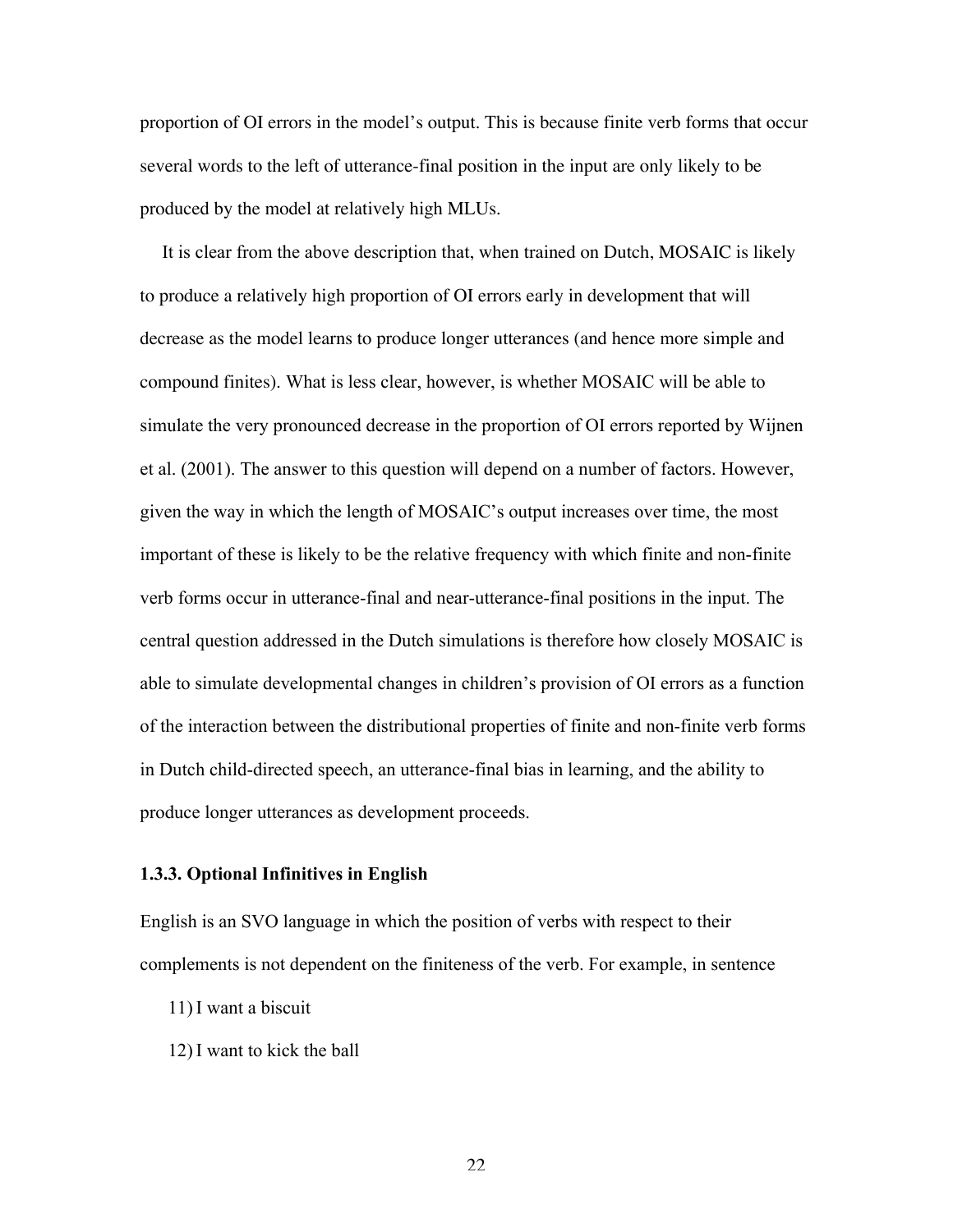11, the verb "want" is finite and precedes its complement "a biscuit", and in sentence 12, the verb "kick" is non-finite, and precedes its complement "the ball". Like Dutchspeaking children English-speaking children go through an OI stage in which they produce both finite and non-finite verb forms in contexts in which a finite verb form is obligatory. For example, English-speaking children produce utterances such as those in 13 and 14.

- 13) That goes there
- 14) That go there

Utterance 13 is an example of a (correct) finite verb form in a main clause. Utterance 14 is an example of an (incorrect) non-finite verb form in a main clause (i.e. an OI error). However, as can be seen from Table 1, the number of unambiguous finite forms in English is relatively low. There is therefore an inherent difficulty in classifying English utterances as finite or non-finite. For example, if a child produces the utterance "I walk", the verb form "walk*"* could be either a correct first person singular finite form or an incorrect infinitive. Similarly if an English-speaking child produces the utterance "He played", the verb form "played*"* could be either a correct finite past tense form, or an incorrect (non-finite) past participle (with "has" omitted). As a result of this ambiguity, there is no published quantitative description of the developmental patterning of the OI phenomenon in English that is detailed enough to serve as a benchmark against which to test the performance of MOSAIC. However, it is clear that, like Dutch-speaking children, English-speaking children's ability to provide correct finite verb forms increases with development. One would therefore expect English-speaking children's speech to include an increasing proportion of unambiguously finite forms as development proceeds.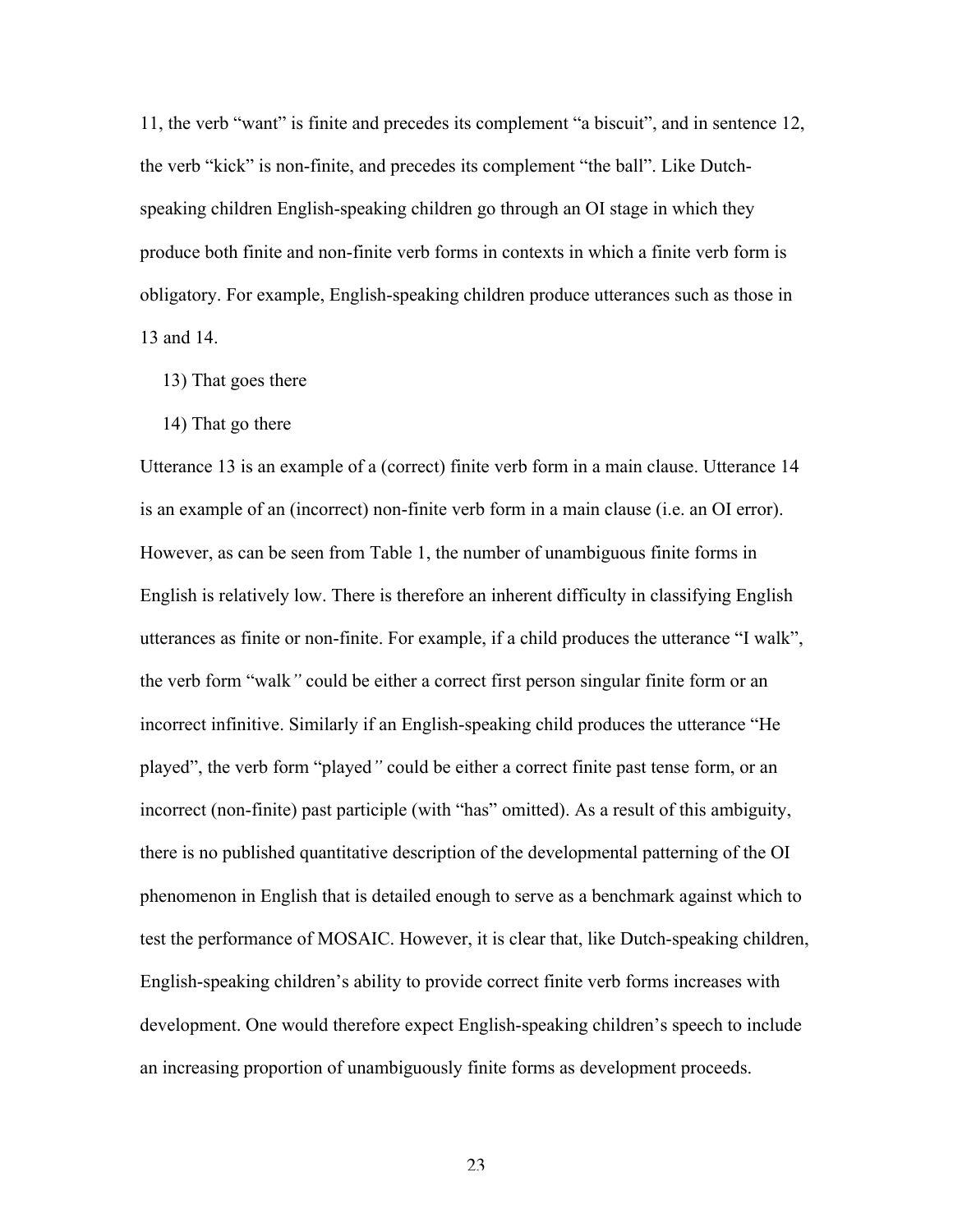#### 1.3.4. Optional Infinitives in MOSAIC trained on English

As in Dutch, MOSAIC learns OI errors in English from compound finites and questions including compound finites. For example, an utterance like "eat ice cream" might be produced when the model outputs the final part of a declarative including a compound finite such as "I want to eat ice cream". Similarly an utterance like "He sing" might be learned from the final part of a question including a compound finite such as "Can he sing?".

Examples of the way in which simple-finite and compound-finite verb forms pattern in English in different types of declaratives and questions are presented in Table 2. Since compound finites in English consist of a non-finite verb form preceded by a finite main verb or a finite auxiliary verb, MOSAIC is likely to produce proportionally fewer OI errors as the model learns to produce longer utterances. However, it is also likely that non-finites will be replaced by compound finites more quickly in English than in Dutch since in English the finite and non-finite verb forms in compound finites tend to occur closer together in the sentence. The central question addressed in the English simulations is therefore how closely it is possible to simulate the developmental patterning of OI errors in early child English with the same version of the model used to simulate the data on early child Dutch.

# 2. Simulations — Method

Simulations are run in MOSAIC by training the model on corpora of orthographically transcribed child-directed speech. Given that the majority of publicly available childdirected speech corpora are orthographically rather than phonetically transcribed,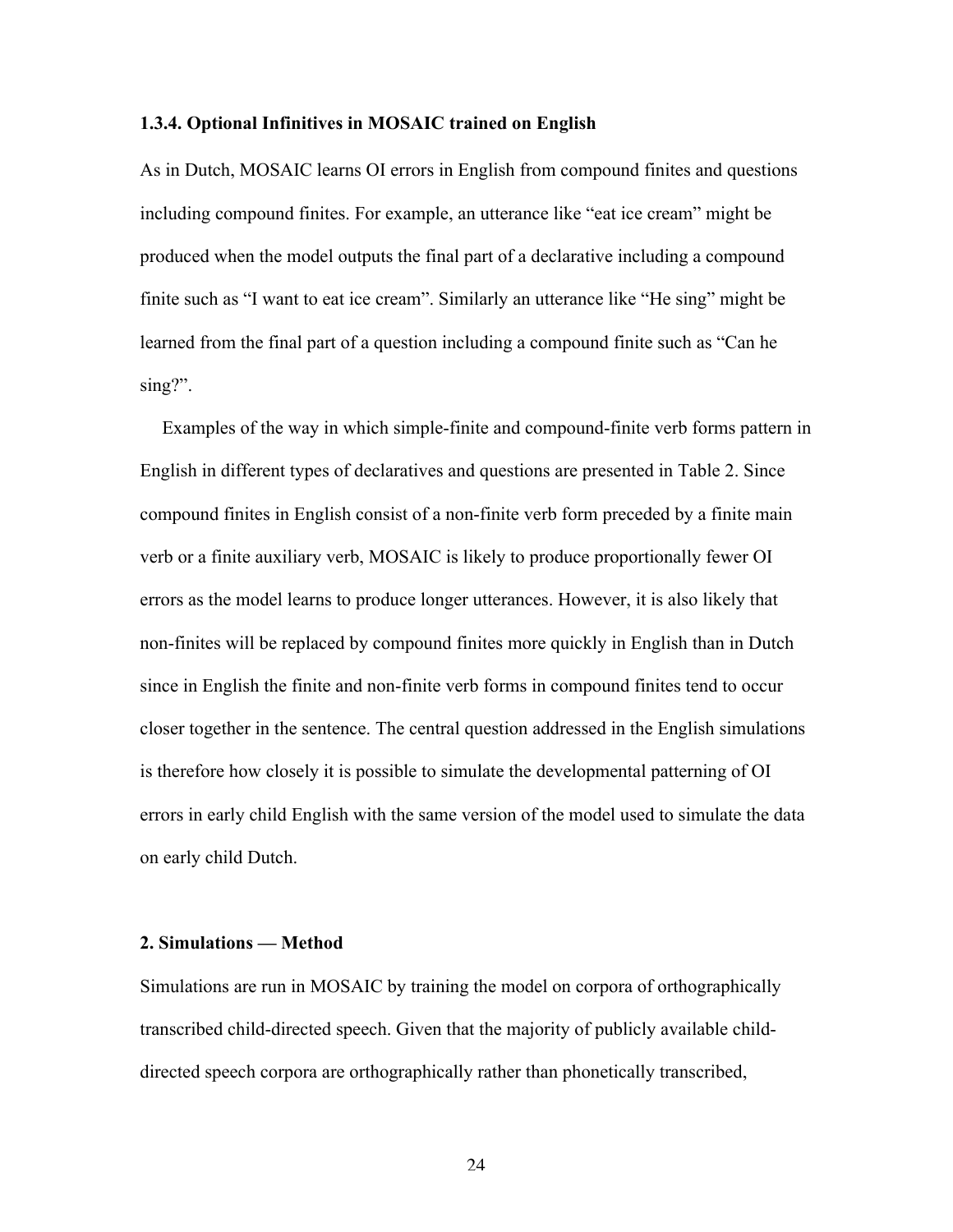MOSAIC's ability to accept such corpora as input obviously has certain advantages. However, it should be noted that the use of orthographically transcribed data also means that MOSAIC is insensitive to information that is not included in this format, such as information about intonation and relative stress. As a result, MOSAIC is unable to simulate aspects of the data that depend on such factors. For example, MOSAIC is insensitive to the difference between stressed and unstressed morphemes and will learn sequences including unstressed function words (e.g. "kick the ball") as readily as sequences of stressed content words (e.g. "Anne likes chocolate").

When training MOSAIC, input corpora are fed through the model several times and an output file is created after each cycle through the input corpus. Since the network grows as a function of the amount of input to which it has been exposed, the model's ability to produce utterances increases with every cycle through the input corpus, both in terms of the number and length of the utterances that it can produce. The model's output can therefore be analysed at various stages of development, and compared to the speech of children at similar stages of development (i.e. with similar MLUs). Indeed, it is possible to perform identical (automated) analyses on the model's output and the speech of the child on whose input the model has been trained and hence to evaluate directly the degree of correspondence between the model's output and the child's speech.

### 2.1. Datasets used in the present simulations

In this paper we present the results of simulations of two Dutch- and two Englishspeaking children. The datasets used in the Dutch simulations were those of Matthijs and Peter from the Groningen corpus (Bol, 1995). The datasets used in the English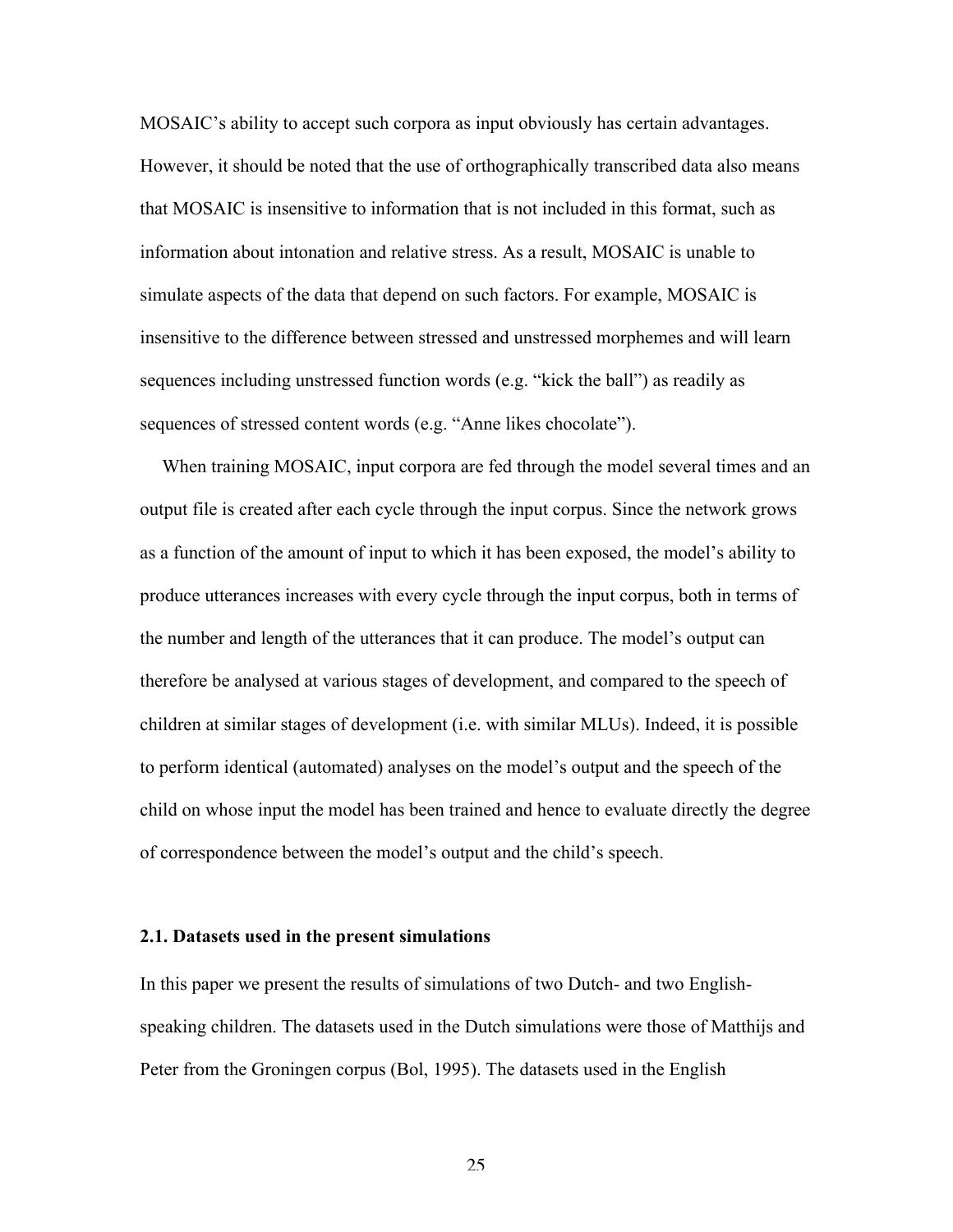simulations were those of Anne and Becky from the Manchester corpus (Theakston, Lieven, Pine & Rowland, 2001). Both the Groningen and the Manchester corpora are publicly available datasets contained in the CHILDES database (MacWhinney, 2000). The Groningen corpus consists of a series of one-hour recordings of parent-child interaction made at regular fortnightly intervals over a period of approximately two years. Recording started for Matthijs at the age of 1;10 and for Peter at the age of 1;5. The Manchester corpus consists of a series of one-hour recordings of parent-child interaction made approximately twice every three weeks over a period of approximately one year. Recording started for Anne at the age of 1;10 and for Becky at the age of 2;0.

### 2.2. Running the simulations

The simulations described in the present paper were run by repeatedly feeding the relevant child's input corpus through the model and creating an output file after each cycle through the input.

#### 2.3. Input corpora

Input corpora were created by extracting all the maternal utterances from a given child's transcripts, concatenating these utterances into a single input file, and removing incomplete utterances (i.e. false starts and interrupted utterances) and unintelligible or partially intelligible utterances (i.e. cases where the transcriber had been unable to identify one or more of the words in the utterance). The input corpora were also (automatically) filtered to remove the following kinds of material: filler words such as "oh" and "um"; the repeated and corrected material in retraced utterances such as "That's a … that's a dog" and "I want … I need a coffee"; and words and sequences tagged onto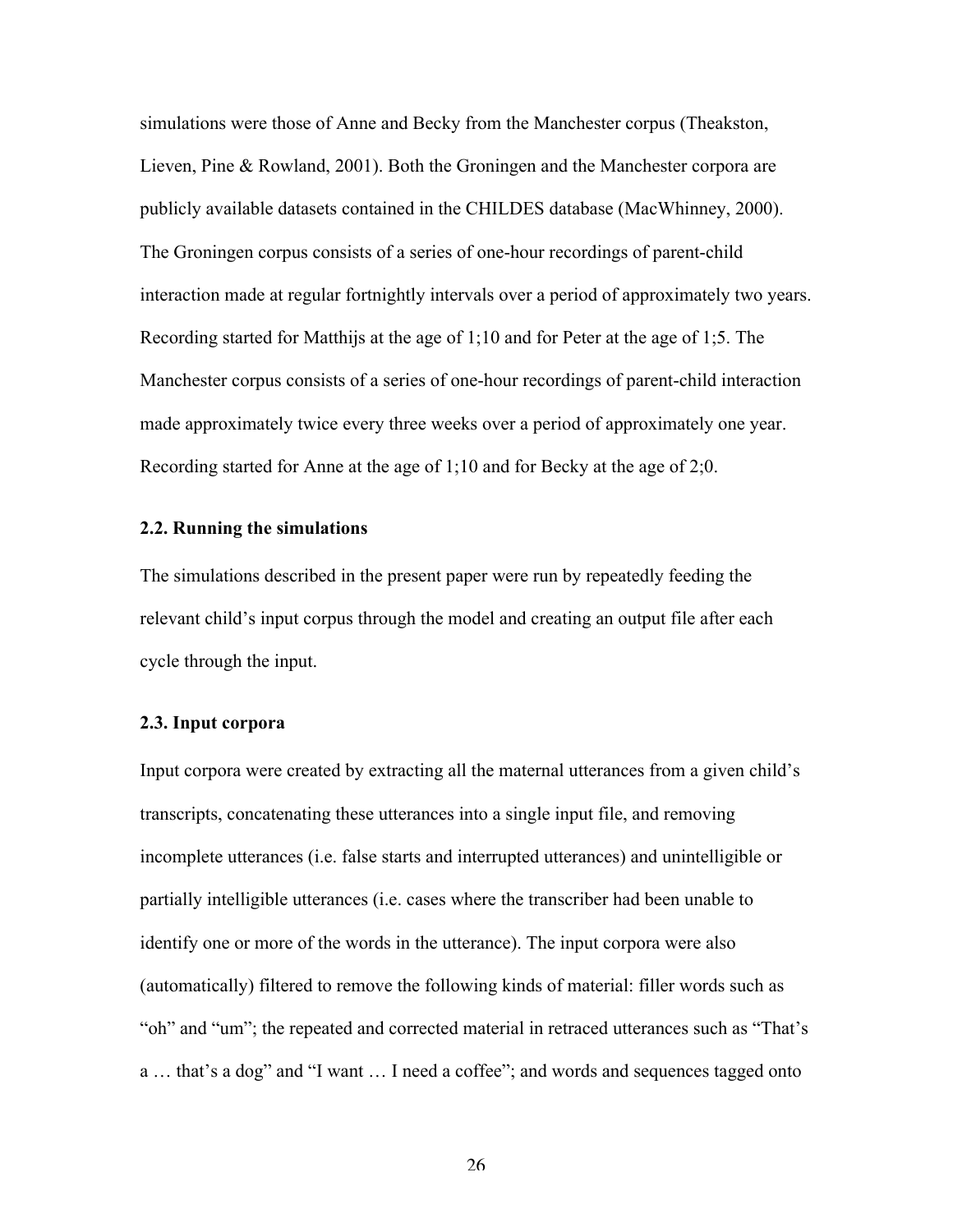the end of utterances, such as the vocative in "What would you like, Anne?" and the tag in "You like chocolate, don't you?" (although it should be noted that vocatives and tags were not removed if they occurred as isolated utterances). The input corpora for Matthijs and Peter consisted of approximately 14,000 and 13,000 utterances, respectively. The input corpora for Anne and Becky consisted of approximately 33,000 and 27,000 utterances, respectively. All four corpora contained a wide range of different utterance types, including fully-formed sentences like those presented in Table 2 and single-word utterances, and sentence fragments (provided that they appeared in the original transcripts as complete utterances).

### 2.4. Output files

Output files were created by outputting all of the utterances that the model was able to produce at each point in its development. This included all the rote-learned utterances that the model was able to produce (i.e. all the utterance-final phrases encoded in the model at each point in development), together with all the generated utterances that the model was able to produce (i.e. all the utterances that could be produced by substituting a word into an utterance-final phrase across a generative link).

# 2.5. Coding and data analysis

In order to assess the overall quality of MOSAIC's output a randomly selected 500 utterance sample was drawn from the output files of each child's model when the MLU was approximately 3.0. These 500-utterance samples were then coded for errors of commission (i.e. errors that appeared to reflect the use of a word in an inappropriate grammatical context as opposed to errors that appeared to reflect the omission of a word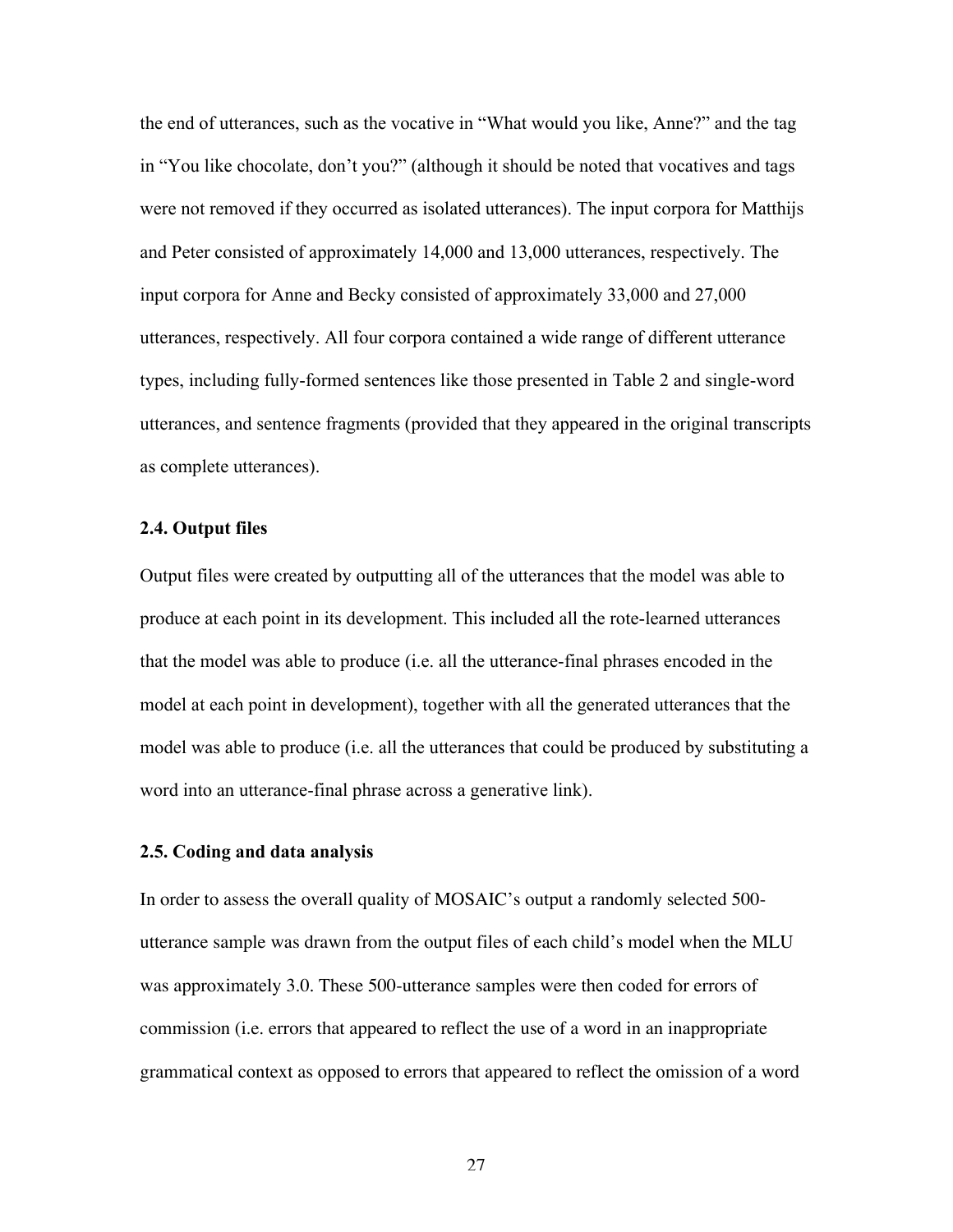or phrase from an utterance that would have otherwise been considered grammatically correct). Coding of the Dutch samples was performed by the first author (who is a native speaker of Dutch). Coding of the English samples was performed independently by the first and the second author (who is a native speaker of English). The overall level of agreement for the English samples was  $95\%$  (Kappa = .80).

The results of the error analysis are presented in Table 3 and show that the rate of errors of commission in MOSAIC's output is similar in English and Dutch and relatively low in both cases (less than 20% in all 4 samples).

#### INSERT TABLE 3 ABOUT HERE

In order to assess the fit between the output of the model and the speech of the child on whose input the model had been trained, four output files were selected from the output files of each child's model on the basis that they had MLUs as close as possible to 1.5, 2.5, 3.0 and 4.0. These output files were then compared with datasets for the relevant child matched as closely as possible for MLU to the corresponding output file. All of the datasets (i.e. the four datasets for each of the two Dutch and two English-speaking children and the four datasets for each of their respective models) were analysed in exactly the same way by applying the following automated procedure. First, each dataset was searched for utterances that contained at least one verb form other than the copula. Then, each of the utterances identified in this way was classified as a simple-finite, a compound-finite, or a non-finite utterance. Note that the use of an automated coding procedure meant that there was no need to exclude any utterances on the grounds that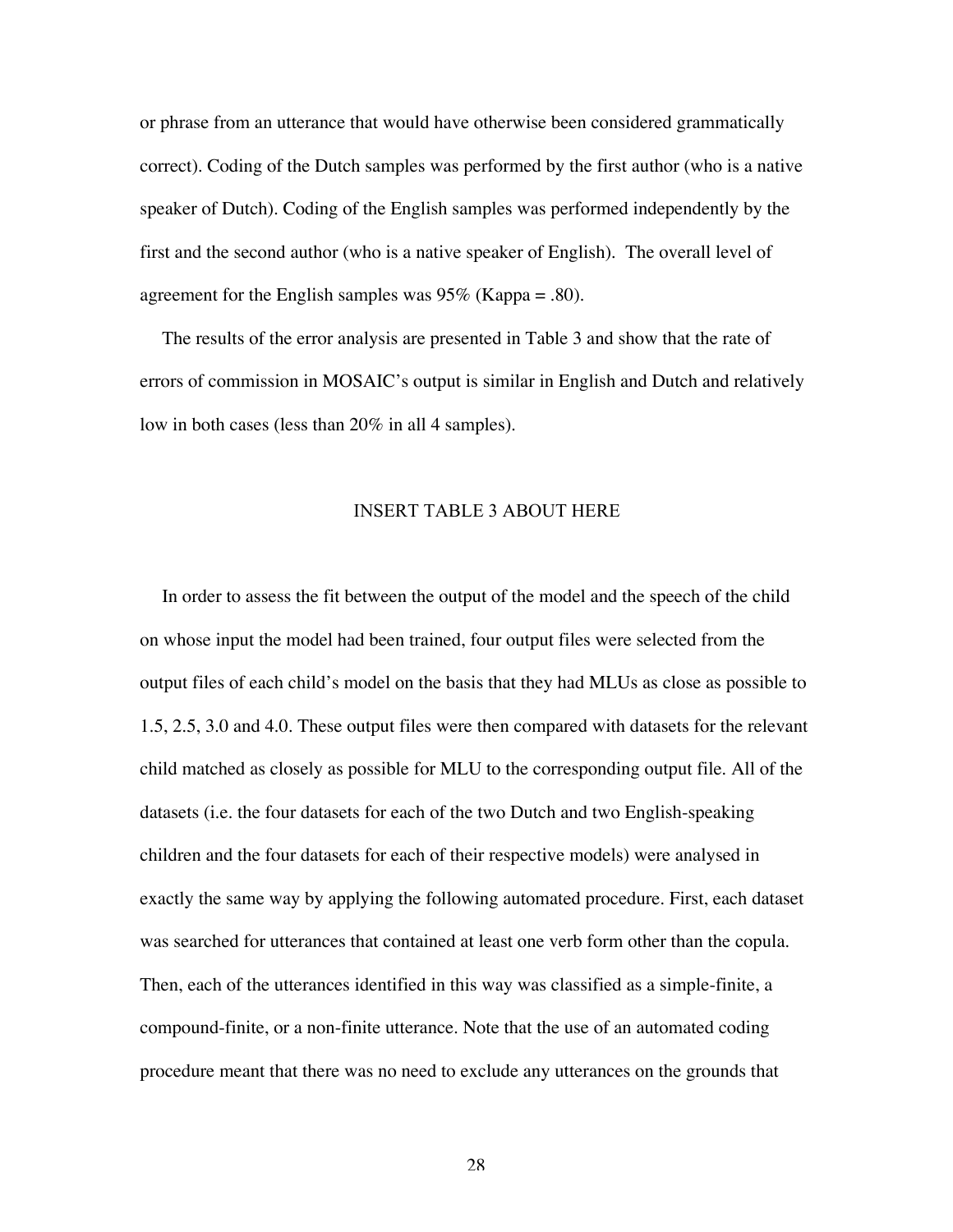they could not be coded. All utterances that contained at least one relevant verb form were included in the analysis.

Simple-finite utterances were defined as utterances that only included unambiguously finite verb forms (for example utterances containing first person singular, second person singular or third person singular verb forms in Dutch and utterances containing third person singular verb forms and irregular past tense verb forms in English<sup>5</sup>).

Compound-finite utterances were defined as utterances containing both an unambiguously finite verb form and a verb form that was not unambiguously finite (for example utterances containing a singular present tense verb form and an infinitive in Dutch, and utterances containing a modal and an infinitive or an auxiliary and a perfect or progressive participle in English).

Non-finite utterances were defined as utterances that did not include an unambiguously finite verb form (for example utterances containing infinitive or plural present tense verb forms in Dutch and utterances containing zero-marked verb forms in English).

5  $<sup>5</sup>$  English irregular past tense forms were (usually) treated as finite verb forms because, unlike regular past</sup> tense verb forms (e.g. kicked, dropped), they can (usually) be distinguished from the non-finite past participle form of the verb (e.g. went vs. gone, flew vs. flown). However, in keeping with the spirit of the coding scheme, irregular past tense forms that could not be distinguished from the past participle and/or the infinitival form of the verb (e.g. brought, hit) were treated as non-finite verb forms.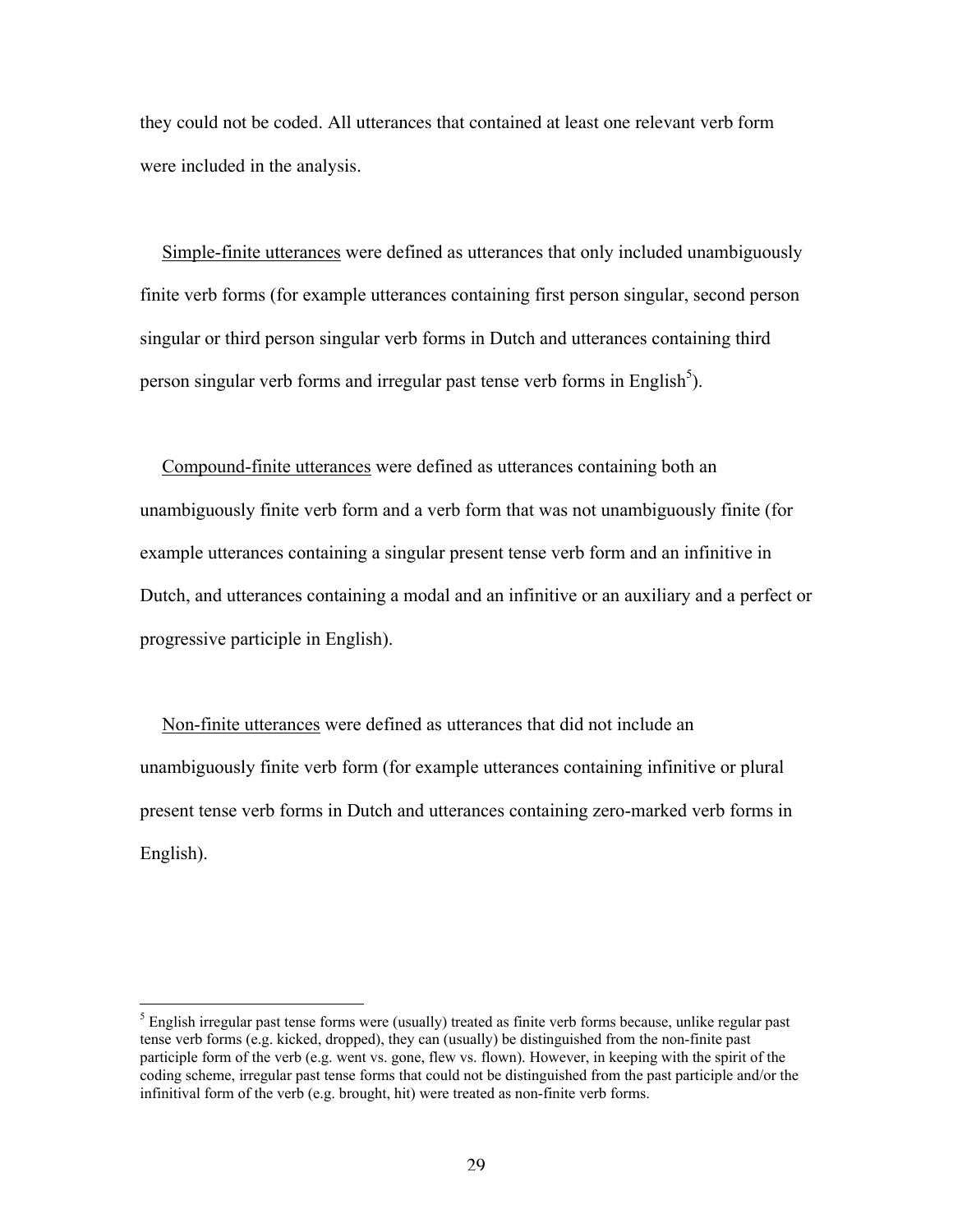The above classification was then used to determine the proportion of finite, compoundfinite and non-finite utterances for each child and its respective model at each stage of development.

An important feature of this coding scheme is that it treats all ambiguous verb forms as if they were non-finite verb forms. This feature of the coding scheme is necessary because there are some finite verb forms in both Dutch and English that are indistinguishable from the infinitive verb form. Thus, although there is strong evidence that Dutch and English children do produce infinitive verb forms in contexts in which a finite verb form is required, it is actually impossible to be sure whether the verb form included in any particular utterance is an infinitive verb form as opposed to a finite plural present tense verb form (in Dutch) or a zero-marked finite present tense verb form (in English).

An obvious disadvantage of coding the data in this way is that the measures are always likely to underestimate to some degree the child's and the model's ability to produce correct finite forms. This will be particularly true at later stages of development, when ambiguous forms are much more likely to be finite than non-finite because OI errors are, by then, virtually absent from the children's speech. It will also be particularly true in English where ambiguous verb forms are much more likely to be finite than they are in Dutch because the relevant finite verb forms are high frequency singular verb forms in English and low frequency plural verb forms in Dutch. These facts should obviously be borne in mind when interpreting the absolute values of the measures reported in the simulations. However, it is important to realise that they do not affect the validity of any analysis of the closeness of the fit between the data of the children and their respective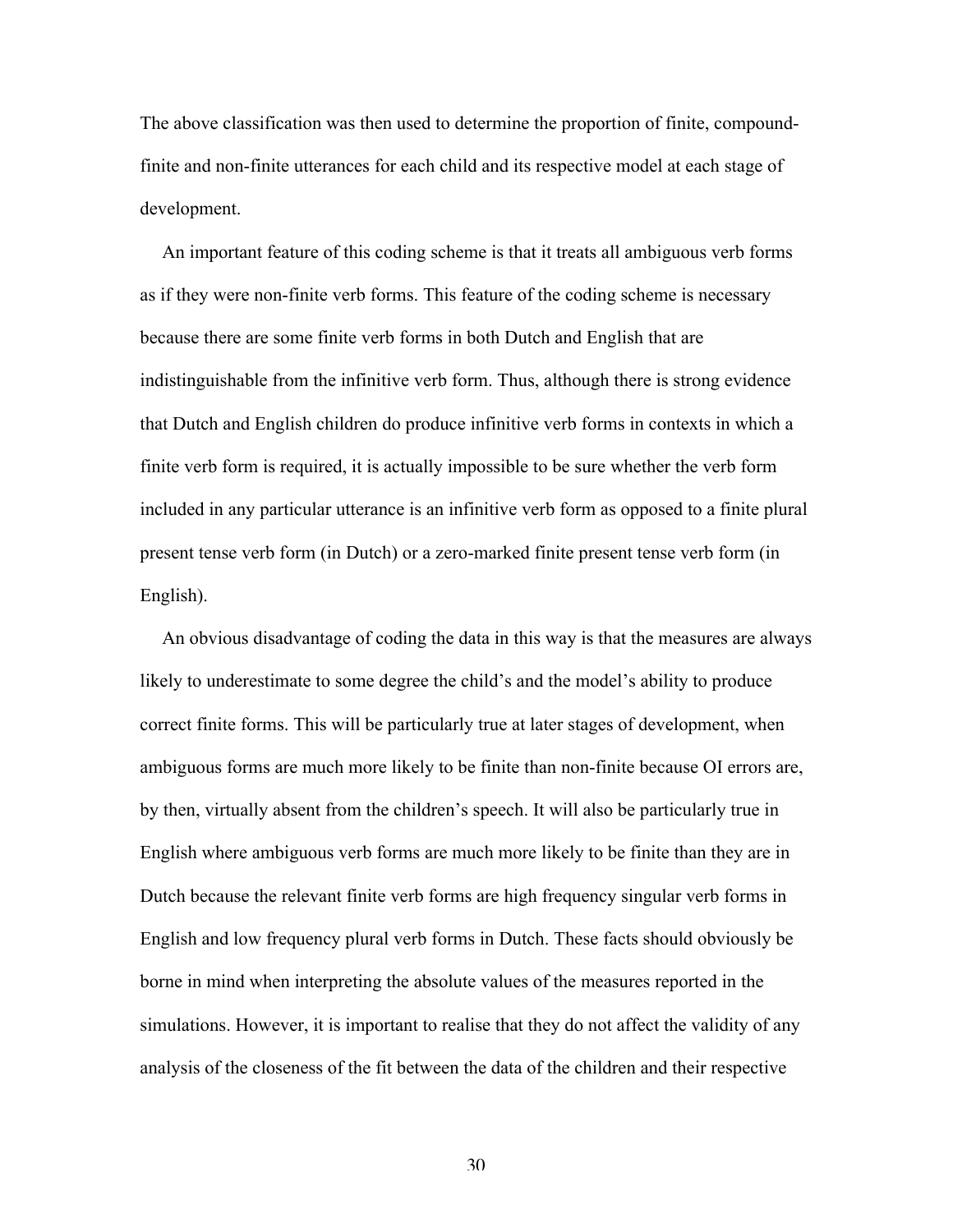models since these data were analysed in exactly the same way. Indeed, we would argue that they illustrate one of the strengths of our modelling approach, which is that it allows us to measure the closeness of fit between the child's and the model's output in a way that is independent of any assumptions that we might have about the knowledge underlying the child's use of particular utterances at particular points in development.

Nevertheless, it could be argued that the level of ambiguity in English is so great that the decision to deal with this ambiguity by treating all zero-marked forms in the same way makes it much easier to achieve a close fit to data on early child English than it does to data on early child Dutch, and hence makes the model's ability to simulate English data much more difficult to evaluate than its ability to simulate Dutch data. In order to deal with this problem, a set of subsidiary analyses were performed on the English data that focused exclusively on contexts with third person singular subjects (i.e. contexts like "he like(s) sweets" in which the use of a zero-marked form is clearly incorrect). These analyses were conducted by searching in both the children's and the models' data for utterances in which the relevant verb form was preceded by one of the third person singular subjects: "he", "she", "it", "this (one)", or "that (one)". Only pronominal subjects were used in this analysis for the simple reason that it is much easier to identify all instances of utterances with pronominal subjects by lexical search than it is to identify all instances of utterances with lexical subjects. Each of the utterances identified in this way was classified as a simple-finite, a compound-finite, a non-finite or an ambiguous utterance. The categories of simple- and compound-finite utterance were defined in exactly the same way as in the coding scheme presented above. However, restricting the analysis to utterances with third person singular subjects meant that it was possible to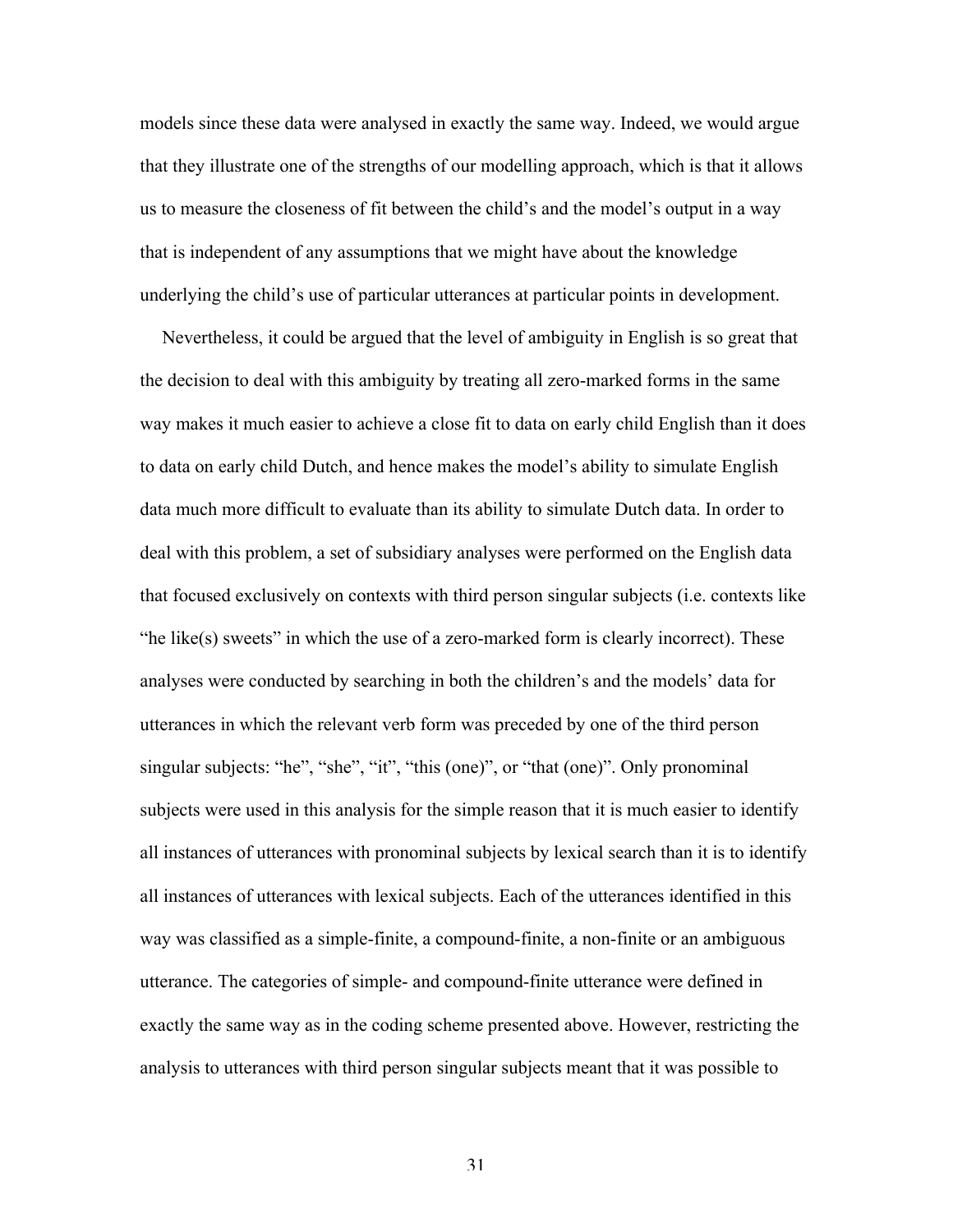define the category of non-finite utterance more conservatively than in the earlier coding scheme by distinguishing between utterances in which the potentially non-finite verb form was clearly incorrect (e.g. "he like sweets") and utterances in which the potentially non-finite verb form was not clearly incorrect (e.g. "he dropped the sweets") $<sup>6</sup>$ . Thus, for</sup> the purposes of this analysis a more fine-grained distinction was made between non-finite utterances and ambiguous utterances.

Non-finite utterances were defined as utterances that did not contain an unambiguously finite verb form, and in which the verb form used was clearly incorrect (for example utterances including a zero-marked verb form such as "go", or a bare present or past participle such as "going" or "gone").

Ambiguous utterances were defined as utterances that did not contain an unambiguously finite verb form, and in which the verb form used was not clearly incorrect (for example utterances including a verb form such as "dropped" that could be either a correct past tense verb form or an (incorrect) past participle).

This classification was then used to determine the proportion of simple-finite, compoundfinite, non-finite and ambiguous utterances for each child and its respective model at each stage of development. It should be noted that this particular analysis was only conducted

6  $6$  Note that although only treating potentially non-finite forms in third person singular contexts as optional infinitive errors is clearly much more conservative than treating all potentially non-finite forms in finite contexts as optional infinitive errors, it does not actually solve the ambiguity problem since it is still not possible to tell whether the relevant error is a true optional infinitive error or an agreement error (i.e. an error that reflects the child's use of a zero-marked finite verb form in a context requiring the use of finite verb form marked for third person singular agreement).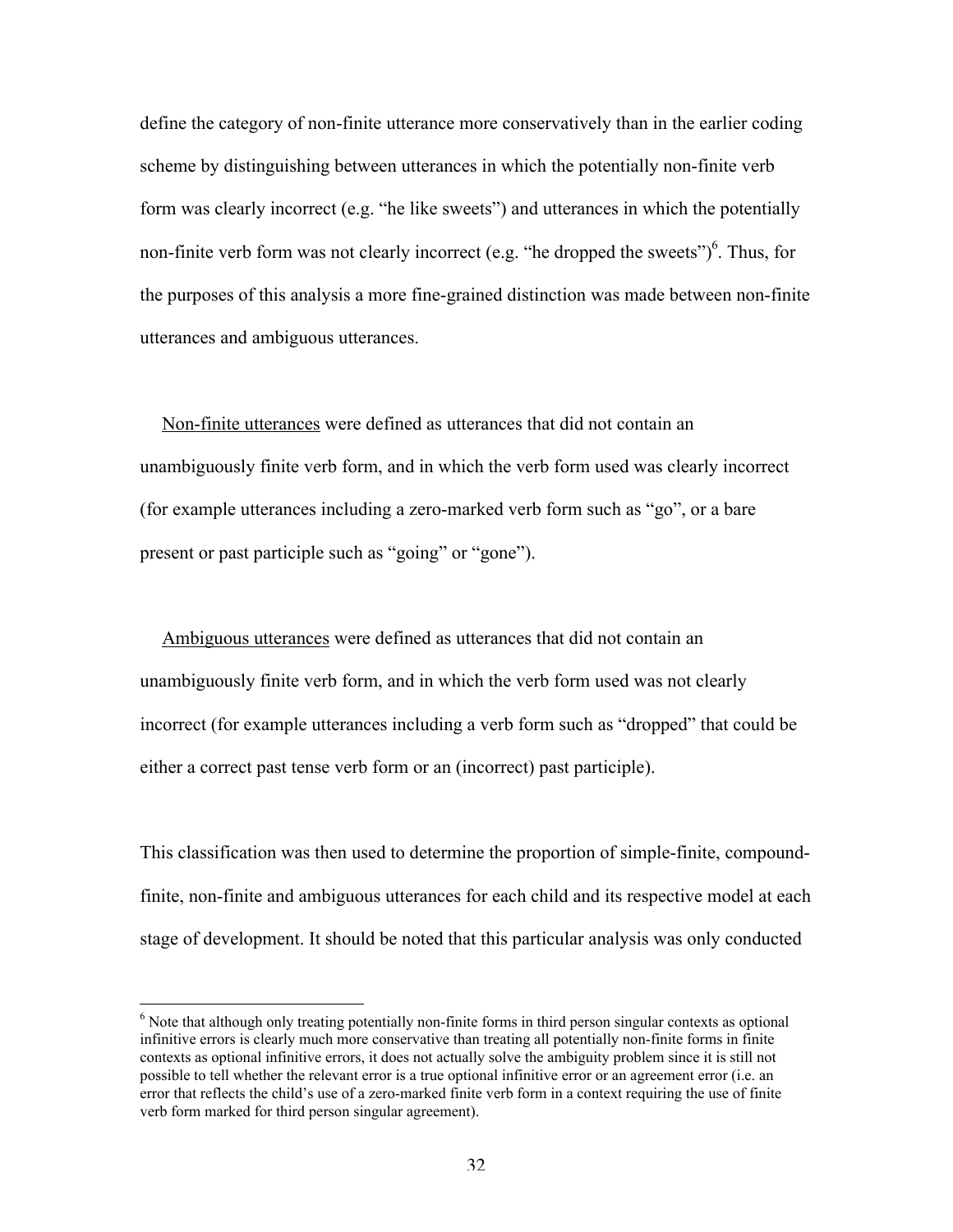at the three later developmental points since it requires utterances that contain at least two words (i.e. a subject and a verb form), and so can only be performed on data in which the MLU is reasonably high.

#### 3. Simulations— Results

#### 3.1. Results for the Dutch simulations

Fig. 5 shows the data for the two Dutch-speaking children: Matthijs and Peter and their respective models. It is clear from Fig. 5 that although MOSAIC does not capture all of the fine detail of the children's data, it does simulate the central feature of the OI stage (i.e. the substantial drop in the proportion of non-finite verb forms in finite clauses across the relevant MLU range). Thus, Matthijs and Peter's models show a decrease in the proportion of non-finite utterances from an average of .73 at the earliest stage to an average of .30 at the final stage, compared with a decrease in the children's speech from an average of .84 at the earliest stage to an average of .19 at the final stage.

# INSERT FIGURE 5 ABOUT HERE

A more detailed look at the data in Fig. 5 reveals that, for both children, the model underestimates the proportion of non-finite utterances at the earliest stage, and overestimates the proportion of non-finite utterances at the final stage. The model also overestimates the ratio of compound-finite to simple-finite utterances across the MLU range. Nevertheless, the model seems to provide a relatively good fit to the developmental data. Thus, the correlations between the children's and the models' data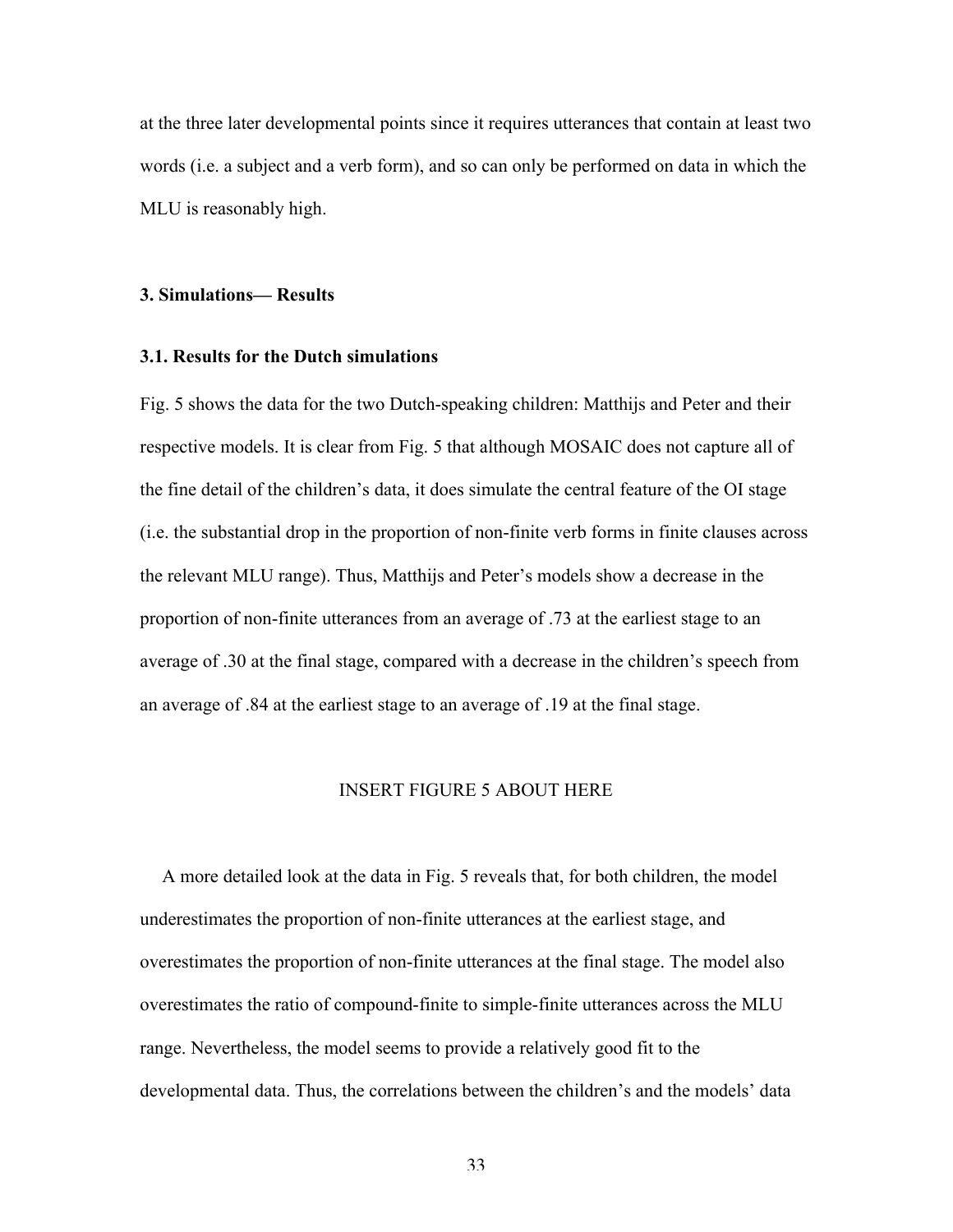are .92 for Matthijs and .89 for Peter, and the Root Mean Square Errors for the four stages depicted in Fig. 5 are .11, .11, .16 and .10 for Matthijs's model, and .06, .09, .21 and .12 for Peter's model.

Descriptive statistics for the model's output are presented in Table 4. It can be seen from Table 4 that MLU increases with additional runs of the model, as does the number of utterances containing a verb. However, although both models show a sharp increase in the proportion of generated as opposed to rote-learned utterances across the first two data-points, the proportion of generated utterances levels off or decreases in the later stages. The initial rise is the result of an increase in the size of the net. As relatively high frequency items are added to the net, the number of generative links increases, and, as a result, so does the proportion of generated utterances. The levelling off and decrease in the later stages results from relatively low frequency items being added to the net. As a result of their low frequency, these items tend to share little overlap with other nodes. The number of generative links therefore ceases to rise so rapidly while the number of nodes in the net continues to increase. This results in a levelling off or decrease in the proportion of generated utterances.

#### INSERT TABLE 4 ABOUT HERE

#### 3.1.1. Percentage overlap

The data reported in Fig. 5 were obtained with the percentage overlap required for the creation of a generative link set to 10%. The effect of manipulating this variable was also assessed. In general, the result of these manipulations was that increasing the required percentage overlap resulted in a lower proportion of finite utterances, and a lower MLU.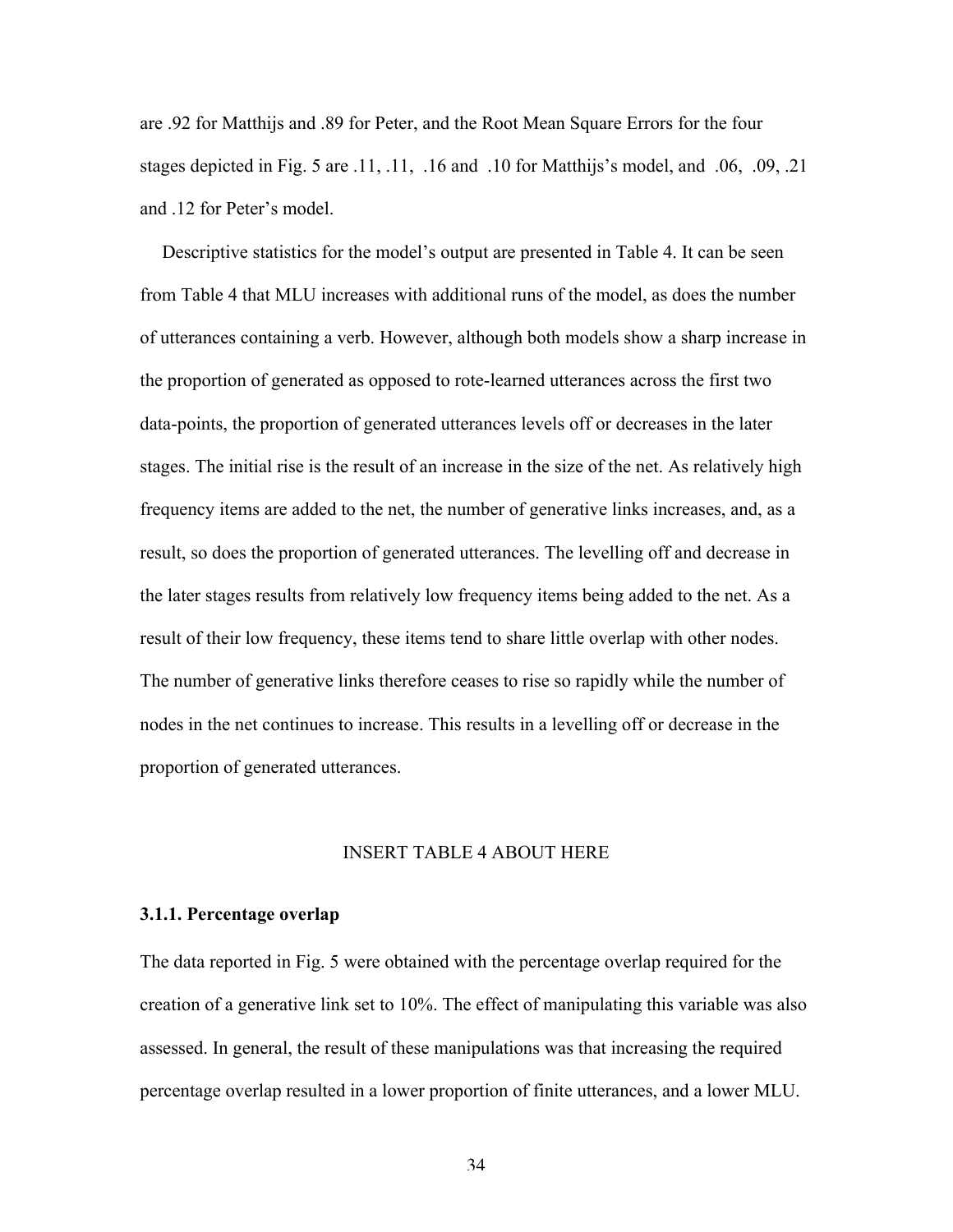Decreasing the percentage resulted in a higher proportion of finite utterances and a larger MLU. Setting the percentage overlap to a different value had a greater effect for the later developmental stages. This is not surprising, as the proportion of generated utterances increases with developmental phase. For Matthijs's model, reducing the percentage overlap from 13% to 7% resulted in a decrease in the proportion of non-finite utterances of roughly .20 for the final stage. For Peter's model, the decrease amounted to .08. Clearly, the percentage overlap parameter (and hence generativity) influences the production of finite utterances. However, there is also some variability in the behaviour of Matthijs's and Peter's models. Causes for this variability may include the size of the input set, and the relative distribution of low and high frequency items. For the purposes of this paper, the value of the overlap parameter was set to 10%. All data reported hereafter (including the English data), were obtained using this value.

#### 3.1.2. Word order

Of course, the fact that children use non-finite verb forms in finite contexts is not the only feature of children's early multi-word speech that the OI hypothesis is designed to explain. Thus, as Wexler (1994) points out, one of the most striking features of children's behaviour during the OI stage is that, although children may produce a large number of OI errors, their use of finite and non-finite verb forms tends to respect the word order patterns of the language being learned. For example, although children learning Dutch use both finite and non-finite verb forms in finite contexts, they nevertheless tend to correctly place finite verb forms before their complements and non-finite verb forms after their complements.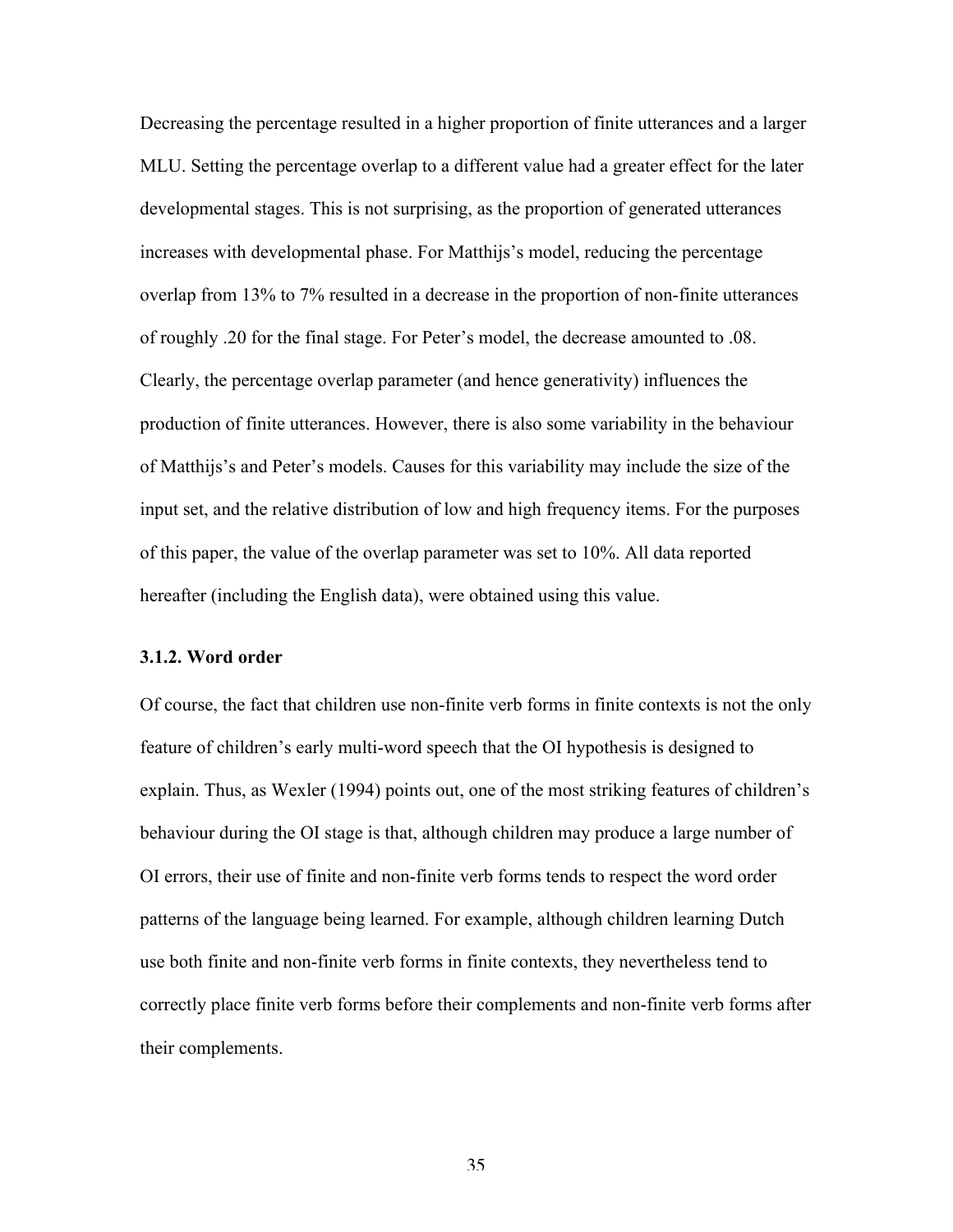In order to assess whether the model is able to simulate this aspect of the data, samples of utterances of the various types (i.e. non-finite, simple-finite, and compound-finite utterances) were coded with respect to Object-Verb order. Utterances were selected on the basis that they included a constituent that could be considered a direct, indirect or prepositional object. For compound finites, which consist of a finite auxiliary or modal and a non-finite lexical verb, object position was coded relative to the non-finite lexical verb. Samples were coded at each developmental stage. However, since the percentage of OV or VO orders did not differ drastically as a function of developmental stage, the proportion of word order errors was calculated by collapsing across all developmental phases. The results of this analysis are presented in Table 5 from which it can be seen that, for the models of both children, the proportion of word order errors was very low indeed.

### INSERT TABLE 5 ABOUT HERE

These results show that the model is not only able to simulate developmental changes in children's use of finite and non-finite verb forms, but is also able to simulate the fact that children's use of finite and non-finite verb forms tends to respect the word order patterns of the language being learned. Of course, in one sense, this finding is not particularly surprising, given the model's sensitivity to the distributional characteristics of the language to which it is exposed. However, the fact that such a simple learning mechanism can simulate this effect does illustrate the dangers of assuming that low rates of grammatical error in children's speech imply adult-like grammatical knowledge on the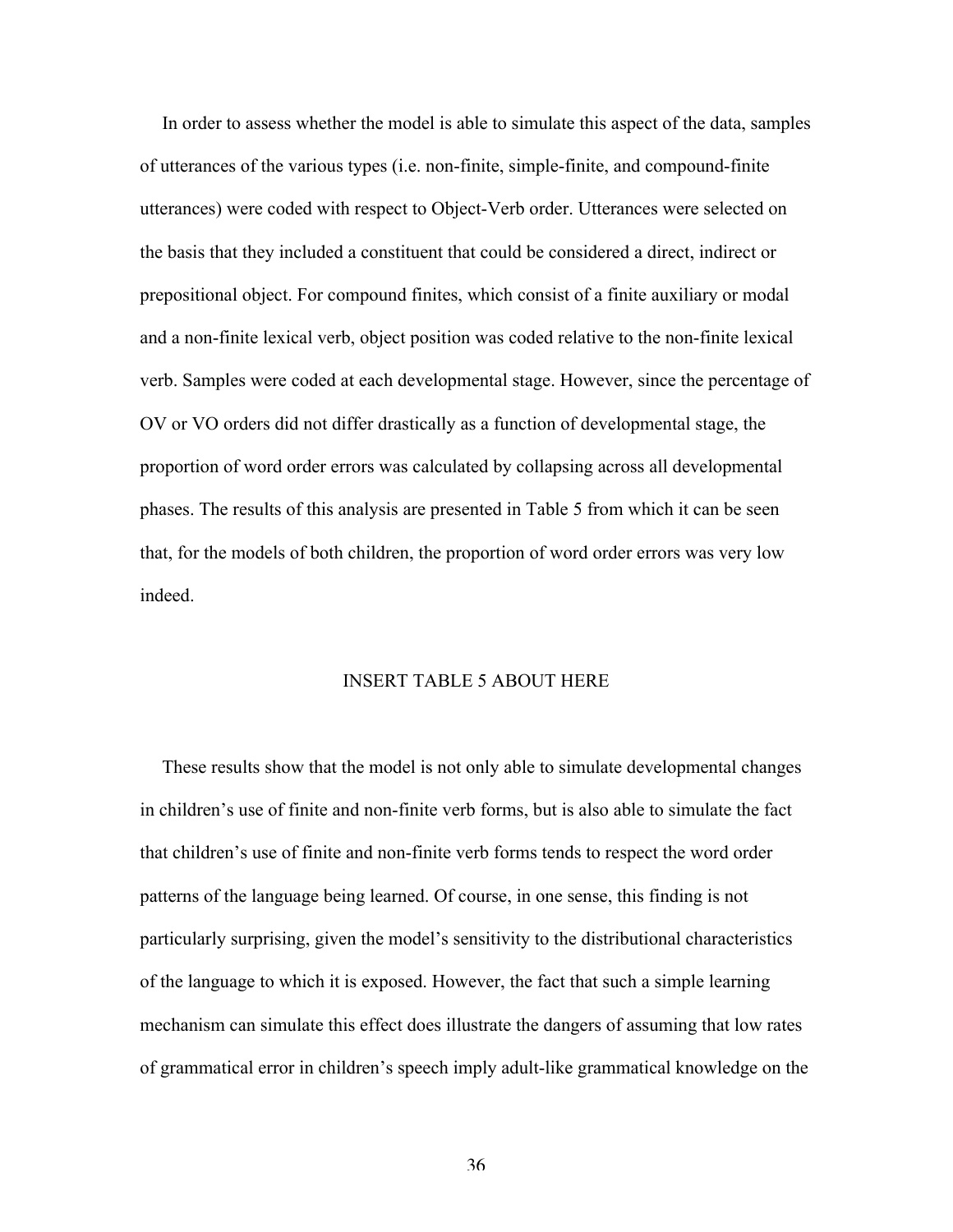part of the child. More specifically, it undermines the claim that the low frequency of word order errors in children's use of finite and non-finite verb forms constitutes evidence that young children have already correctly set the word order parameters of their language, and suggests that any learning mechanism sensitive to the relation between finiteness marking and utterance position in the input would be likely to simulate this aspect of the data.

# 3.1.3. The Eventive-Stative Asymmetry

An additional feature of the OI stage in Dutch is that there is a well-documented asymmetry in the kind of lexical verbs that occur as (correct) finite verb forms and (incorrect) OIs in children's speech. Thus, whereas the finite lexical verb forms that Dutch children produce during the OI stage tend to be a mixture of stative verbs like "wil" (wants) and eventive verbs like "eet" (eats), the non-finite verbs that children produce as OI errors are almost exclusively eventive verbs (Jordens, 1990; Wijnen, 1998).

In order to assess whether MOSAIC is able to simulate this aspect of the data, samples of 250 non-finite and 250 simple-finite utterances were drawn from the models' output files at the point at which the proportion of OI errors in the models' output was closest to .50 (MLU = 2.3 for Matthijs's model and MLU = 2.3 for Peter's model). Those utterances that included a lexical verb were then coded for whether the verb was eventive or stative. The results of this analysis are presented in Table 6, from which it can be seen that for both models the proportion of non-finites classified as statives is very low and much lower than the proportion of simple finites classified as statives (.06 vs. .29,  $X^2$  =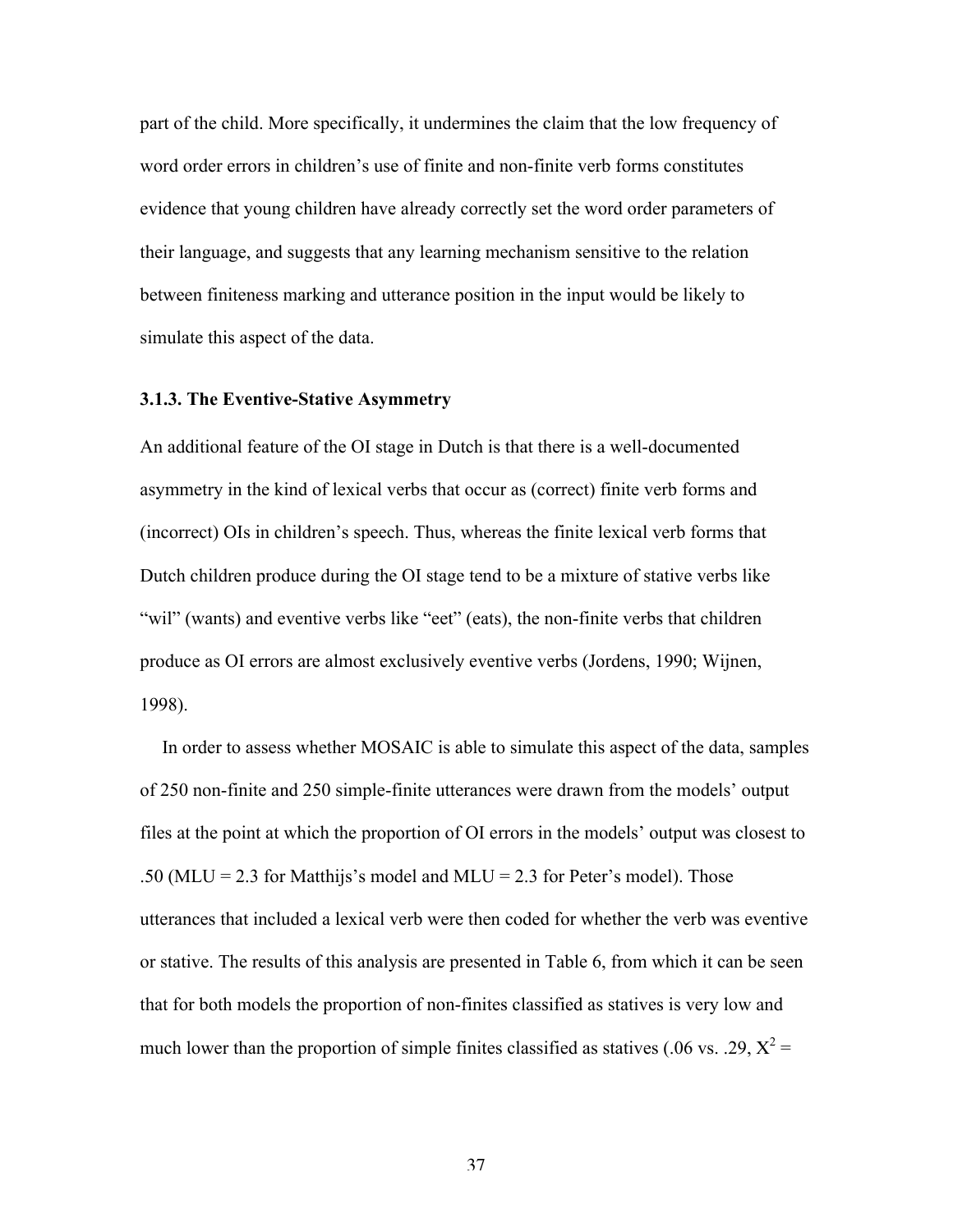38.8, p < 0.01 for Matthijs's model and .03 vs. .25,  $X^2 = 43.2$ , p < 0.01 for Peter's model). MOSAIC is thus able to simulate the eventive-stative asymmetry.

#### INSERT TABLE 6 ABOUT HERE

In fact, given the way in which MOSAIC produces OI errors, this pattern of results is not particularly surprising, since, as Wijnen at al. (2001) point out, stative verbs are much less likely than eventive verbs to occur as the non-finite verb form in Dutch compound finites. However, the fact that the model is able to simulate the eventive-stative asymmetry so readily does provide further support for the view that OI errors in Dutch are learned from compound finites in the input, and hence for the idea that the pattern of finiteness marking in Dutch children's speech can be understood in terms of the interaction between an utterance-final bias in learning and the distributional characteristics of Dutch child directed speech.

# 3.1.4. Mechanisms of Developmental Change

The results reported so far suggest that it is possible to simulate the central characteristics of the OI stage in Dutch in terms of a resource-limited distributional analysis of Dutch child-directed speech. However, they do not tell us which features of MOSAIC are most important for simulating these characteristics. An obvious candidate is the model's utterance-final bias, which results in the model producing progressively longer utterancefinal strings as a function of the amount of input to which it has been exposed. Since in Dutch non-finite verb forms occur after finite verb forms and are restricted to sentencefinal position, short utterances learned from utterance-final position are more likely to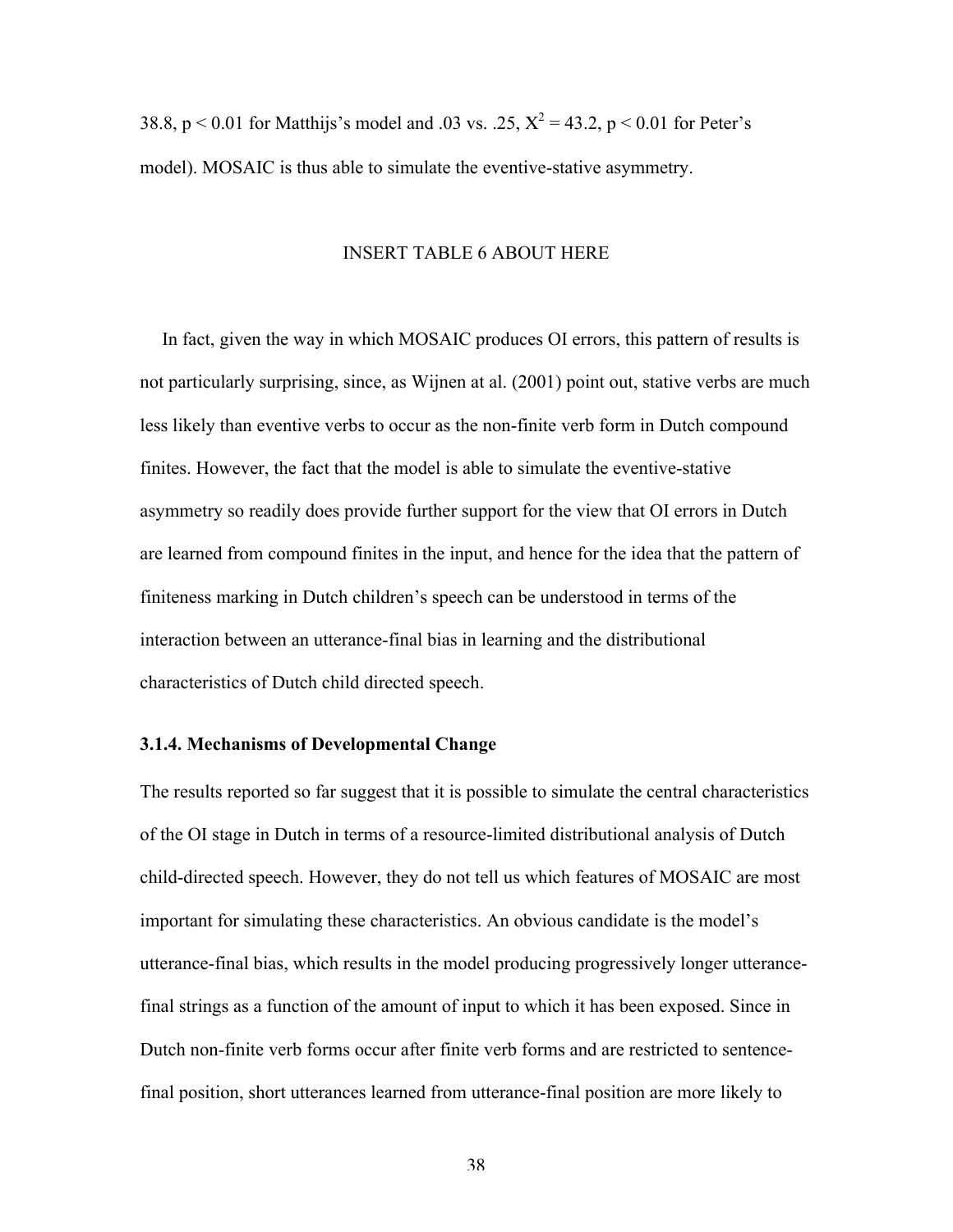include a single non-finite verb form than longer utterances and hence to be classified as OI errors. However, as MLU increases, more of the utterances that the model produces will contain a finite verb form, including simple-finite utterances (i.e. utterances that only include finite verb forms) and compound-finite utterances (i.e. utterances that include both a finite and a non-finite verb form). Thus, as MLU increases, the proportion of simple-finite and compound-finite utterances will increase and the proportion of nonfinite utterances will decrease.

One obvious way of investigating the importance of MOSAIC's utterance-final bias in learning is to analyse the relation between finiteness marking and utterance position in the input sets on which the models were trained. This was done by applying the same coding procedure used to analyse the model's output both to the total input set for each child and to subsets of this input set consisting of utterance-final strings of length 1, 2, 3, 4 and 5. The results of this analysis are presented in Table 7 and show that, although the proportion of non-finite utterances in the total input set for each child is less than .20, the proportion of utterance-final strings that would be coded as non-finite utterances increases dramatically as the length of these strings decreases (from .32 on average in five word utterance-final strings to .89 on average in one-word utterance-final strings).

#### INSERT TABLE 7 ABOUT HERE

These results suggest that the model's utterance-final bias in learning plays an important role in determining the proportion of non-finite utterances produced by the model at different points in development. However, a second factor that might affect the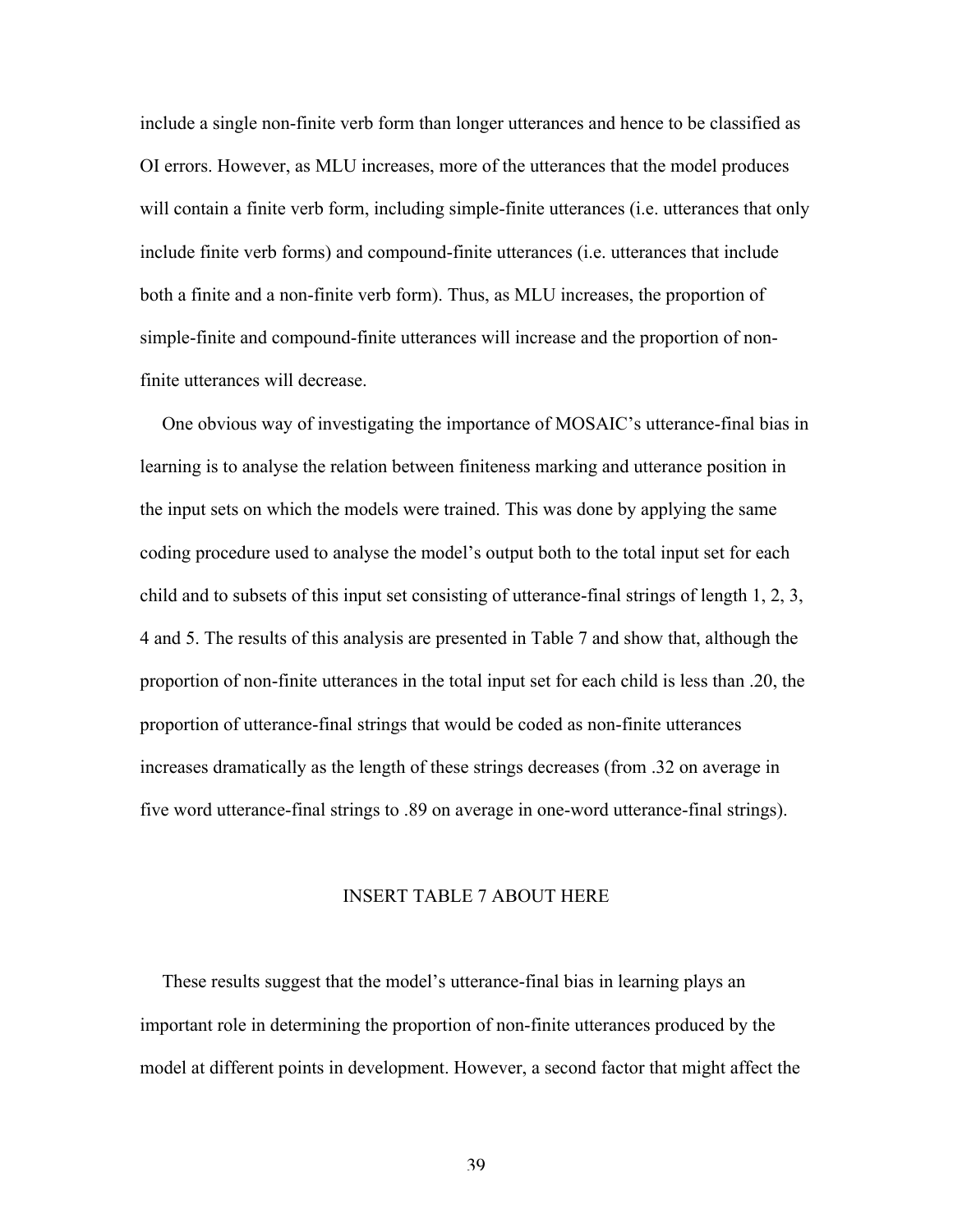proportion of finite and non-finite utterances in the model's output is change in the proportion of generated as opposed to rote-learned utterances that the model produces as its MLU increases. Generated utterances are more likely to contain finite than non-finite verb forms because finite verb forms are more likely to become linked to each other than non-finite verb forms as they are more frequent in the input and tend to occur in a wider range of contexts. Thus, as the model becomes more generative, the proportion of nonfinite utterances in its output is likely to decrease.

In order to assess the relative importance of these two factors, a regression analysis was carried out on the proportion of non-finite utterances in the model's output using MLU and the proportion of generated utterances as predictors<sup>7</sup>. This analysis revealed that both MLU and the proportion of generated utterances contributed significantly to the regression equation. MLU alone explained 88% of the variance. The proportion of generated utterances explained an additional 10% of the variance. These results show that that the most important determinant of the decrease in the proportion of non-finite utterances produced by the model is the model's ability to produce progressively longer utterance-final strings as a function of the amount of input to which it has been exposed. However, they also suggest that changes in the generativity of the model play a role over and above that of increasing utterance length. This suggests that, if it were possible to increase the generativity of the model during the later stages without increasing the MLU of its output, it might be possible to simulate the developmental data even more closely.

<sup>-&</sup>lt;br>7  $\frac{7}{1}$  Since the average length of generated utterances tends to be slightly greater than that of rote utterances, the effects of MLU and generativity are, in practice, somewhat confounded. In order to assess the effect of generativity over and above that of MLU, the MLU of rote-learned utterances was used in this analysis.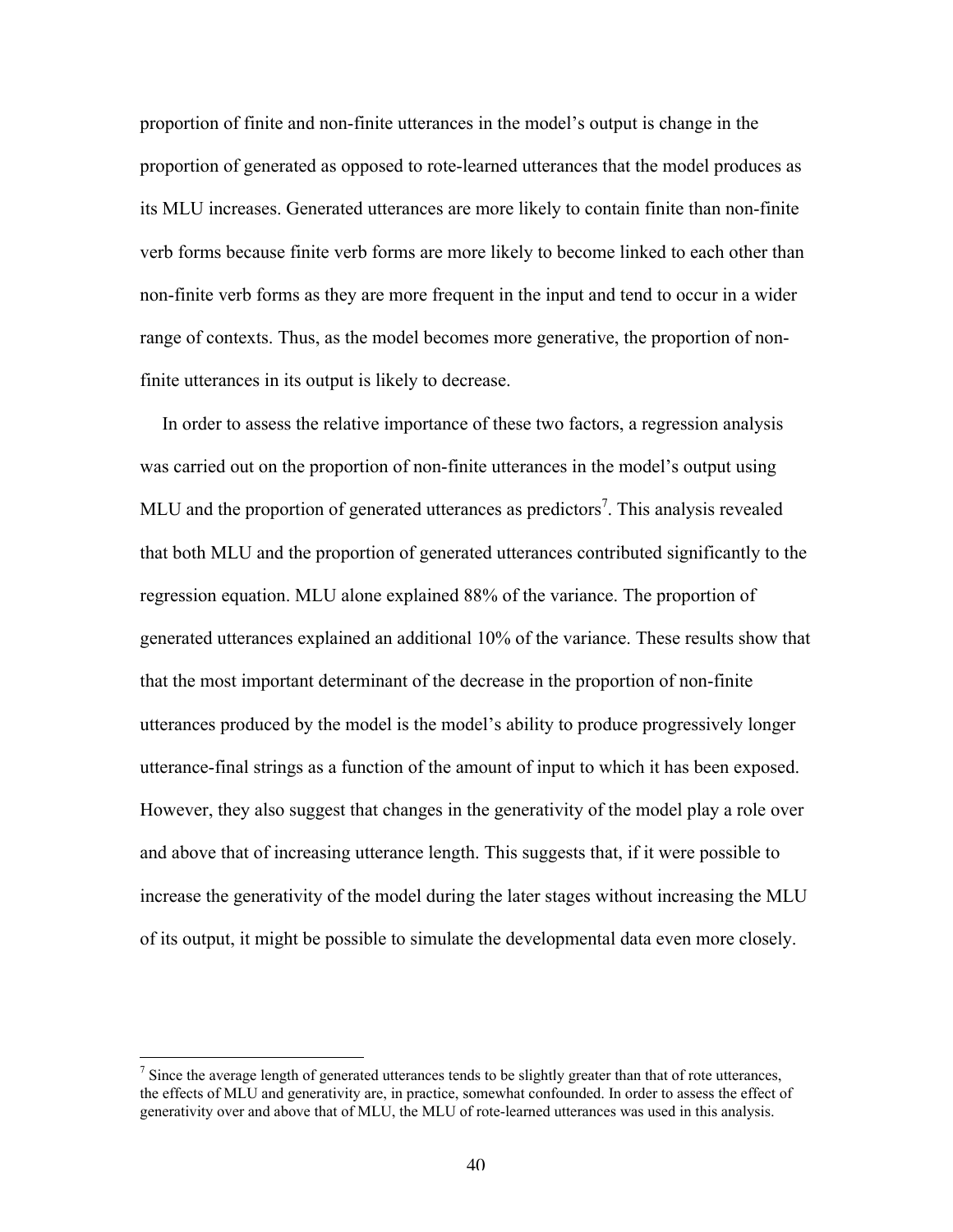#### 3.2. Results for the English simulations

Fig. 6 shows the data for the two English-speaking children: Anne and Becky and their respective models. It is clear from Fig. 6 that, although the drop in the proportion of nonfinite utterances for both the children and their models is much less pronounced than it is in Dutch, the same version of the model that provides a good fit to the data from the two Dutch children also simulates the developmental decrease in the proportion of non-finite utterances shown by the two English children.

# INSERT FIGURE 6 ABOUT HERE

A more detailed look at the data in Fig. 6 reveals that, as in Dutch, the model underestimates the proportion of non-finite utterances at the earliest stage (.80 on average versus .97 for the children), and overestimates the proportion of non-finite utterances at the final stage (.69 on average versus .61). Nevertheless, the model seems to provide a relatively good fit to the data. Thus, the correlations between the children's and the models' data are .99 for Anne and .97 for Becky, and the Root Mean Square Errors for the four stages depicted in Fig. 6 are .11, .04, .01 and .02 for Anne's model, and .13, .08, .01 and .09 for Becky's model.

The role of MOSAIC's utterance-final bias in simulating the English data was investigated in the same way as in the Dutch simulations (i.e. by applying the same coding procedure used to analyse the model's output both to the total input set for each child and to subsets of this input set consisting of utterance-final strings of length 1, 2, 3, 4 and 5). The results of this analysis are presented in Table 8 and show that, although the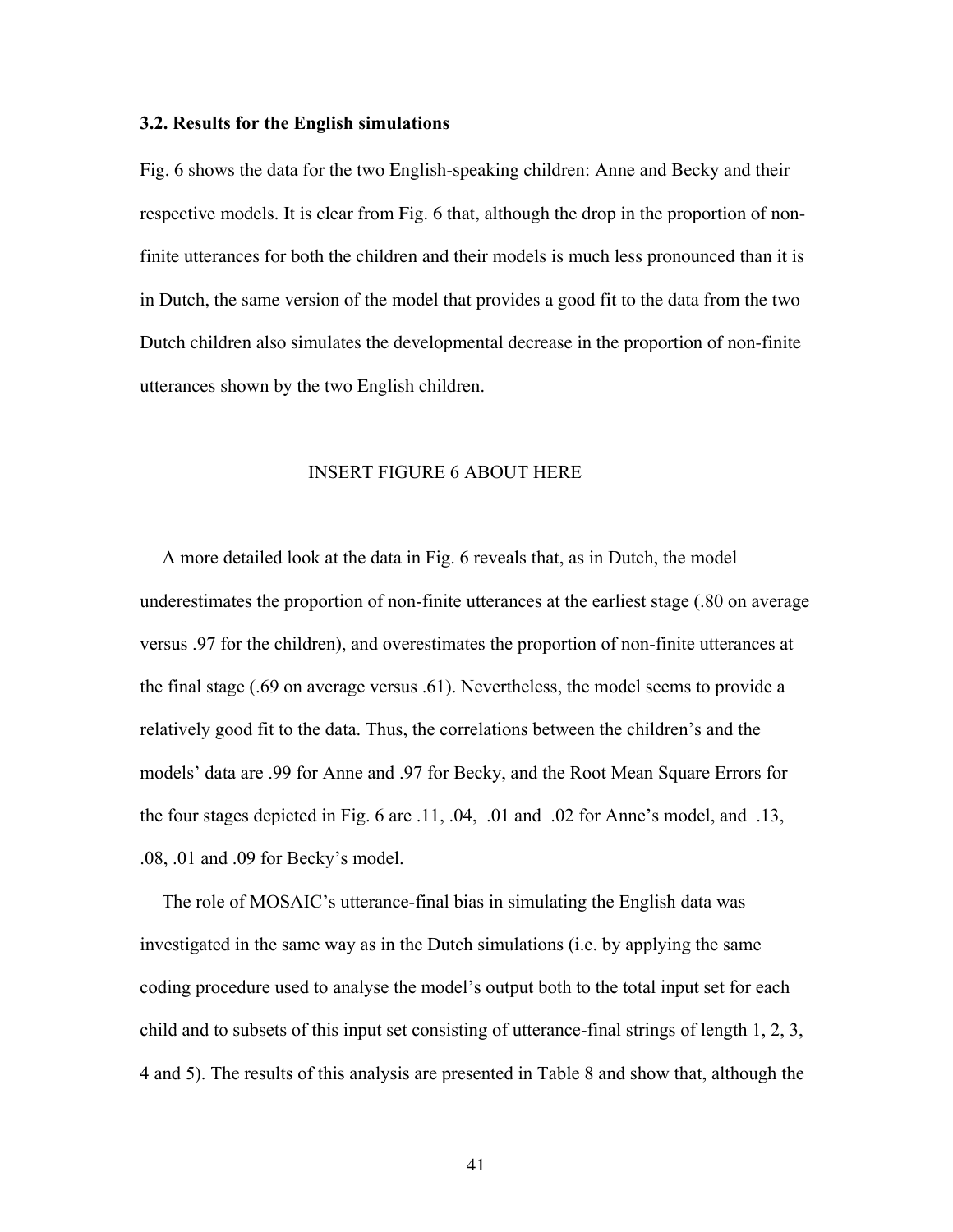proportion of utterances that would be classified as non-finite in the total input set for each child is less than .50, the proportion of utterance-final strings that would be coded as non-finite utterances changes dramatically as the length of these strings increases (from .90 on average in one-word utterance-final strings to .55 on average in five word utterance-final strings).

### INSERT TABLE 8 ABOUT HERE

These results suggest that, as in Dutch, the most important factor in determining the proportion of non-finite utterances produced by the English models at different points in development is MOSAIC's utterance-final bias in learning. However, as in Dutch, the proportion of finite and non-finite utterances in the model's output is also likely be affected by changes in the proportion of generated as opposed to rote-learned utterances that the model produces as its MLU increases.

In order to assess the relative importance of these two factors, a regression analysis was carried out on the proportion of non-finite utterances in the model's output using MLU and the proportion of generated utterances as predictors. This analysis revealed that, as in Dutch, both MLU and the proportion of generated utterances contributed significantly to the regression equation. MLU alone explained 75% of the variance. The proportion of generated utterances explained an additional 15% of the variance.

These results are clearly very similar to those reported earlier for Dutch and suggest that the mechanisms that allow MOSAIC to simulate the English data are broadly the same as those that allow MOSAIC to simulate the Dutch data. However, as has already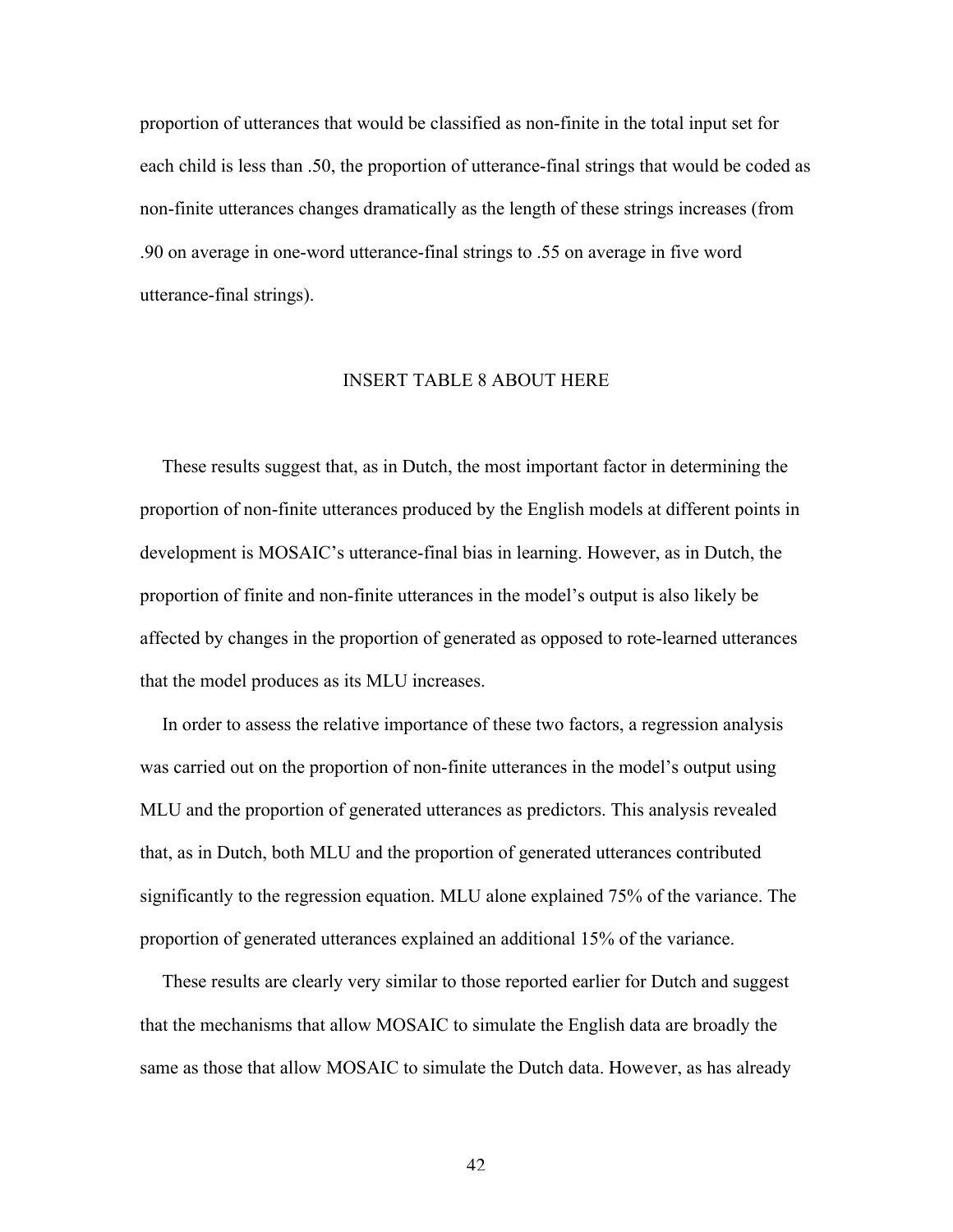been pointed out, it could be argued that the level of ambiguity in English is so great that the decision to deal with this ambiguity by treating all zero-marked forms in the same way makes it much easier to fit the data on early child English than it is to fit the data on early child Dutch.

In order to deal with this problem, a set of subsidiary analyses were performed on the English data that focused exclusively on contexts with the third person singular subjects: "he", "she", "it", "this (one)", or "that (one)". The results of this analysis are presented in Fig. 7. It should be noted that this analysis is based on three MLU levels rather than four. This is because it requires utterances that contain at least two words (i.e. a subject and a verb form) and so could only be performed on data from the last three MLU stages (i.e. data in which the MLU was reasonably high). It should also be noted that the MLU figures for the children (but not their models) differ slightly from those in Fig. 6. This is because the more stringent inclusion criteria for this analysis meant that it was necessary to code a larger amount of child (but not model) data in order to extract a sufficient number of utterances to derive reliable measures of the relevant proportions.

It is clear from Fig. 7 that even in the case of this more conservative analysis there is an excellent fit between the children's speech and the output of the model. Thus, the correlations between the children's and the models' data (disregarding the proportion of ambiguous utterances) are .84 for Anne and .89 for Becky, and the Root Mean Square Errors for the three stages depicted in Fig. 7 are .10, .07 and .03 for Anne's model, and .12, .06 and .07 for Becky's model.

# INSERT FIGURE 7 ABOUT HERE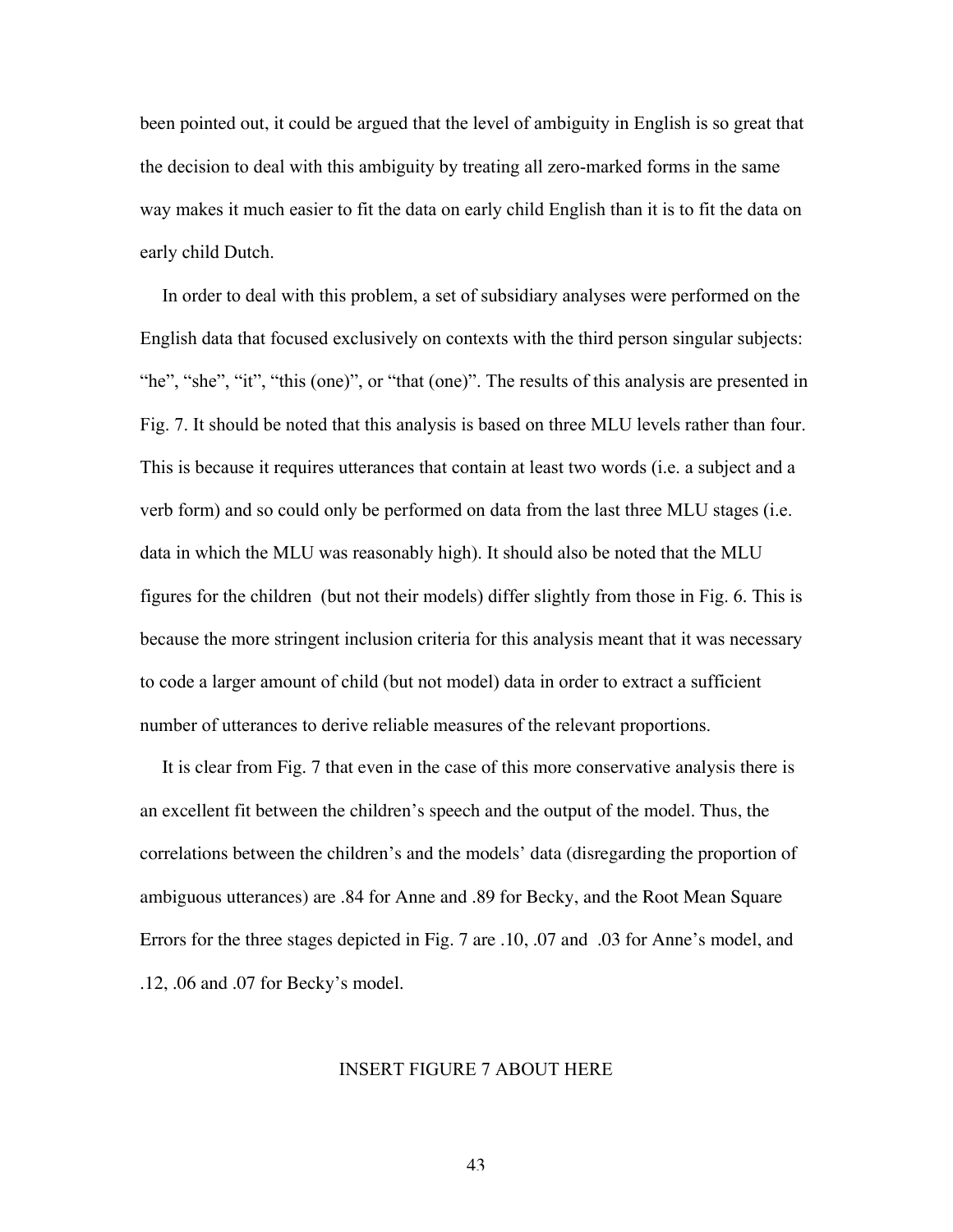These results show that the model's ability to simulate the data from English-speaking children is not simply a result of the much greater level of ambiguity that exists in English as opposed to Dutch data. They also reveal a striking difference in the proportion of compound finites in the English and Dutch data at comparable MLUs, with the English children and their models tending to produce a much higher proportion of compound finites than the Dutch children and their models. Although a direct comparison of these proportions is somewhat difficult because the English data are based on only a subset of those utterances that include a finite or non-finite verb form, there is an obvious explanation for this difference. This is that, because non-finites are restricted to sentencefinal position in Dutch, far more material (e.g. object arguments, prepositional phrases and adverbs) can (and does) occur between the finite and the non-finite verb form in Dutch compound finites than between the finite and the non-finite verb form in English compound finites. This difference makes it easier for both the child and the model to learn structures including compound finites in English than in Dutch, and hence results in a much lower proportion of compound finites in Dutch than in English, particularly at intermediate points in development.

#### 4. DISCUSSION

The central aim of the present study was to investigate whether the OI phenomenon in Dutch and English could be explained in terms of a resource-limited distributional analysis of the speech addressed to Dutch- and English-speaking children. This was done by using a computational model of language learning (MOSAIC) to simulate data on the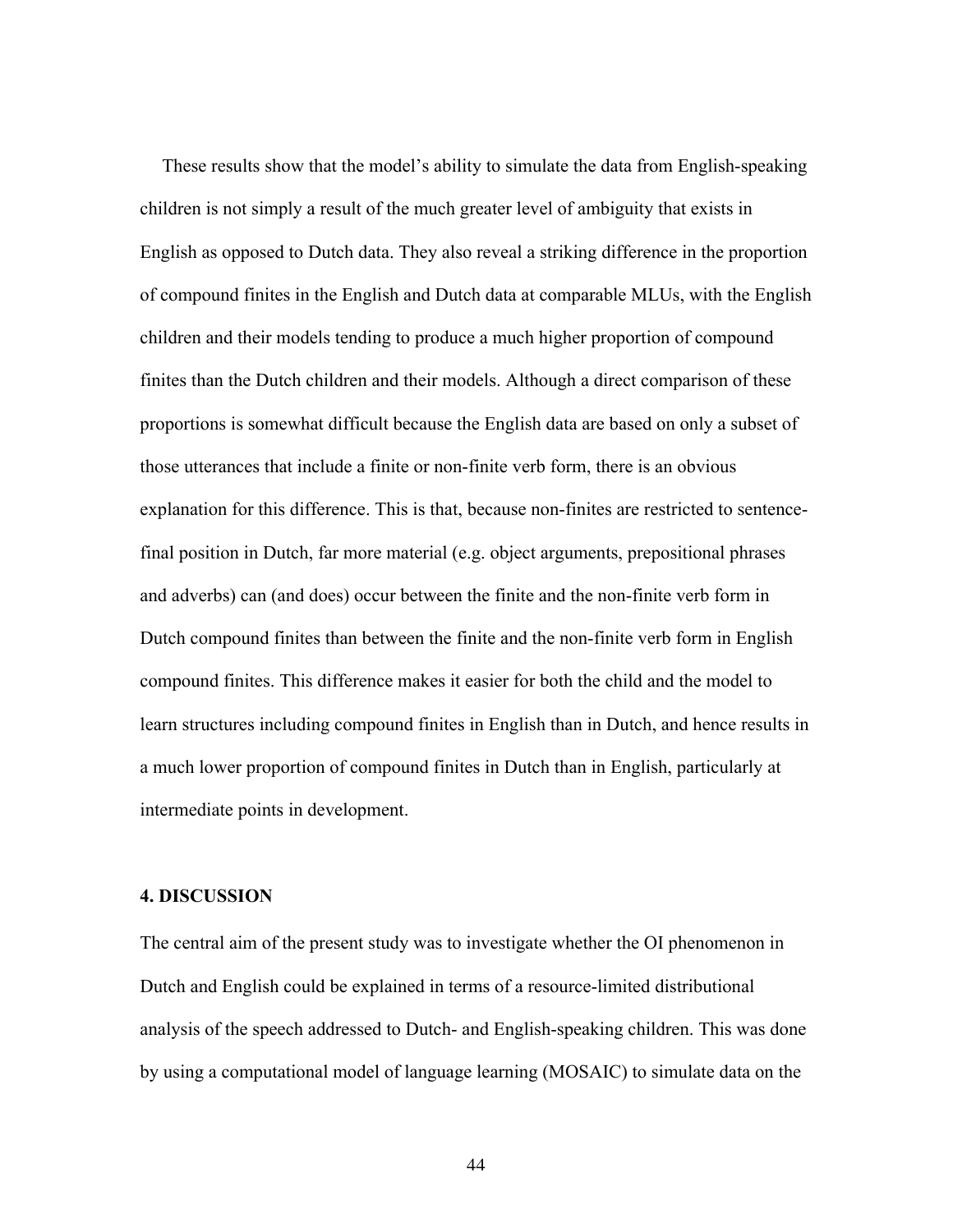development of finiteness marking in Dutch and English. The results show, first, that MOSAIC is able to simulate the substantial drop in the proportion of non-finite verb forms in finite clauses in children learning Dutch; second, that MOSAIC is able to simulate the fact that Dutch children's use of finite and non-finite verb forms tends to respect the word order pattern of the language; and, third, that the same version of MOSAIC is also able to simulate the data from children learning English. They also show that MOSAIC's ability to simulate the data from both Dutch and English is not simply a consequence of the high level of ambiguity in the data of English-speaking children. Thus, MOSAIC not only simulates the overall pattern of performance in children learning English, but also provides a good fit to the results of a much more targeted analysis of English focussed specifically on contexts in which children's use of zero-marked verb forms is clearly incorrect.

These results suggest that it is possible to explain the key features of the OI phenomenon in Dutch and English in terms of the interaction between an utterance-final bias in learning and the distributional characteristics of child-directed speech in the two languages. They also illustrate the potential power of using computational modelling techniques to investigate the extent to which cross-linguistic similarities in the developmental data can be explained in terms of common processing constraints as opposed to innate knowledge of Universal Grammar. An obvious question for future research is whether the same constraints that allow MOSAIC to simulate the OI phenomenon in English and Dutch also allow MOSAIC to simulate the developmental patterning of finiteness marking in other languages, particularly languages like Italian and Spanish in which children do not appear to go through an OI stage.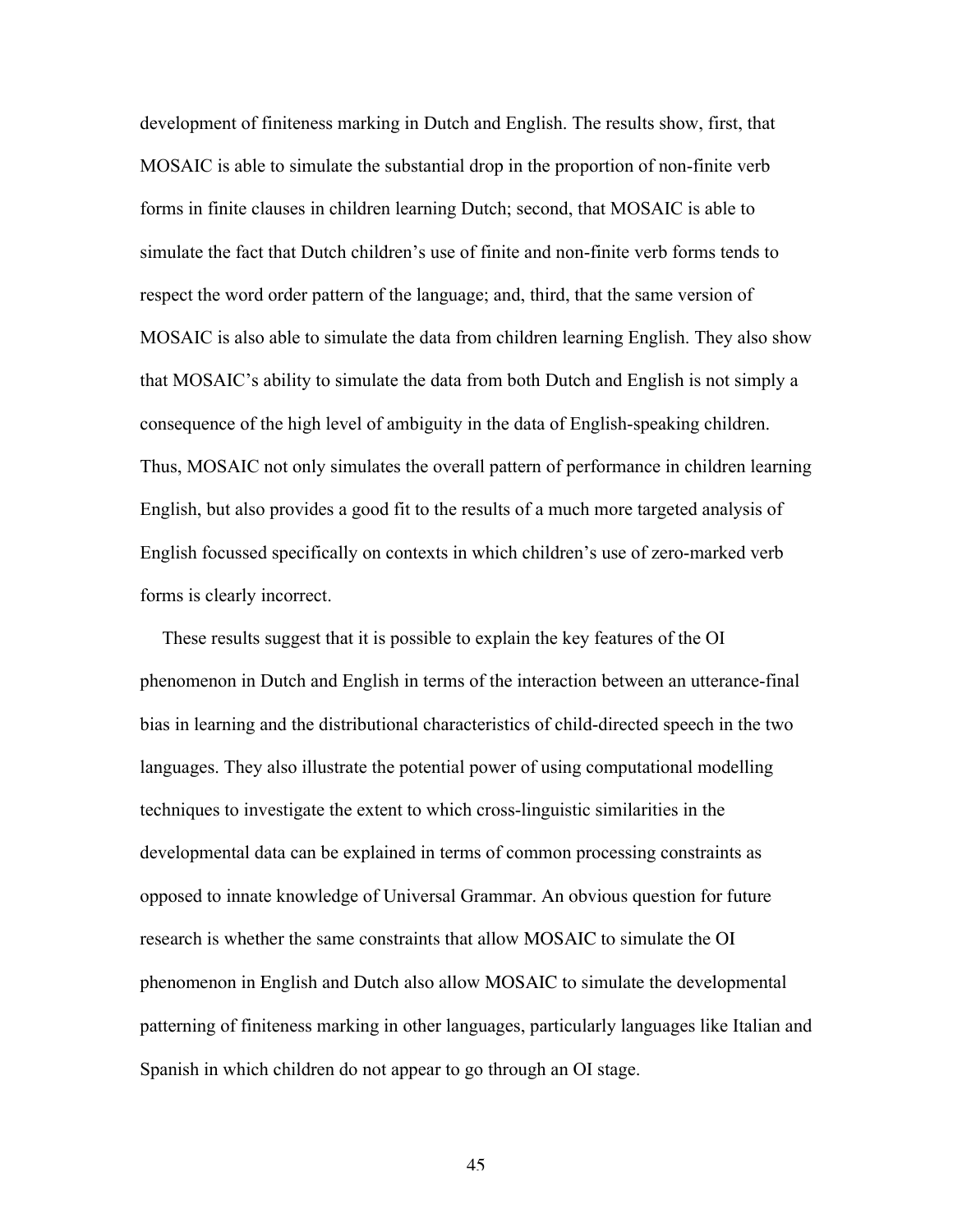If we focus on the question of how MOSAIC simulates the data on Dutch and English, the results of the present study suggest that the most important factor is MOSAIC's ability to reproduce and generate from progressively longer utterance-final sequences as a function of learning (although MOSAIC's tendency to produce a higher proportion of generated as opposed to rote-learned utterances later in development also appears to play a role). Thus, 88% of the variance in the proportion of non-finite utterances in Dutch, and 75% of the variance in the proportion of non-finite utterances in English, was explained by MLU alone (with an additional 10% and 15% respectively being explained by the proportion of generated utterances). These results are interesting for two reasons.

First, they show how building one relatively simple processing constraint into the language learning mechanism can have a very profound effect on the developmental dynamics of the learning process. Thus, MOSAIC learns OI errors in Dutch from utterances that include compound finites. These utterances constitute only around 30% of the utterances including verbs in parents' child-directed speech. However, restricting MOSAIC to reproducing and generating from utterance-final sequences results in rates of non-finite utterances in Dutch of approximately 70% during the early stages (at MLUs of approximately 1.5) that drop to around 30% during the later stages (at MLUs of approximately 4.0). We suspect that few would have predicted that such a simple constraint would have had such a large effect on the model's output before the simulations were run.

Second, they illustrate how a simple constraint of this kind can interact with the distributional characteristics of the input language to result in interesting patterns of cross-linguistic similarity and difference in the shape of the language learner's output.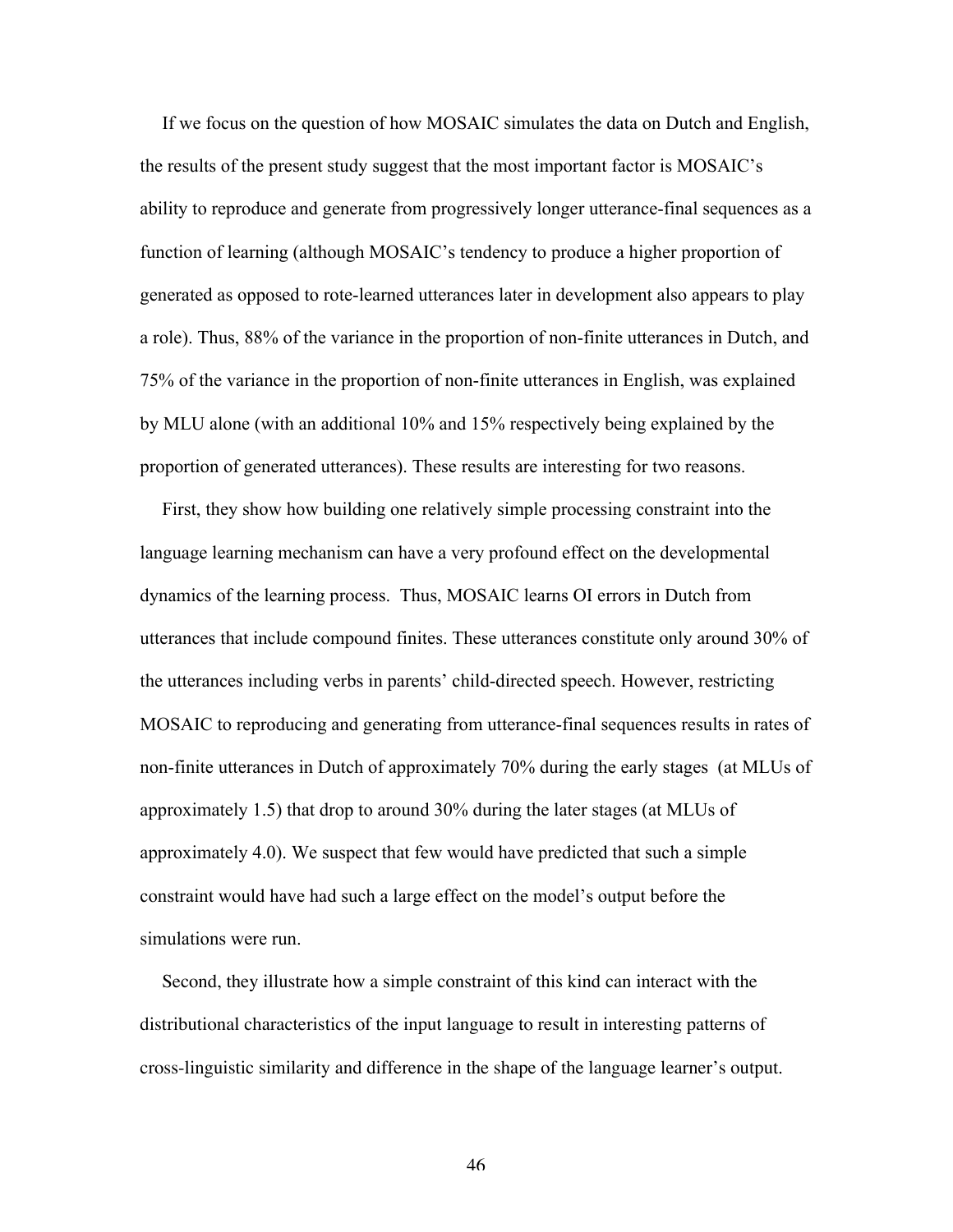Thus, although Dutch and English are, in principle, quite different languages (Dutch is an SOV/V2 language in which verb position is dependent on finiteness whereas English is an SVO language in which verb position is not dependent on finiteness), MOSAIC's utterance-final bias results in an OI stage in both Dutch and English because, in both Dutch and English, finite verb forms occur earlier in compound verbs than non-finite verb forms. On the other hand, MOSAIC's utterance-final bias also appears to interact with differences in the distributional characteristics of Dutch and English to result in a lower proportion of compound finites in Dutch than in English at intermediate points in development. Thus, the fact that non-finite verb forms are restricted to sentence-final position in Dutch means that more lexical material tends to occur between the finite and non-finite verb forms in Dutch compound finites than in English compound finites. This has the effect of making Dutch compound finites somewhat more difficult to learn than English compound finites.

Of course, although MOSAIC does a remarkably good job of simulating the OI phenomenon in Dutch and English, it is important to acknowledge that the fit between the output of the model and the output of the children on whose input the model has been trained is still far from perfect. Thus, in both Dutch and English, MOSAIC tends to underestimate the proportion of non-finite utterances during the early stages, and to overestimate the proportion of non-finite utterances during the later stages.

One possible reason why MOSAIC tends to underestimate the proportion of non-finite utterances at low MLUs is that differences in sentence position may not be the only factor responsible for children's increased sensitivity to non-finite versus finite verb forms during the early stages. Thus, Wijnen et al (2001). suggest that the high proportion of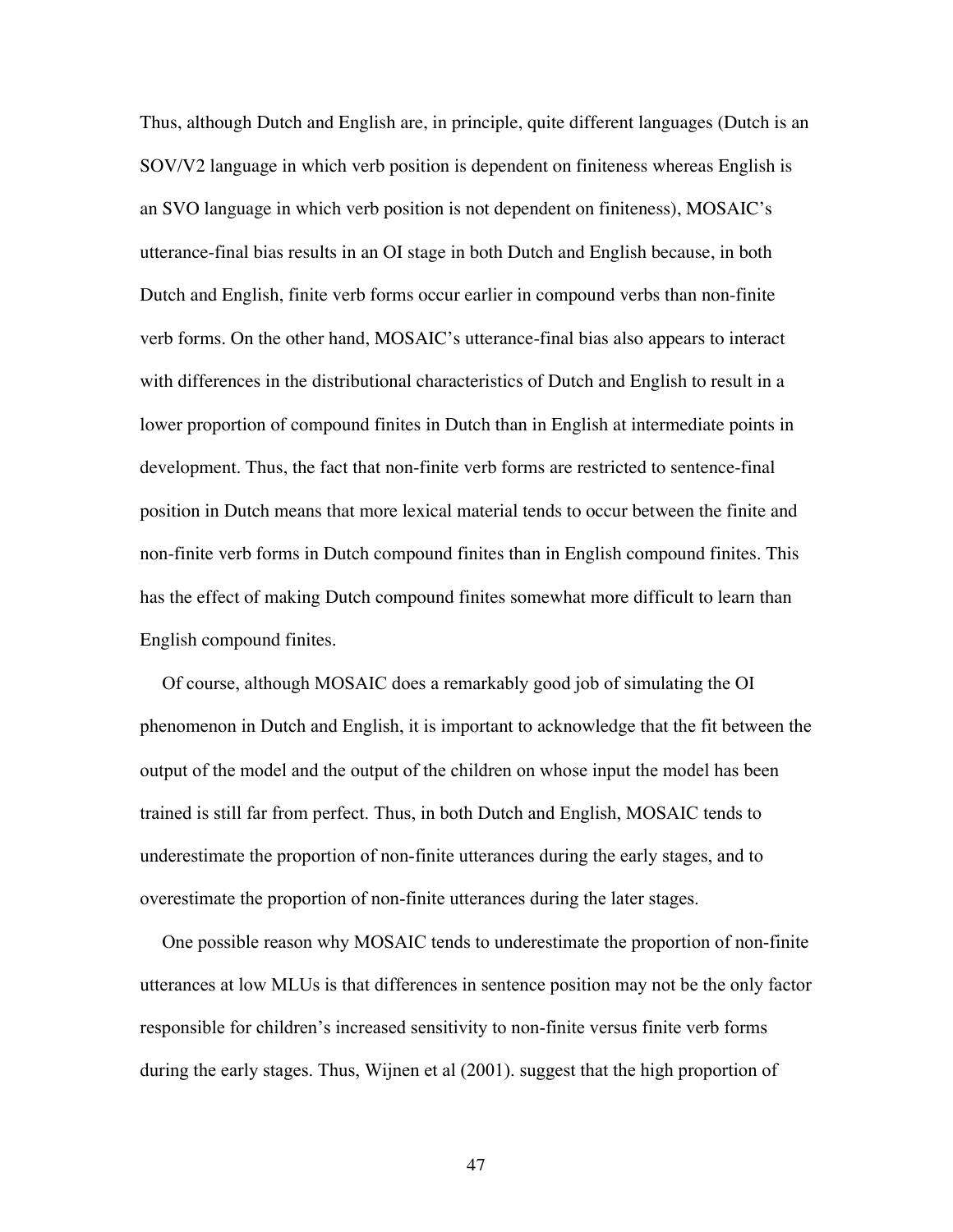non-finite forms in early child Dutch "may be related to an increased overall salience, due to their systematic appearance in sentence-final position AND their high conceptual transparency as compared to finite verbs" (Wijnen et al.: p. 629, our emphasis). Some support for the idea that finite verb forms may be less conceptually transparent on average than non-finite verbs comes from the fact that a high proportion of the simplefinite utterances produced by the model during the early stages consisted of utterances including isolated modals such as "mag" ("may") or "can" that seemed to have been learned from elliptical utterances such as "Dat mag" (That may/that is allowed) or "He can". Such utterances do not tend to be produced by children during the early stages of development, presumably because their function is to modulate rather than to express the central relational meaning of the utterance, and so the meanings that they encode are inherently more complex, and therefore less conceptually transparent, than the meanings encoded by, for example, simple action verbs like "jump" and "kick". Since MOSAIC is a simple distributional analyser with no means of representing semantic or conceptual information, it is obviously unable to simulate such conceptual transparency effects.

One possible reason why MOSAIC tends to overestimate the proportion of non-finite utterances at higher MLUs is the model's limited generativity. Thus, one weakness of the current version of the model is that it is constrained to traverse only one generative link per utterance. This constraint is obviously somewhat unrealistic. However, since generated utterances are more likely to include finite than non-finite verb forms, and since the generative possibilities of language increase exponentially with increasing MLU, relaxing this constraint is likely to improve the fit between model and child by leading to a differential increase in the proportion of finite utterances at higher MLU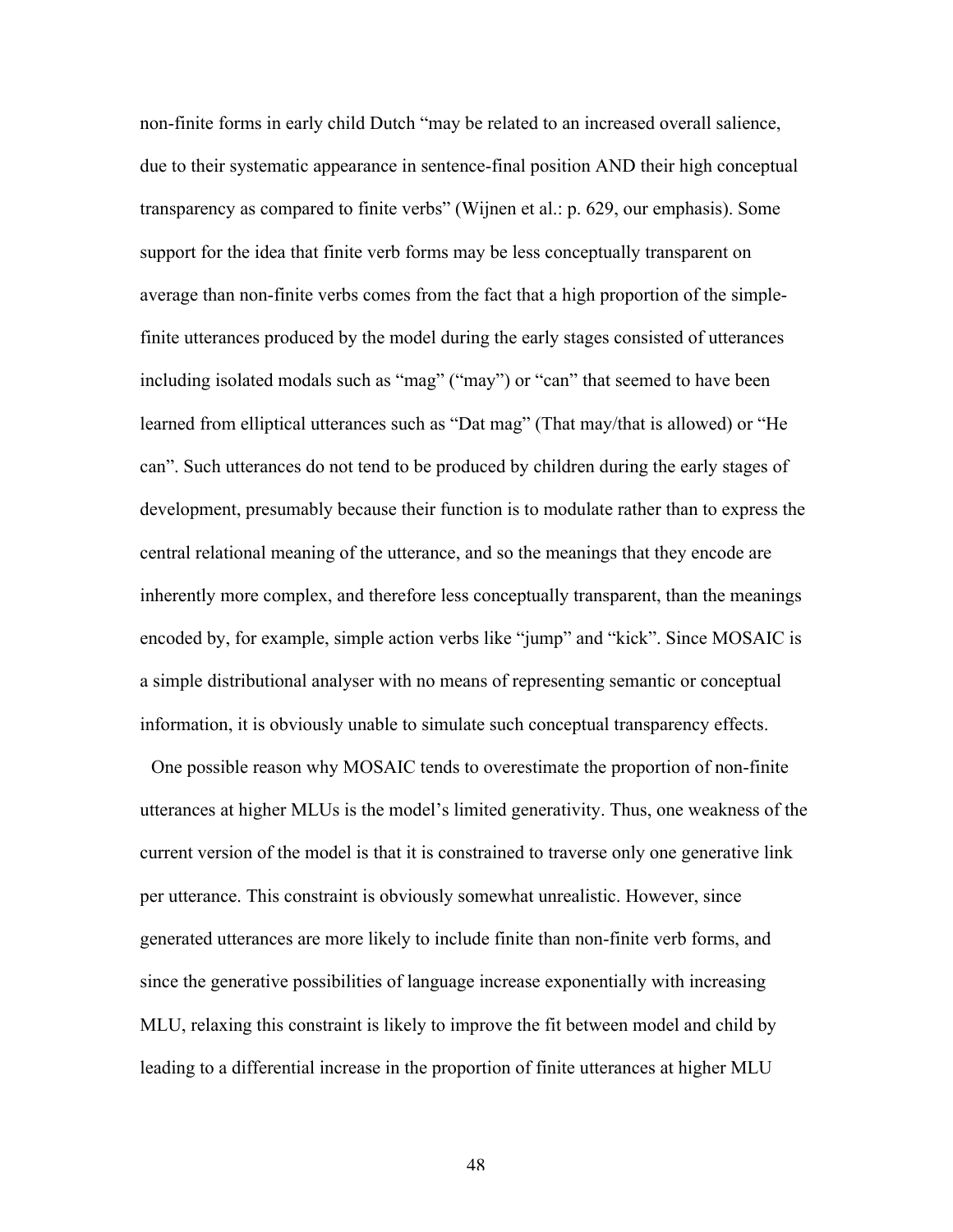levels. Future work will investigate this possibility by systematically relaxing the current constraint on the generativity of the model and assessing the effect of these changes on the fit between model and child.

Another possible reason why MOSAIC tends to overestimate the proportion of nonfinites at higher MLUs is the model's limited ability to "unlearn". Thus, a second weakness of the current version of the model is that, although it learns to produce progressively longer utterances as a function of development, it does not currently have any mechanism for "forgetting" or "learning not to" produce short incomplete utterances as its MLU increases. That is to say, because shorter and longer sequences learned from the same utterance in the input are represented separately in the network, the model continues to produce short incomplete utterances even after it has learned to produce the complete utterances from which these short utterances were learned. Since short incomplete utterances are more likely to be non-finite than finite, developing MOSAIC's ability to unlearn is likely to lead to a better fit between the child and the model's output. One way in which this could be done would be by adding a mechanism to the model that links short incomplete utterances to the longer utterances of which they are a part, and uses this information to prevent the model from producing or generating from utterances made obsolete by subsequent learning.

The extent to which either of the above solutions is successful in improving the fit between model and child is obviously a question for future research. However, we would argue that the fact that MOSAIC allows us to ask questions about factors such as the interaction between generativity and increasing MLU illustrates its potential utility as a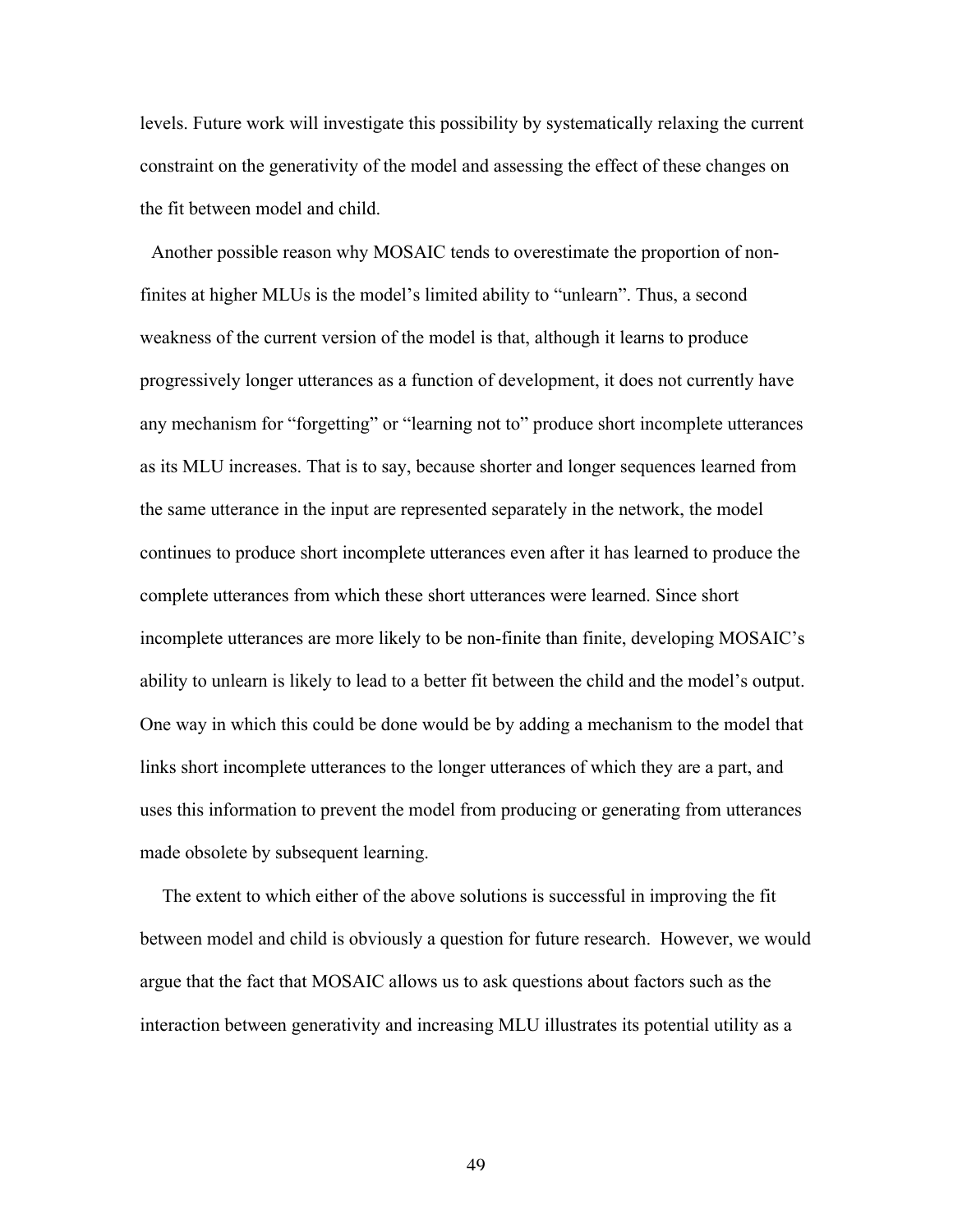means of investigating the developmental patterning of children's early multi-word speech.

Of course, despite this utility, MOSAIC is not, nor is it intended to be, a complete model of the language learning process. On the contrary, MOSAIC is a relatively simple distributional analyser, with no access to semantic information, which is clearly not powerful enough to acquire many aspects of adult syntax. On the other hand, the processing limitations built into MOSAIC, although inevitably somewhat idealised, do seem to approximate limitations that are likely to operate in children's language learning. That is to say, it seems reasonable to assume that there are limitations on the amount of distributional information that can be extracted by the child from any single utterance presentation, and that information from the end of the utterance may be more accessible than information from earlier in the utterance (although there may also be a processing advantage for information at the beginning of the utterance). The fact that these processing limitations allow MOSAIC to do such a good job of simulating the developmental data is therefore an important finding.

Finally, it is worth noting that MOSAIC is, to our knowledge, the only computational model of language development that simultaneously: (1) learns from samples of naturalistic input that reflect the lexical statistics and distributional characteristics of the language being learned; (2) produces output that can be directly compared with that of real children; (3) simulates data from more than one language; and (4) takes explicit account of the potential role of factors such as increasing MLU and increasing generativity in determining the shape of the developmental data. As such, MOSAIC seems to us to provide a powerful means of investigating the relation between the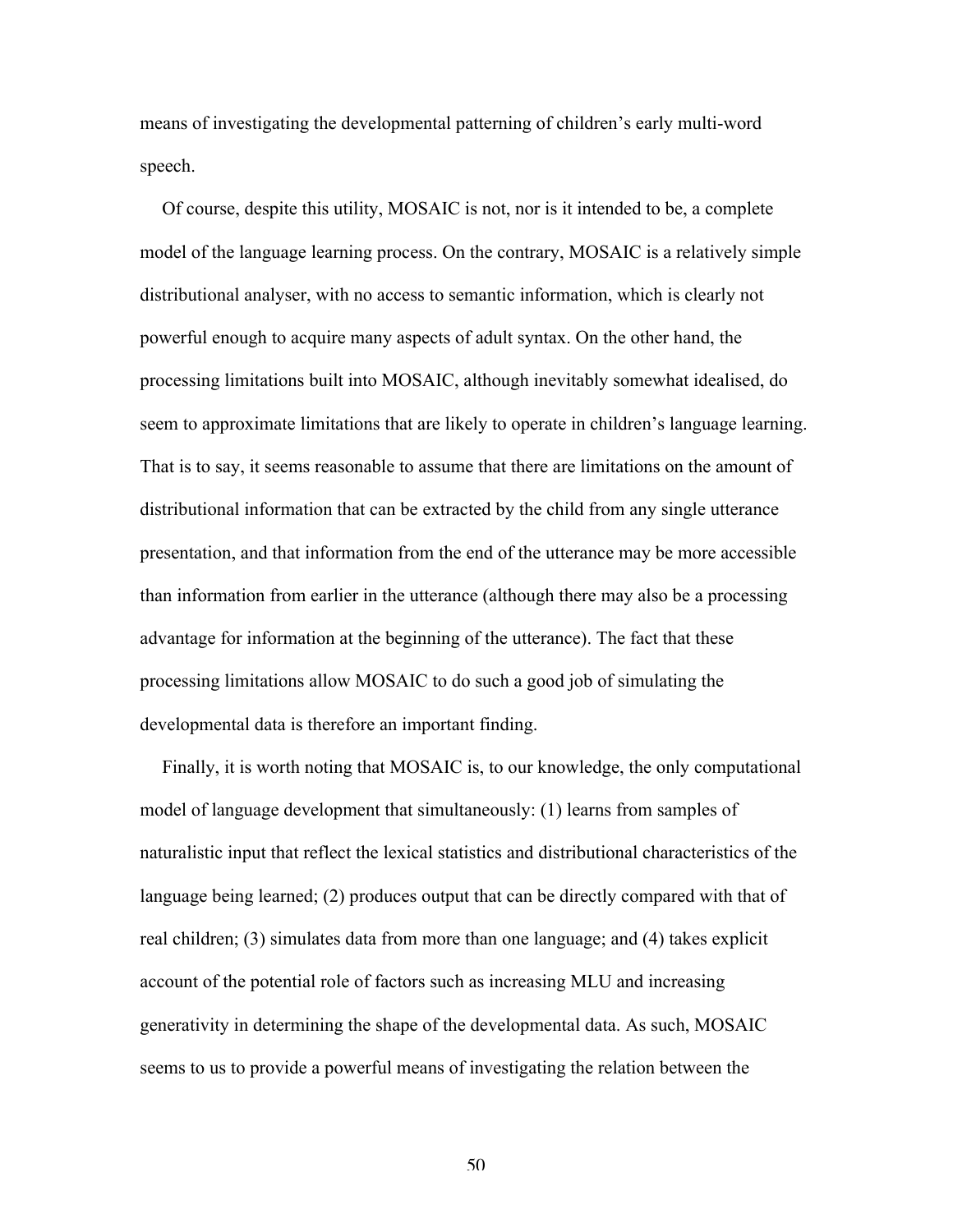distributional characteristics of children's early language and the distributional characteristics of the language to which they are exposed, and hence of generating more process-oriented explanations of similarities and differences in the patterning of the cross-linguistic data. It also serves as a useful corrective to generativist accounts of these patterns (e.g. Hoekstra & Hyams, 1998; Wexler, 1994; 1998), that tend to assume a great deal of highly-structured linguistic knowledge for which there is little positive evidence in children's early speech (e.g. Pine, Lieven & Rowland, 1998; Tomasello, 2000; Wilson, 2003); and as a useful complement to more traditional computational approaches (e.g. Elman, 1993; Cartwright & Brent, 1997; Chang, 2002), that tend to focus on developing solutions to particular learnability problems rather than building process-oriented accounts of the developmental data.

Acknowledgements: This research was funded by the Leverhulme Trust under grant number F/114/BK, and the ESRC under grant number R000223954.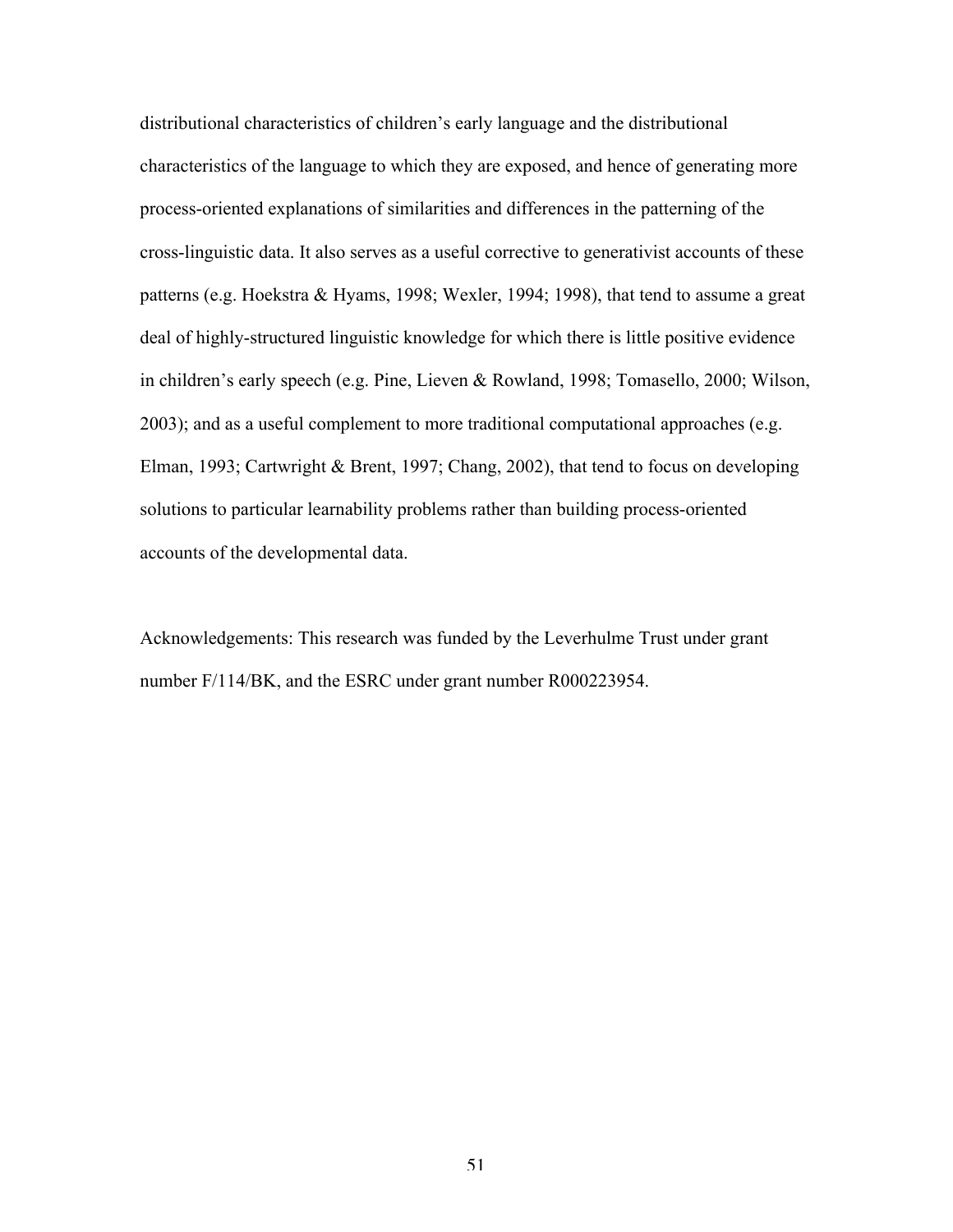# **REFERENCES**

- Bates, E. & Carnavale, G.F. (1993). New directions in research on child development.  *Developmental Review*, *13*, 436-470.
- Bloom, P. (1990). Subjectless sentences in child language. *Linguistic Inquiry*, *21*, 491- 504.
- Bloom, L., Lifter, K. & Hafitz, J. (1980). Semantics of verbs and the development of verb inflection in child language. *Language*, *56*, 386-412.
- Bol, G.W. (1995). Implicational scaling in child language acquisition: The order of production of Dutch verb constructions. In M. Verrips & F. Wijnen, (Eds.), *Papers from the Dutch-German Colloquium on Language Acquisition*, Amsterdam Series in Child Language Development, 3, Amsterdam: Institute for General Linguistics.
- Brown, R. (1973). *A first language: The early stages*. Cambridge, MA: Harvard University Press.
- Chang, F. (2002). Symbolically speaking: A connectionist model of sentence production. *Cognitive Science*, *26*, 609-651.
- Chomsky, N. (1981). *Lectures on government and binding*. Dordrecht: Foris.
- Cartwright, T.A. & Brent, M.R. (1997). Syntactic categorization in early language acquisition: formalizing the role of distributional analysis. *Cognition*, *62,* 121-170
- Christiansen, M. H. & Chater, N. (2001). Connectionist psycholinguistics: capturing the empirical data. *Trends in Cognitive Sciences, 5*, 82-88.
- Croker, S., Pine, J.M., & Gobet, F. (2000). Modelling optional infinitive phenomena: a computational account. In N. Taatgen & J. Aasman (Eds.), *Proceedings of the Third*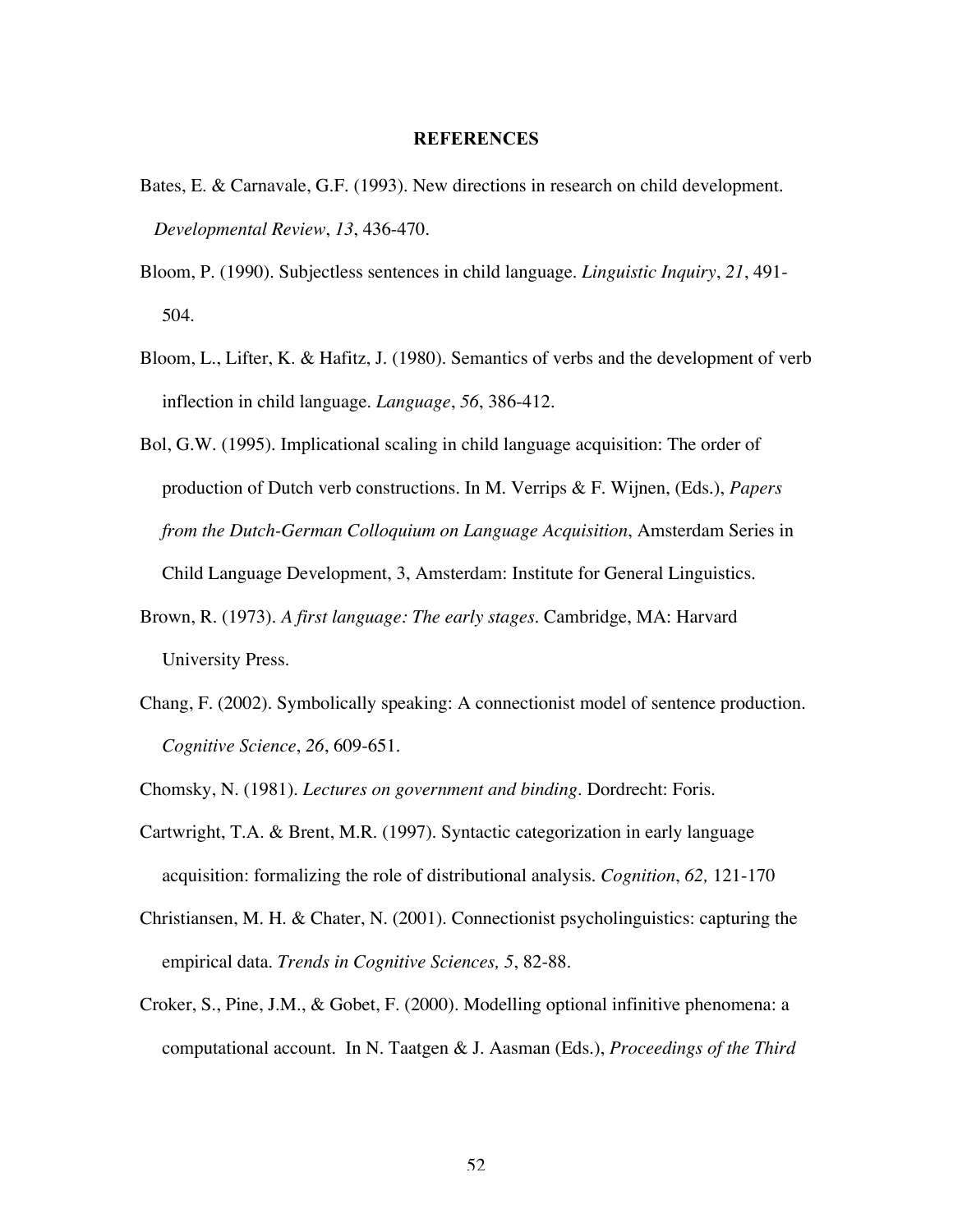*International Conference on Cognitive Modeling,* pp. 78-85. Veenendaal: Universal Press.

- Croker, S., Pine, J.M. & Gobet, F. (2001). Modelling children's case-marking errors with MOSAIC. In E.M. Altmann, A. Cleeremans, C.D. Schunn & W.D. Gray (Eds.), *Proceedings of the Fourth International Conference on Cognitive Modeling,* pp. 55- 60. Mahwah, NJ: Erlbaum.
- Elman, J.L.(1993). Learning and development in neural networks. The importance of starting small. *Cognition*, *48,* 71-99.
- Feigenbaum, E.A. & Simon, H.A. (1984). EPAM-like models of recognition and learning. *Cognitive Science*, *8*, 305-336.
- Freudenthal, D., Pine, J. & Gobet, F. (2001). Modeling the optional infinitive stage in MOSAIC: a generalisation to Dutch. In E.M. Altmann, A. Cleeremans, C.D. Schunn & W.D. Gray (Eds.), *Proceedings of the Fourth International Conference on Cognitive Modeling,* pp. 79-84. Mahwah, NJ: Erlbaum.
- Freudenthal, D., Pine, J. & Gobet, F. (2002a). Modelling the development of Dutch Optional Infinitives in MOSAIC. *Proceedings of the Twenty-fourth Annual Meeting of the Cognitive Science Society*, pp. 322-327. Mahwah, NJ: Erlbaum.
- Freudenthal, D., Pine, J. & Gobet, F. (2002b). Subject omission in children's language; the case for performance limitations in learning. *Proceedings of the Twenty-fourth Annual Meeting of the Cognitive Science Society*, pp. 328-333. Mahwah, NJ: Erlbaum.
- Gobet, F., Lane, P. C. R., Croker, S., Cheng, P. C. H., Jones, G., Oliver, I. & Pine, J. M. (2001). Chunking mechanisms in human learning. *Trends in Cognitive Sciences*, *5*, 236-243.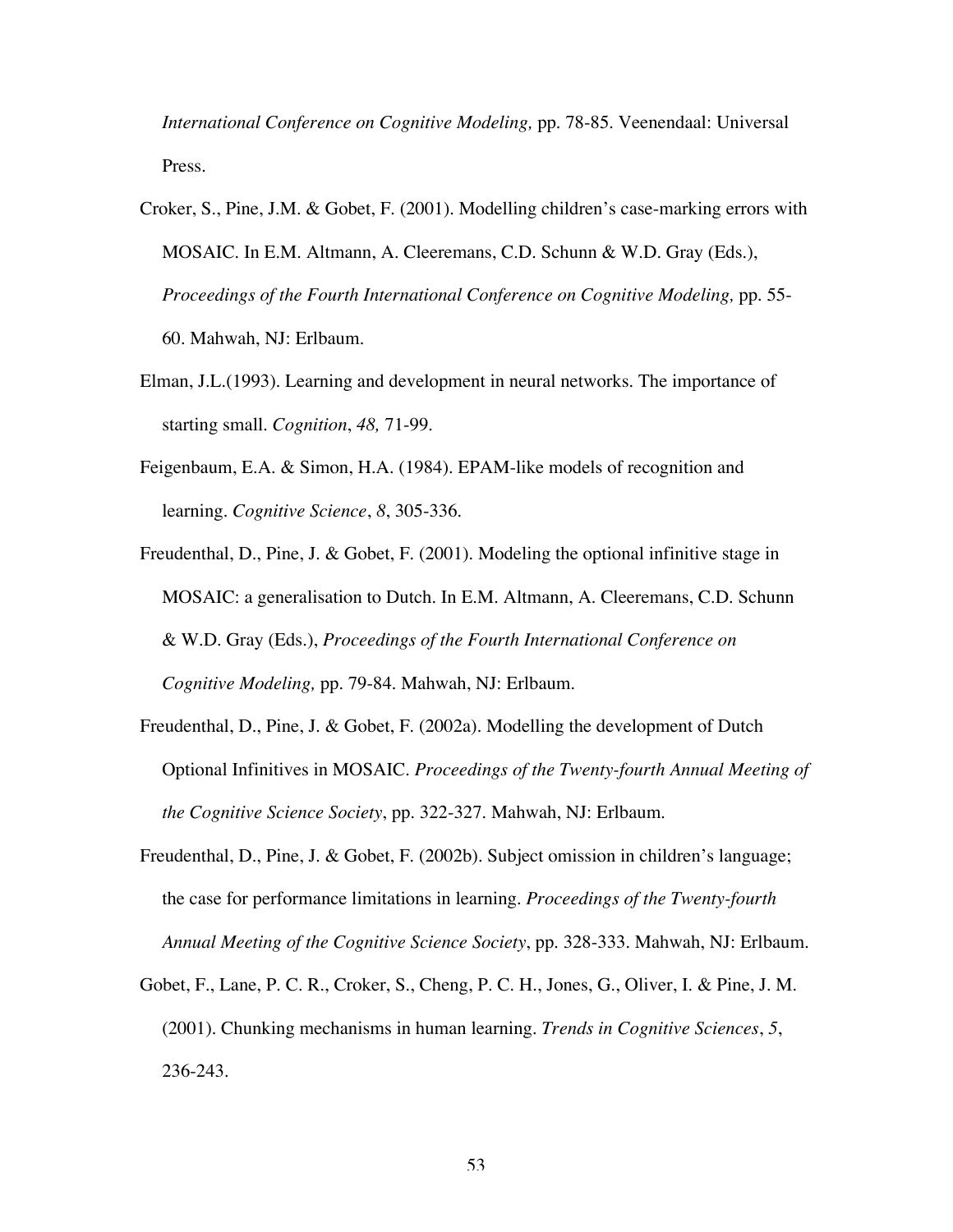- Gobet, F. & Oliver, I. (2002). A simulation of memory for computer programs. *CREDIT Technical Report* 74*,* University of Nottingham.
- Gobet, F. & Pine, J. (1997). Modelling the acquisition of syntactic categories. *Proceedings of the Nineteenth Annual Meeting of the Cognitive Science Society*, pp. 265-270. Hillsdale, NJ: Erlbaum.
- Gobet, F. & Simon, H.A. (2000). Five seconds or sixty: Presentation time in expert memory. *Cognitive Science*, *24*, 651-682.
- Gomez, R. L. & Gerken, L. (1999). Artificial grammar learning by 1-year-olds leads to specific and abstract knowledge. *Cognition*, *70*, 109-135.
- Harris, T. & Wexler, K. (1996). The optional-infinitive stage in child English: Evidence from negation. In H. Clahsen (Ed.), *Generative perspectives in language acquisition* pp. 1-42. Philadelphia: John Benjamins.
- Hoekstra, T. & Hyams, N. (1998). Aspects of root infinitives. *Lingua*, *106*, 81-112
- Ingram, D. & Thompson, W. (1996). Early syntactic acquisition in German: Evidence for the modal hypothesis. *Language, 72*, 97-120.
- Jones, G., Gobet, F. & Pine, J.M. (2000a). A process model of children's early verb use. In L.R. Gleitman & A.K. Joshu (Eds.), *Proceedings of the Twenty-second Annual Meeting of the Cognitive Science Society*, pp. 723-728. Mahwah, NJ: Erlbaum.
- Jones, G., Gobet, F. & Pine, J.M. (2000b). Learning novel sound patterns. In N. Taatgen & J. Aasman (Eds.), *Proceedings of the Third International Conference on Cognitive Modelling*, pp.169-176. Veenendaal: Universal Press.
- Jordens, P. (1990). The acquisition of verb placement in Dutch and German. *Linguistics, 28,* 1407-1448.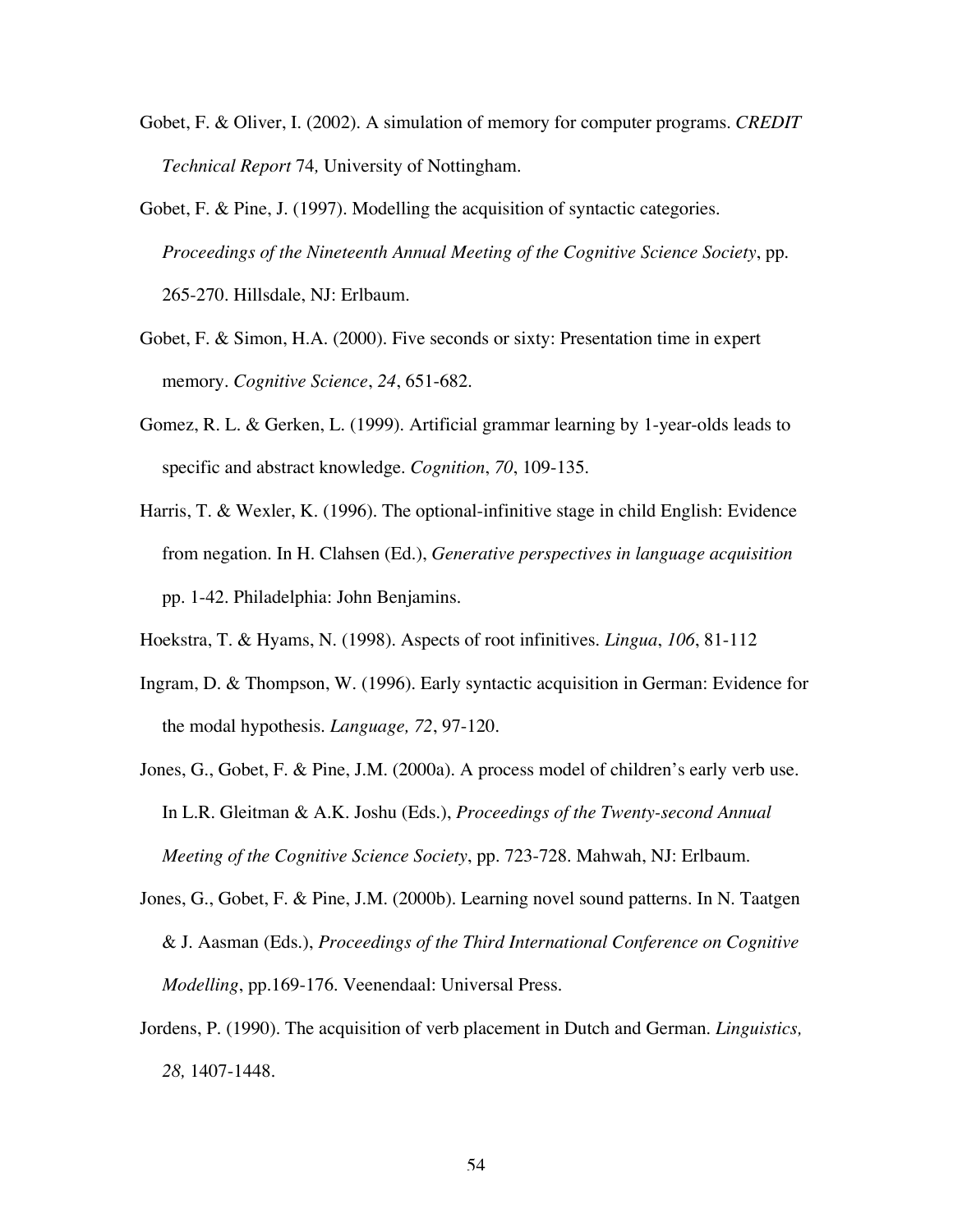- Joseph, K. L. & Pine, J. M. (2002). Does error-free use of French negation constitute evidence for Very Early Parameter Setting? *Journal of Child Language*, 29, 71-86.
- Lane, P. C. R., Cheng, P. C-H. & Gobet, F. (1999). Learning perceptual schemas to avoid the utility problem. *Proceedings of the Nineteenth SGES International Conference on Knowledge Based Systems and Applied Artificial Intelligence,* pp. 72-82. Cambridge, UK: Springer.
- MacWhinney, B. (2000). *The CHILDES project: Tools for analysing talk (3rd Edition)*. Mahwah, NJ: Erlbaum.
- Naigles, L. & Hoff-Ginsberg, E. (1998). Why are some verbs learned before other verbs? Effects of input frequency and structure on children's early verb use. *Journal of Child Language*, *25*, 95-120.
- Pine, J. M., Lieven, E. V. M. & Rowland, C. F. (1998). Comparing different models of the development of the English verb category. *Linguistics*, *36*, 807-830.
- Pinker, S. (1984). *Language learnability and language development*. Cambridge, MA: Harvard University Press.
- Redington, M., Chater, N. & Finch, S. (1998). Distributional information: A powerful cue for acquiring syntactic categories. *Cognitive Science, 22*, 425-469.
- Saffran, J. Aslin, R. & Newport, E. (1996). Statistical learning by 8-month-old infants. *Science*, *274*, 1926-1928.
- Santelmann, L. & Jusczyk, P. (1998). Sensitivity to discontinuous dependencies in language learners: Evidence for limitations in processing space. *Cognition*, *69*, 105- 134.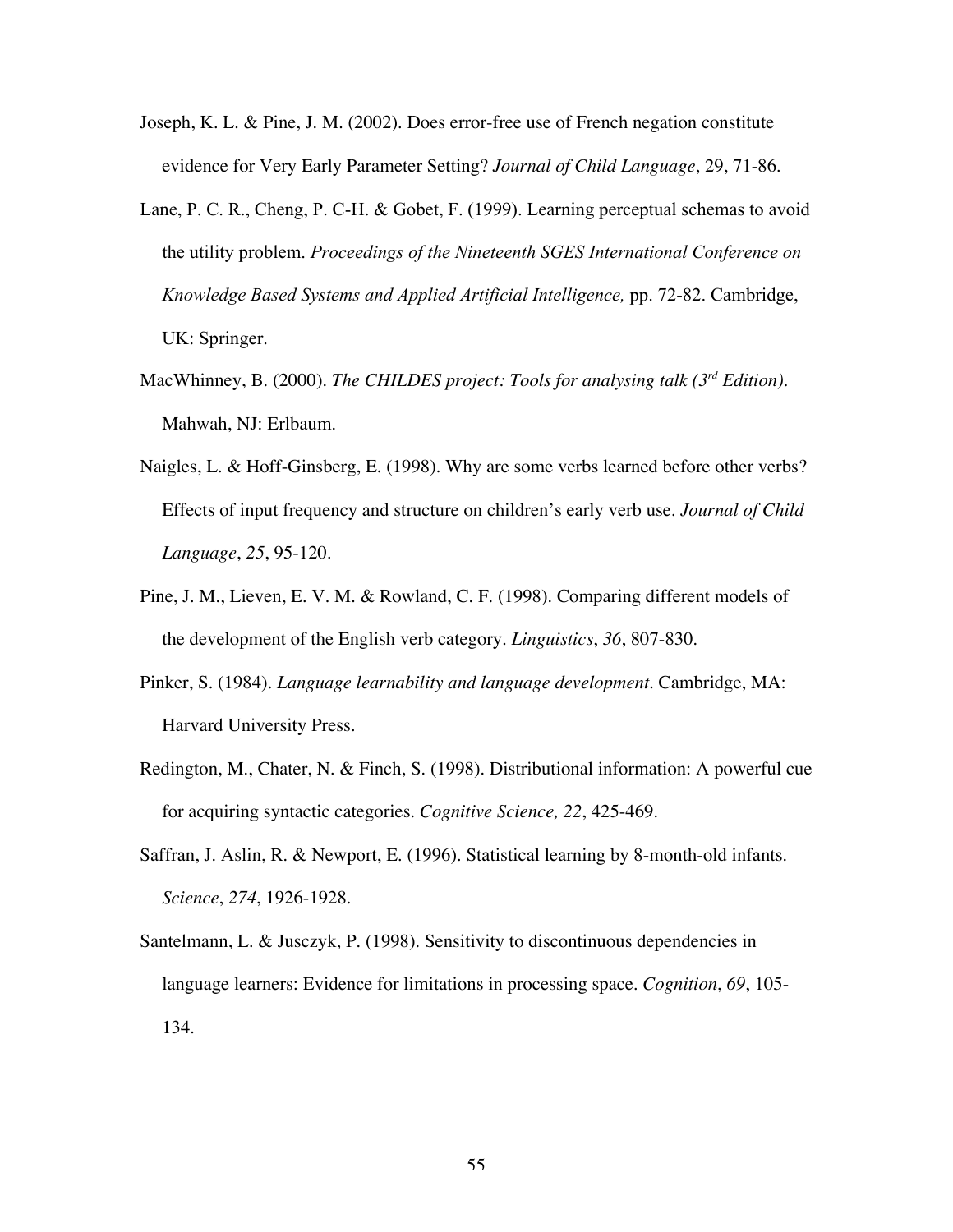- Shady, M. & Gerken, L. (1999). Grammatical and caregiver cue in early sentence comprehension. *Journal of Child Language*, *26*, *163-176*.
- Solan, Z., Horn, D., Ruppin, E. & Edelman, S. (2003). Unsupervised efficient learning and representation of language structure. In R. Alterman & D. Kirsh, *Proceedings of the Twenty-fifth Annual Meeting of the Cognitive Science Society,* pp. 1106-1111. Mahwah, NJ: Erlbaum.
- Theakston, A.L., Lieven, E.V.M., Pine, J.M. & Rowland, C.F. (2001). The role of performance limitations in the acquisition of Verb-Argument structure: An alternative account. *Journal of Child Language*, *28*, *127-152*.
- Tomasello, M. (2000). Do young children have adult syntactic competence? *Cognition*, *74*, 209-253.
- Valian, V. (1991). Syntactic subjects in the early speech of American and Italian children. *Cognition*, *40*, *21-81*.
- Wexler, K. (1994). Optional infinitives, head movement and the economy of derivation in child grammar. In N. Hornstein & D. Lightfoot (Eds.), *Verb Movement* pp. 305-350. Cambridge: Cambridge University Press.
- Wexler, K. (1998). Very early parameter setting and the unique checking constraint: A new explanation of the optional infinitive stage. *Lingua*, *106*, 23-79.
- Wijnen, F. (1998). The temporal interpretation of Dutch children's root infinitivals: The effect of eventivity. *First Language*, *18*, 379-402.
- Wijnen, F. & Verrips, M. (1998). The acquisition of Dutch syntax. In S. Gillis & A. De Houwer (Eds.), *The acquisition of Dutch,* pp. 223-299. Amsterdam: Benjamins.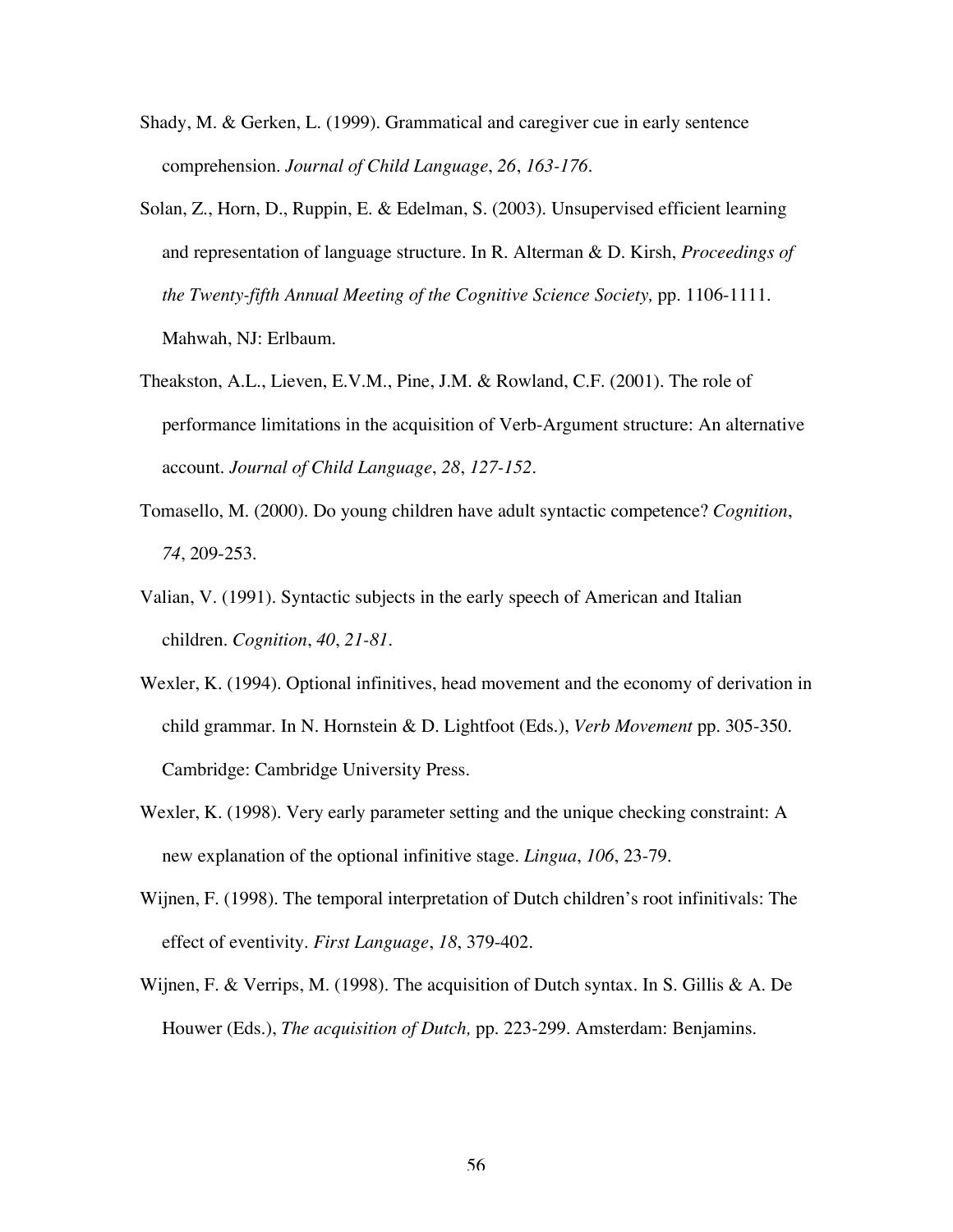- Wijnen, F. Kempen, M. & Gillis, S. (2001). Root infinitives in Dutch early child language. *Journal of Child Language*, *28*, 629-660*.*
- Wilson, S. (2003). Lexically specific constructions in the acquisition of inflection in English. *Journal of Child Language*, *30*, 75-115.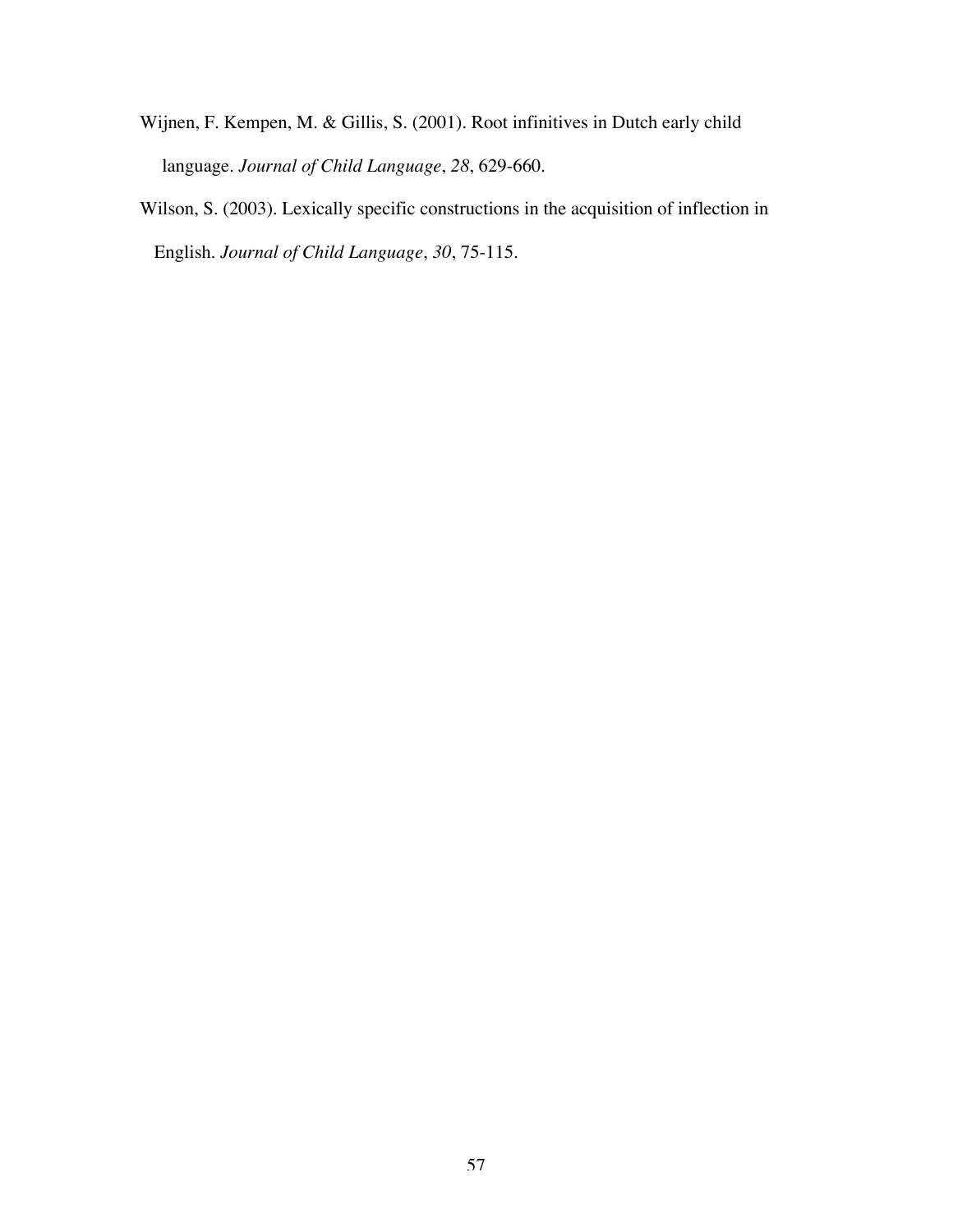

Fig. 1: MOSAIC after it has seen the utterance *did he go* once.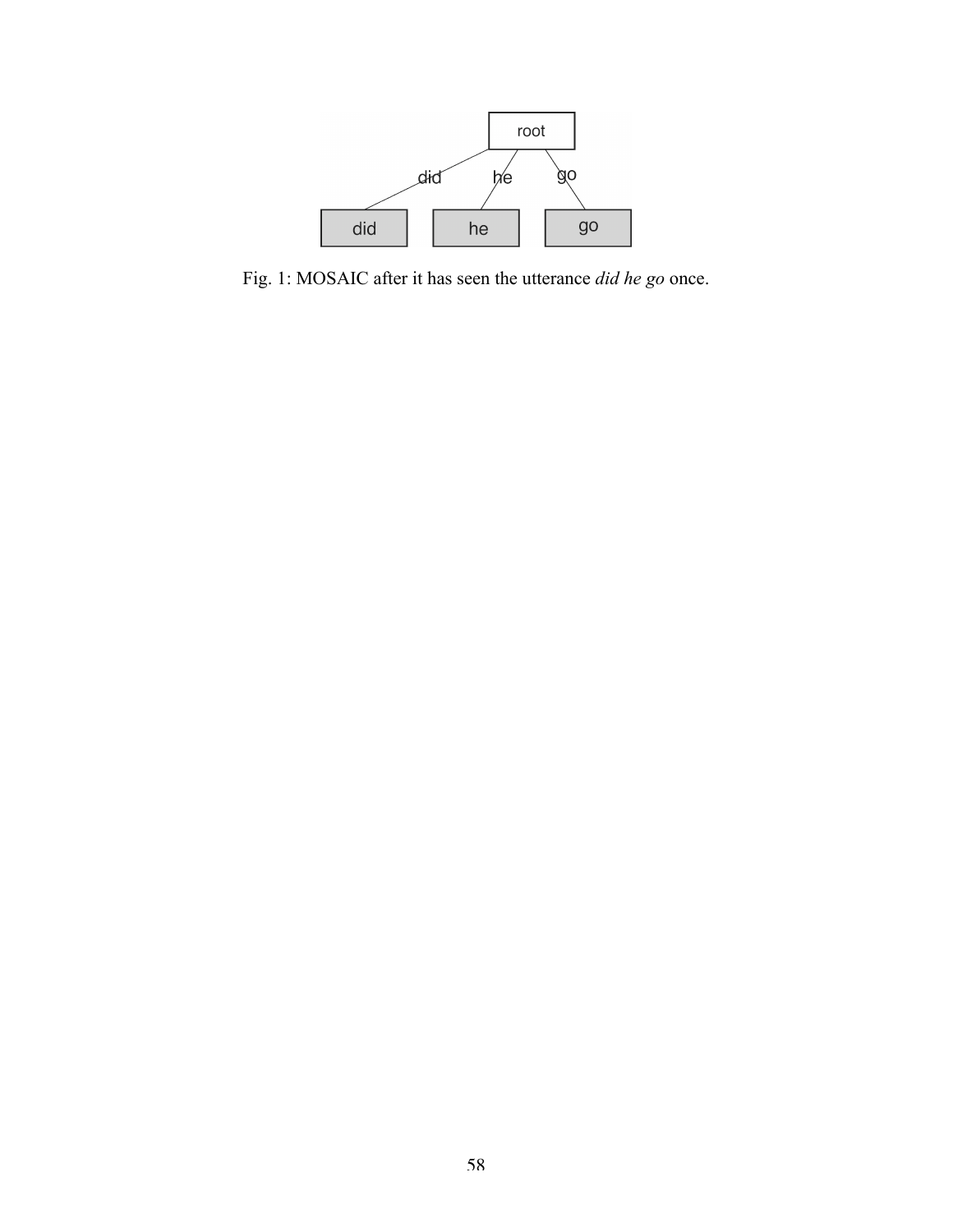

Fig. 2: MOSAIC after it has seen the utterance *did he go* three times.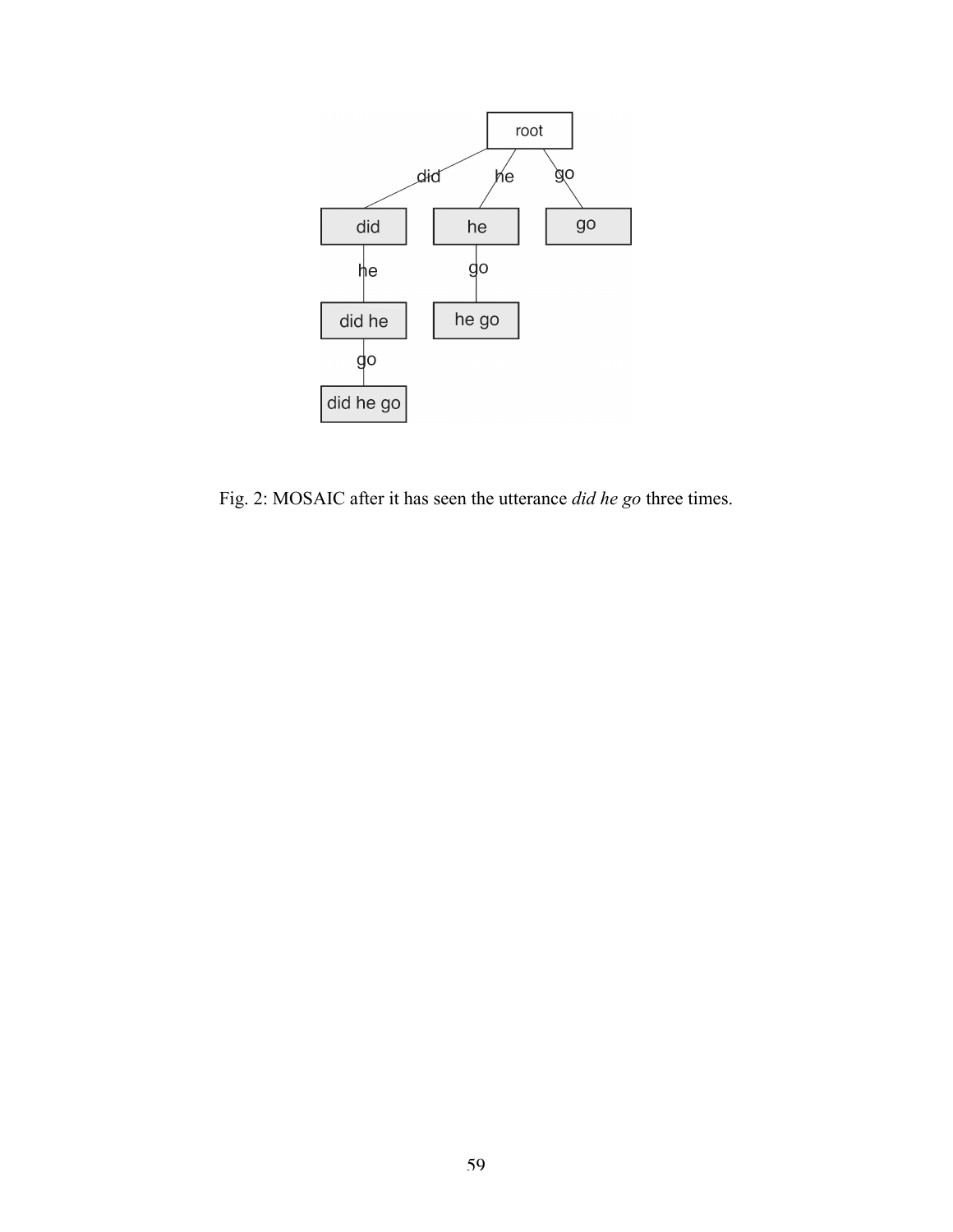

Fig. 3: MOSAIC after it has seen the utterance *did he go* three times, and the utterance *he walks* twice.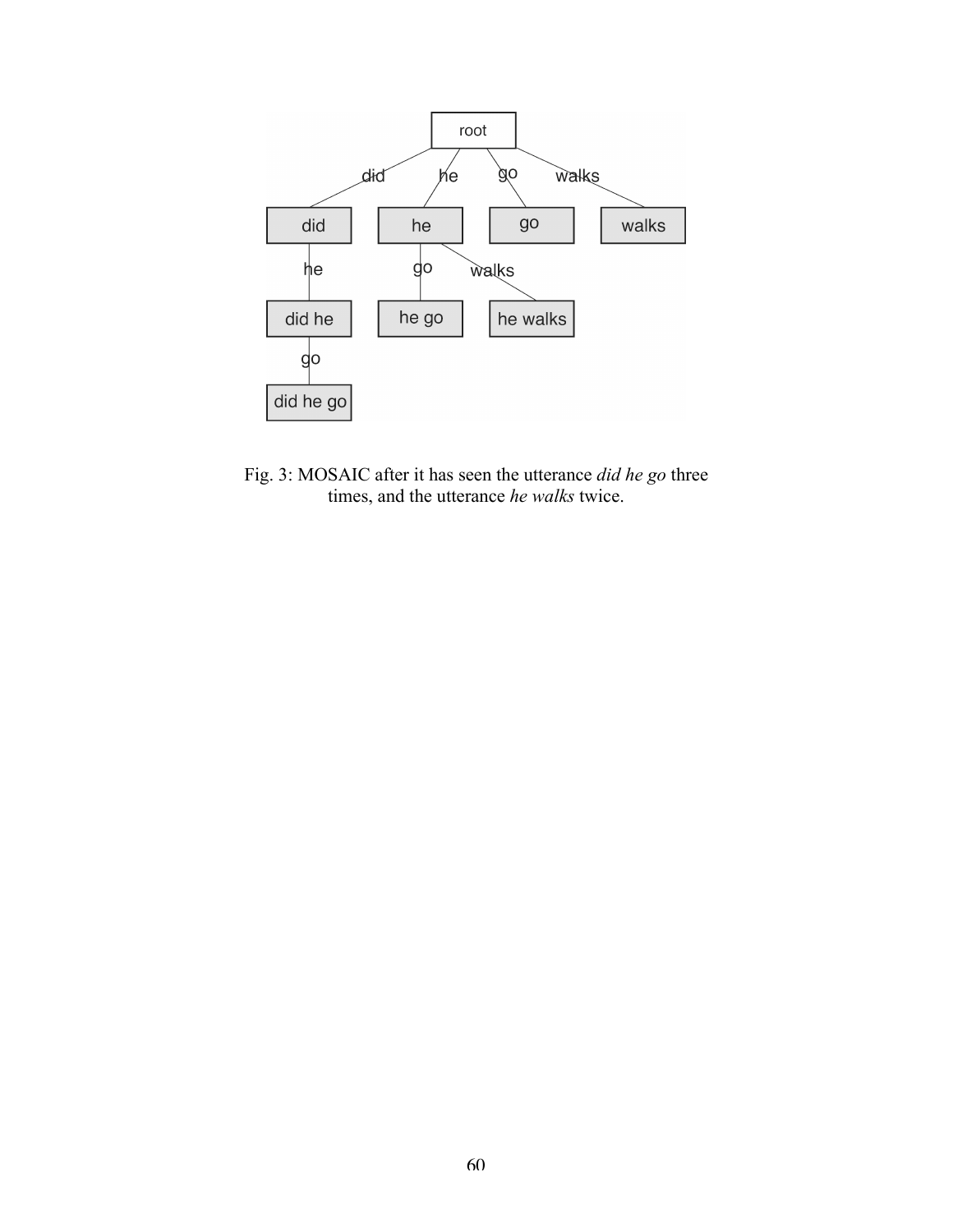

Fig. 4: Generating an utterance. Because *she* and *he* have a generative link, the model can output the novel utterance *she sings*. (For simplicity, preceding context is ignored in this figure.)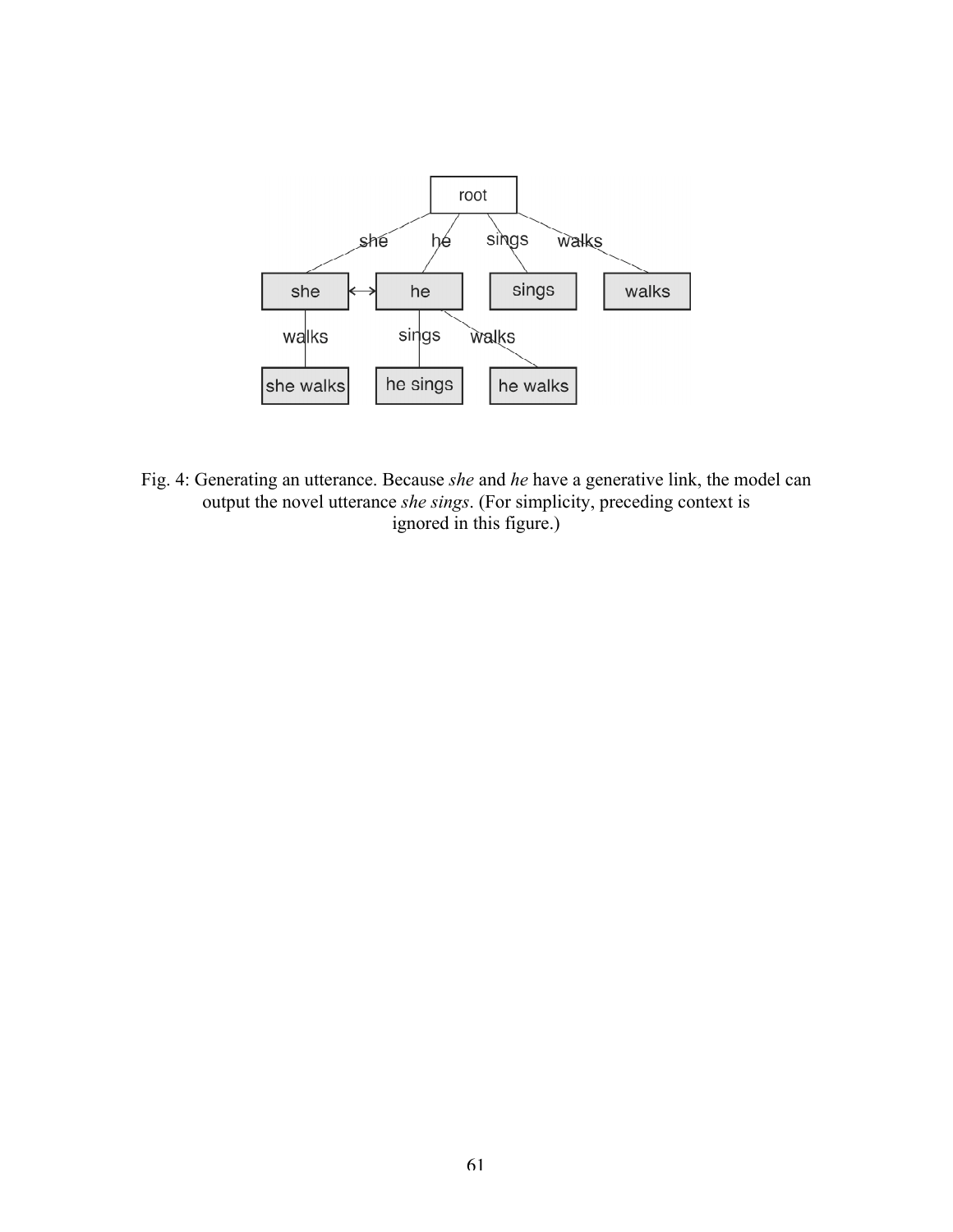



Fig. 5c: Data for Peter Fig. 5d: Model for Peter



Fig 5: Proportion of non-finite, simple-finite and compound-finite utterances for Peter, Matthijs, and their respective models, as a function of MLU.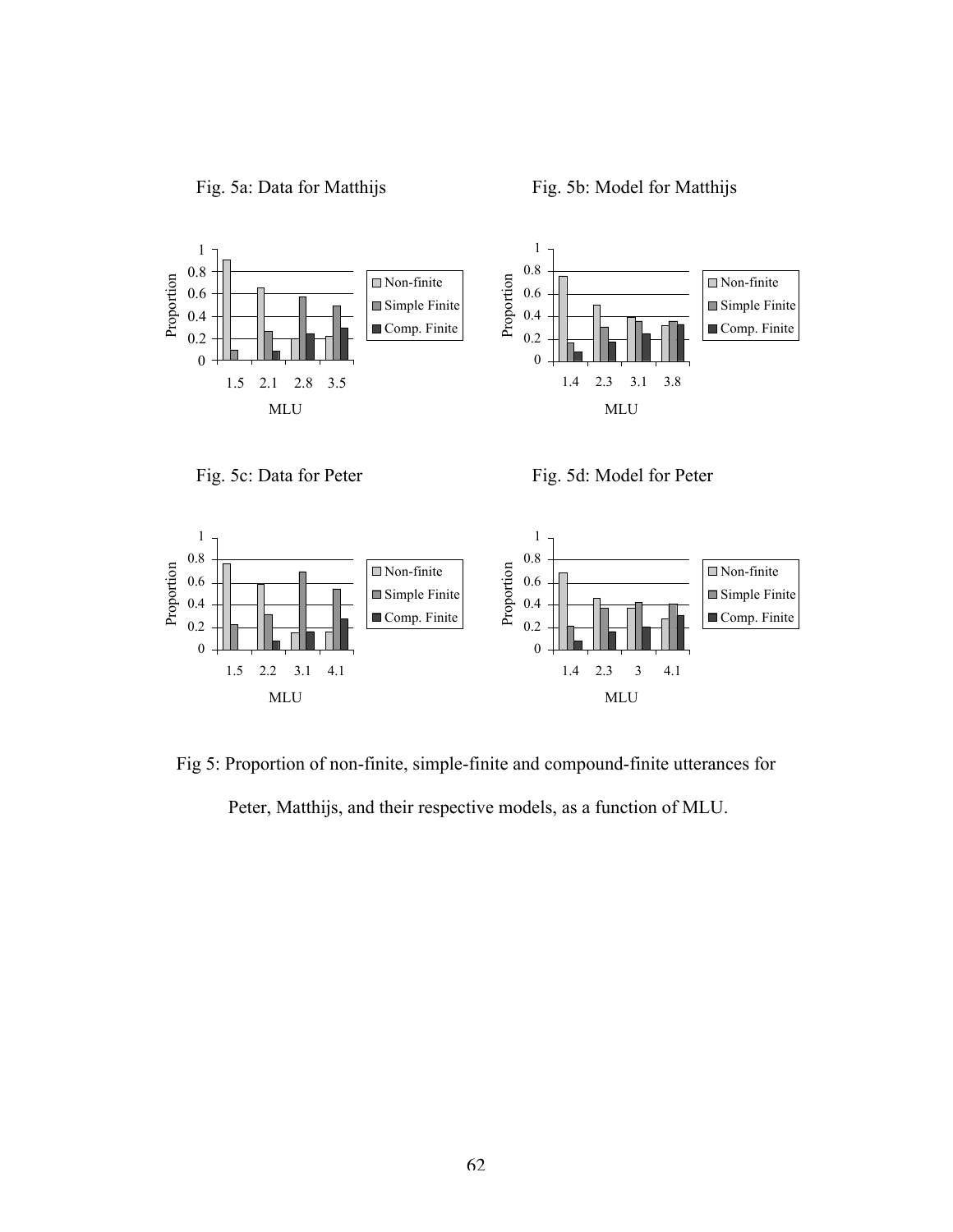



Fig. 6c: Data for Becky Fig. 6d: Model for Becky



Fig 6: Proportion of non-finite, simple-finite and compound-finite utterances for

Anne, Becky and their respective models as a function of MLU.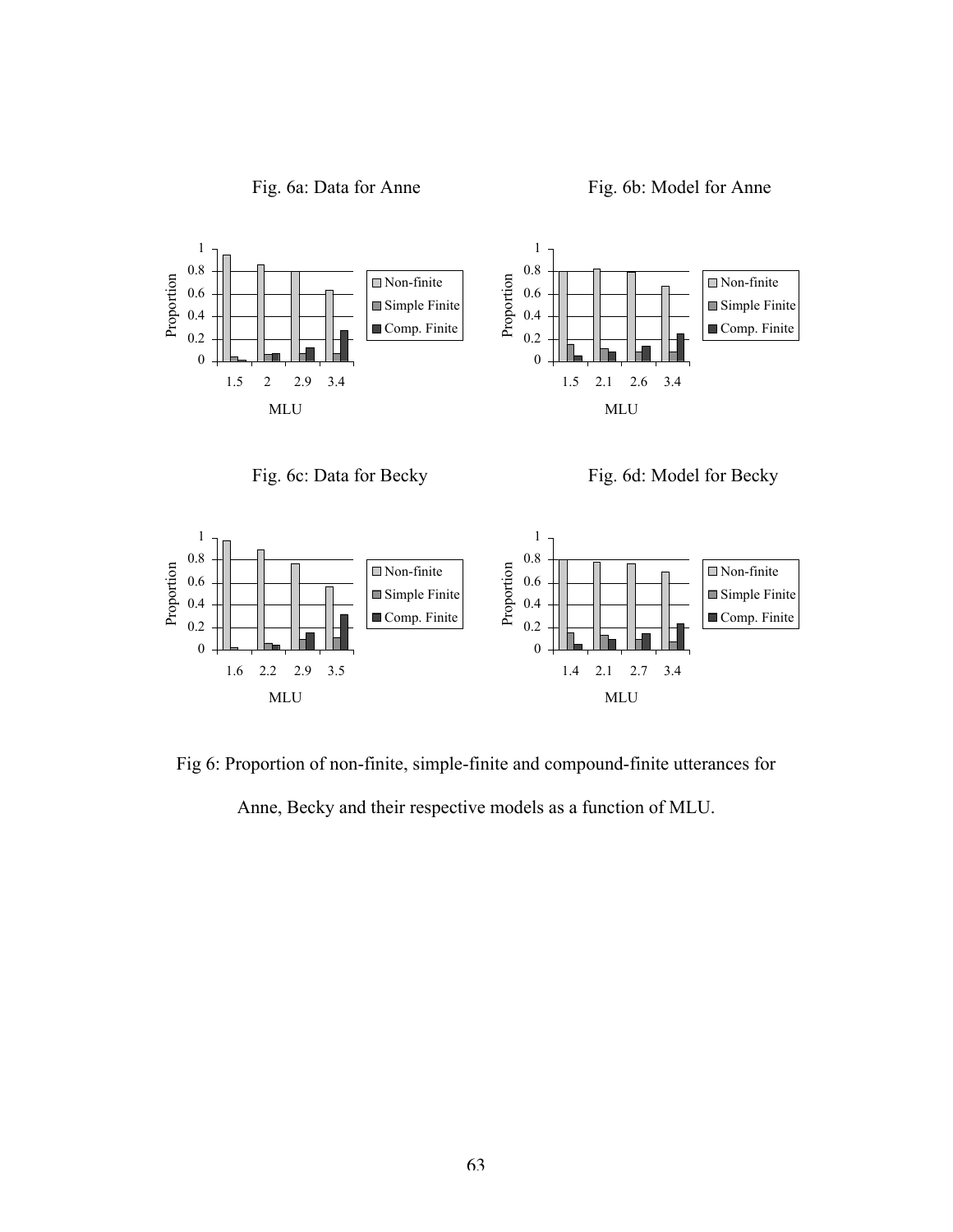



Fig. 7c: Data for Becky Fig. 7d: Model for Becky



Fig 7: Proportion of non-finite, simple-finite, compound-finite and ambiguous utterances with *he*, *she*, *it*, *that (one)*, or *this (one)* as subject for Anne,

Becky and their respective models as a function of MLU.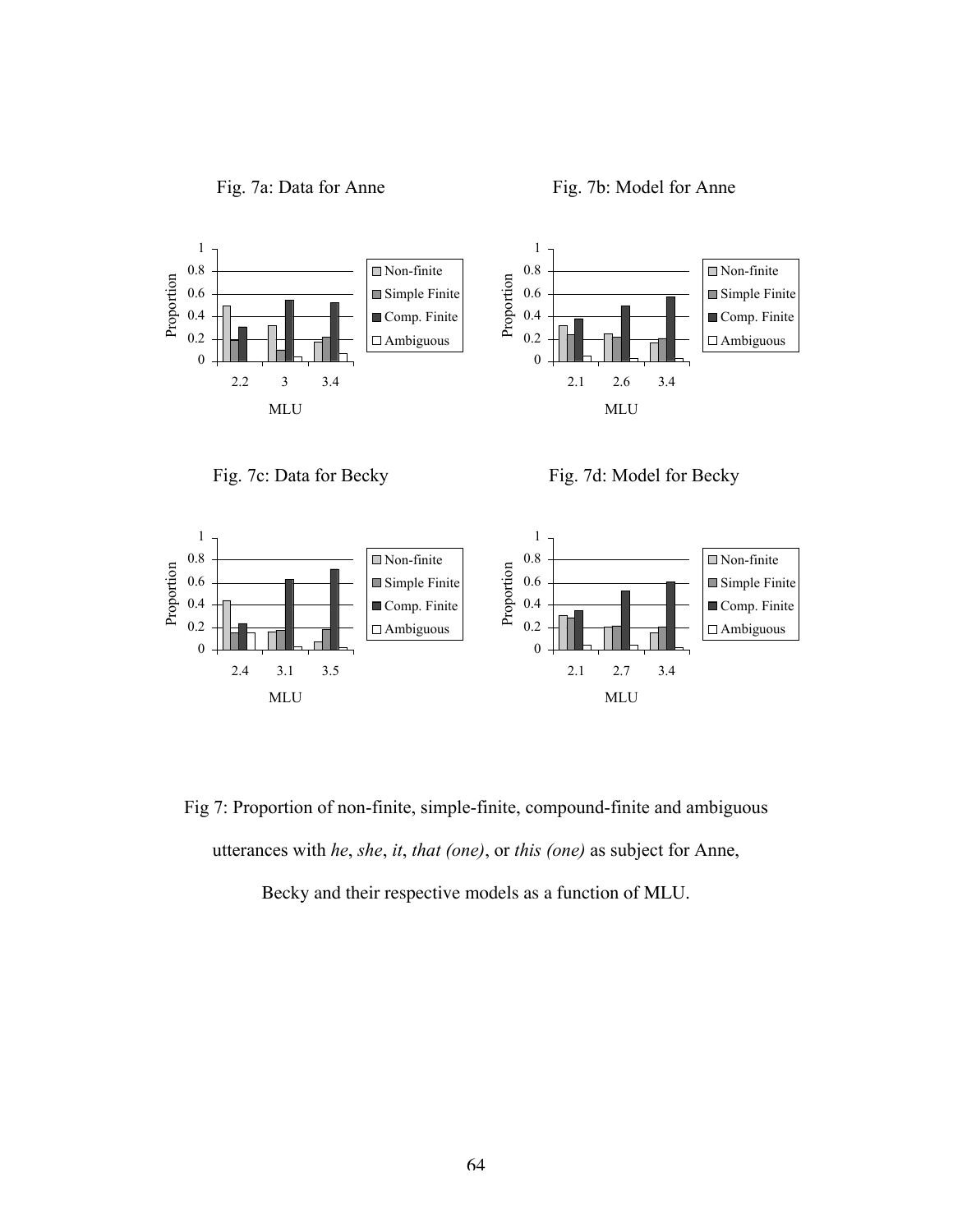|                                       |               | Dutch          | English       |             |  |  |
|---------------------------------------|---------------|----------------|---------------|-------------|--|--|
|                                       | Present tense | Past tense     | Present tense | Past tense  |  |  |
| $\overline{1}$ <sup>st</sup> singular | Ik werk       | Ik werkte      | I work        | I worked    |  |  |
| $2nd$ singular                        | Jij werkt     | Jij werkte     | You work      | You worked  |  |  |
| $3rd$ singular                        | Hij werkt     | Hij werkte     | He works      | He worked   |  |  |
| $1st$ plural                          | Wij werken    | Wij werkten    | We work       | We worked   |  |  |
| $2nd$ plural                          | Jullie werken | Jullie werkten | You work      | You worked  |  |  |
| $3rd$ plural                          | Zij werken    | Zij werkten    | They work     | They worked |  |  |
|                                       |               |                |               |             |  |  |
| Infinitive                            | Werken        |                | Work          |             |  |  |
| Past participle                       | Gewerkt       |                | Worked        |             |  |  |

Table 1: Examples of the Conjugation of a regular English and a regular Dutch verb.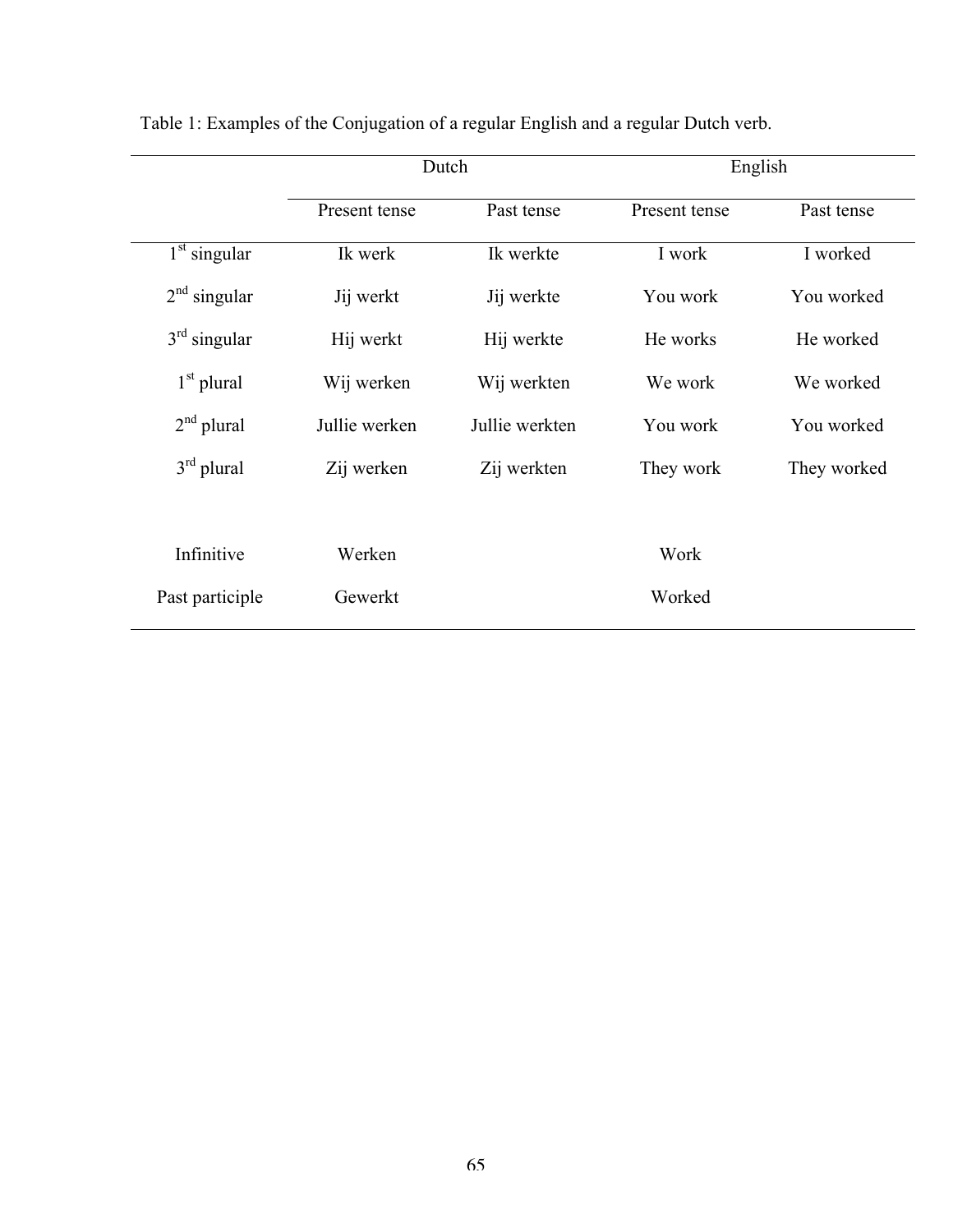Table 2. Examples of simple-finite and compound-finite verb forms in declaratives and questions in Dutch and English.

| Declaratives                           |                                  |  |  |  |  |
|----------------------------------------|----------------------------------|--|--|--|--|
| Dutch                                  | English                          |  |  |  |  |
| Simple Finites                         | <b>Simple Finites</b>            |  |  |  |  |
| Hij springt                            | He jumps                         |  |  |  |  |
| Hij gaat naar het park                 | He goes to the park              |  |  |  |  |
| Hij eet ijs                            | He eats ice cream                |  |  |  |  |
| Hij legt het boek op de tafel          | He puts the book on the table    |  |  |  |  |
| <b>Compound Finites</b>                | <b>Compound Finites</b>          |  |  |  |  |
| Hij kan springen                       | He can jump                      |  |  |  |  |
| (He can jump-INF)                      |                                  |  |  |  |  |
| Hij kan naar het park gaan             | He can go to the park            |  |  |  |  |
| (He can to the park go-INF)            |                                  |  |  |  |  |
| Hij kan ijs eten                       | He can eat ice cream             |  |  |  |  |
| (He can ice cream eat-INF)             |                                  |  |  |  |  |
| Hij kan het boek op de tafel leggen    | He can put the book on the table |  |  |  |  |
| (He can the book on the table put-INF) |                                  |  |  |  |  |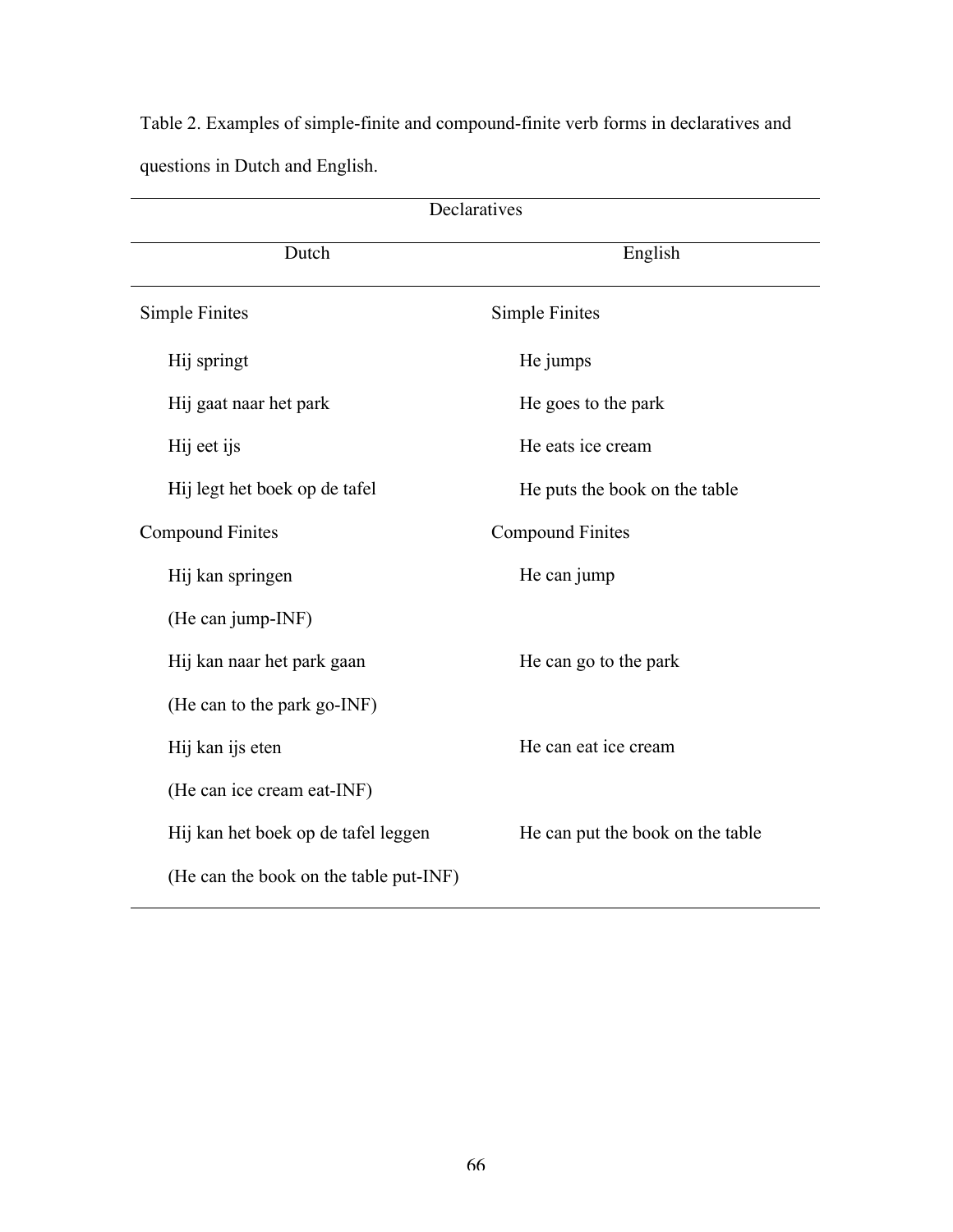Table 2 cont'd. Examples of simple-finite and compound-finite verb forms in declaratives and questions in Dutch and English.

| Yes-No questions                        |                                    |  |  |  |  |
|-----------------------------------------|------------------------------------|--|--|--|--|
| Dutch                                   | English                            |  |  |  |  |
| Simple Finite                           | <b>Simple Finites</b>              |  |  |  |  |
| Springt hij?                            | Does he jump?                      |  |  |  |  |
| (Jumps he?)                             |                                    |  |  |  |  |
| Gaat hij naar het park?                 | Does he go to the park?            |  |  |  |  |
| (Goes he to the park?)                  |                                    |  |  |  |  |
| Eet hij ijs?                            | Does he eat ice cream?             |  |  |  |  |
| (Eats he ice cream?)                    |                                    |  |  |  |  |
| Legt hij het boek op de tafel?          | Does he put the book on the table? |  |  |  |  |
| (Puts he the book on the table?)        |                                    |  |  |  |  |
| <b>Compound Finites</b>                 | <b>Compound Finites</b>            |  |  |  |  |
| Kan hij springen?                       | Can he jump?                       |  |  |  |  |
| (Can he jump-INF?)                      |                                    |  |  |  |  |
| Kan hij naar het park gaan?             | Can he go to the park?             |  |  |  |  |
| (Can he to the park go-INF?)            |                                    |  |  |  |  |
| Kan hij ijs eten?                       | Can he eat ice cream?              |  |  |  |  |
| (Can he ice cream eat-INF?)             |                                    |  |  |  |  |
| Kan hij het boek op de tafel leggen?    | Can he put the book on the table?  |  |  |  |  |
| (Can he the book on the table put-INF?) |                                    |  |  |  |  |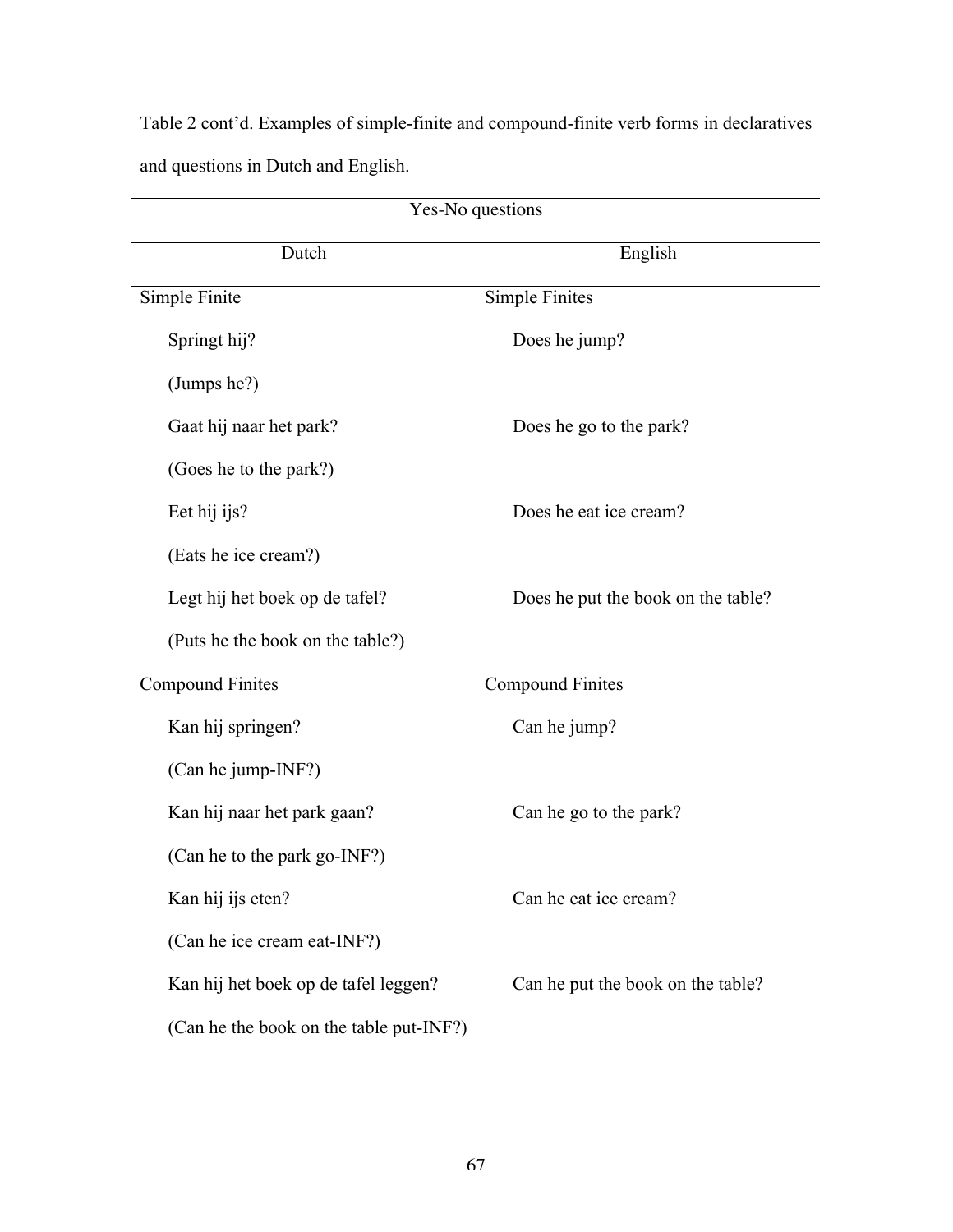Table 2 cont'd. Examples of simple-finite and compound-finite verb forms in declaratives and questions in Dutch and English.

| <b>WH-Questions</b>                 |                                |  |  |  |  |
|-------------------------------------|--------------------------------|--|--|--|--|
| Dutch                               | English                        |  |  |  |  |
| Simple Finites                      | <b>Simple Finites</b>          |  |  |  |  |
| Waar springt hij?                   | Where does he jump?            |  |  |  |  |
| (Where jumps he?)                   |                                |  |  |  |  |
| Waar gaat hij naar toe?             | Where does he go?              |  |  |  |  |
| (Where goes he to?)                 |                                |  |  |  |  |
| Wat eet hij?                        | What does he eat?              |  |  |  |  |
| (What eats he?)                     |                                |  |  |  |  |
| Wat legt hij op de tafel?           | What does he put on the table? |  |  |  |  |
| (What puts he on the table?)        |                                |  |  |  |  |
| <b>Compound Finites</b>             | <b>Compound Finites</b>        |  |  |  |  |
| Waar kan hij springen?              | Where can he jump?             |  |  |  |  |
| (Where can he jump-INF?)            |                                |  |  |  |  |
| Waar kan hij naar toe gaan?         | Where can he go?               |  |  |  |  |
| (Where can he to go-INF?)           |                                |  |  |  |  |
| Wat kan hij eten?                   | What can he eat?               |  |  |  |  |
| (What can he eat-INF?)              |                                |  |  |  |  |
| Wat kan hij op de tafel leggen?     | What can he put on the table?  |  |  |  |  |
| (What can he on the table put-INF?) |                                |  |  |  |  |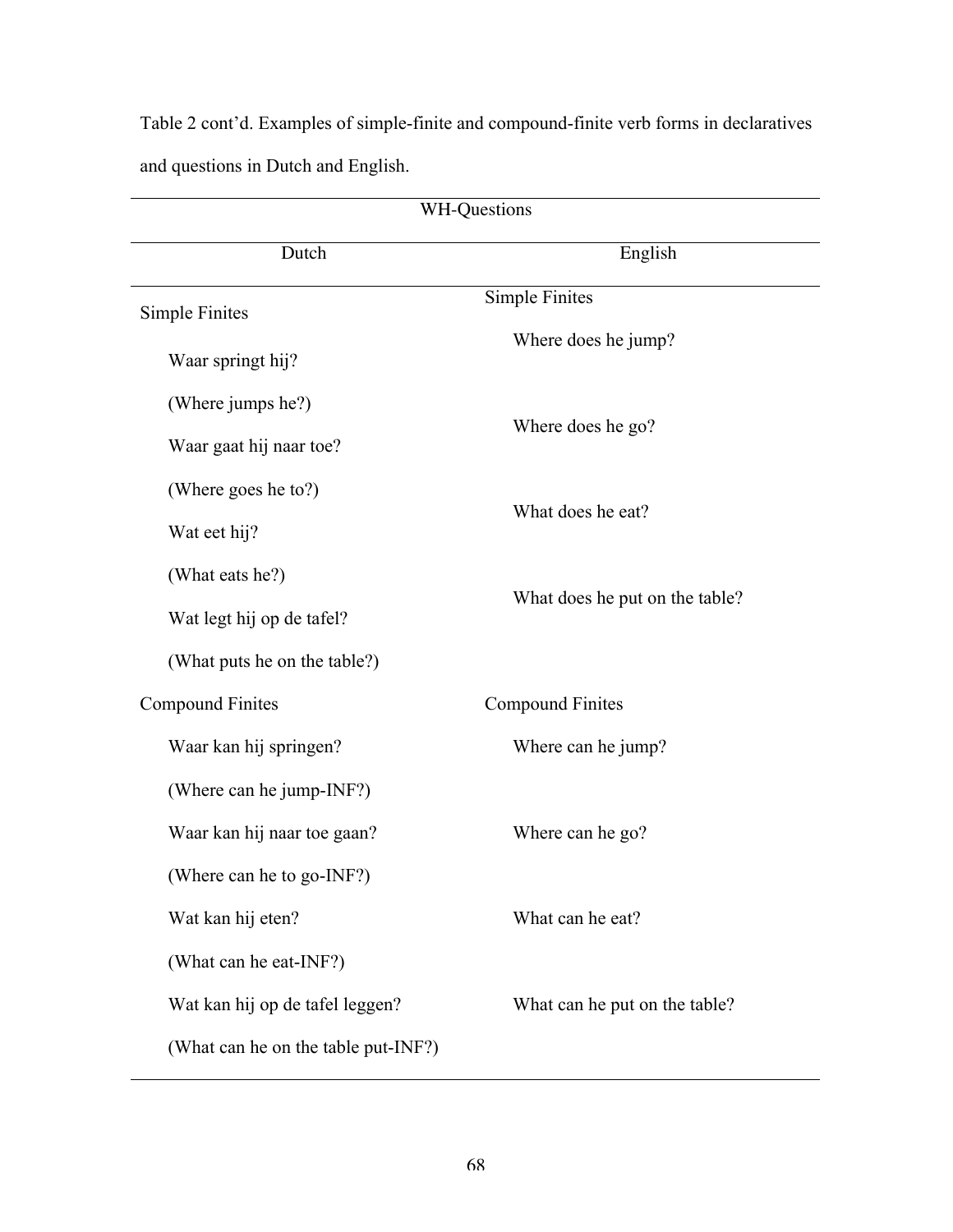|            |      | English | Dutch    |       |  |
|------------|------|---------|----------|-------|--|
|            | Anne | Becky   | Matthijs | Peter |  |
| Error Rate | .16  | . 14    | . 14     | .19   |  |

|                 | Table 3. Rates of errors of commission in the output of Anne, Becky, Matthijs, and |  |  |  |
|-----------------|------------------------------------------------------------------------------------|--|--|--|
| Peter's models. |                                                                                    |  |  |  |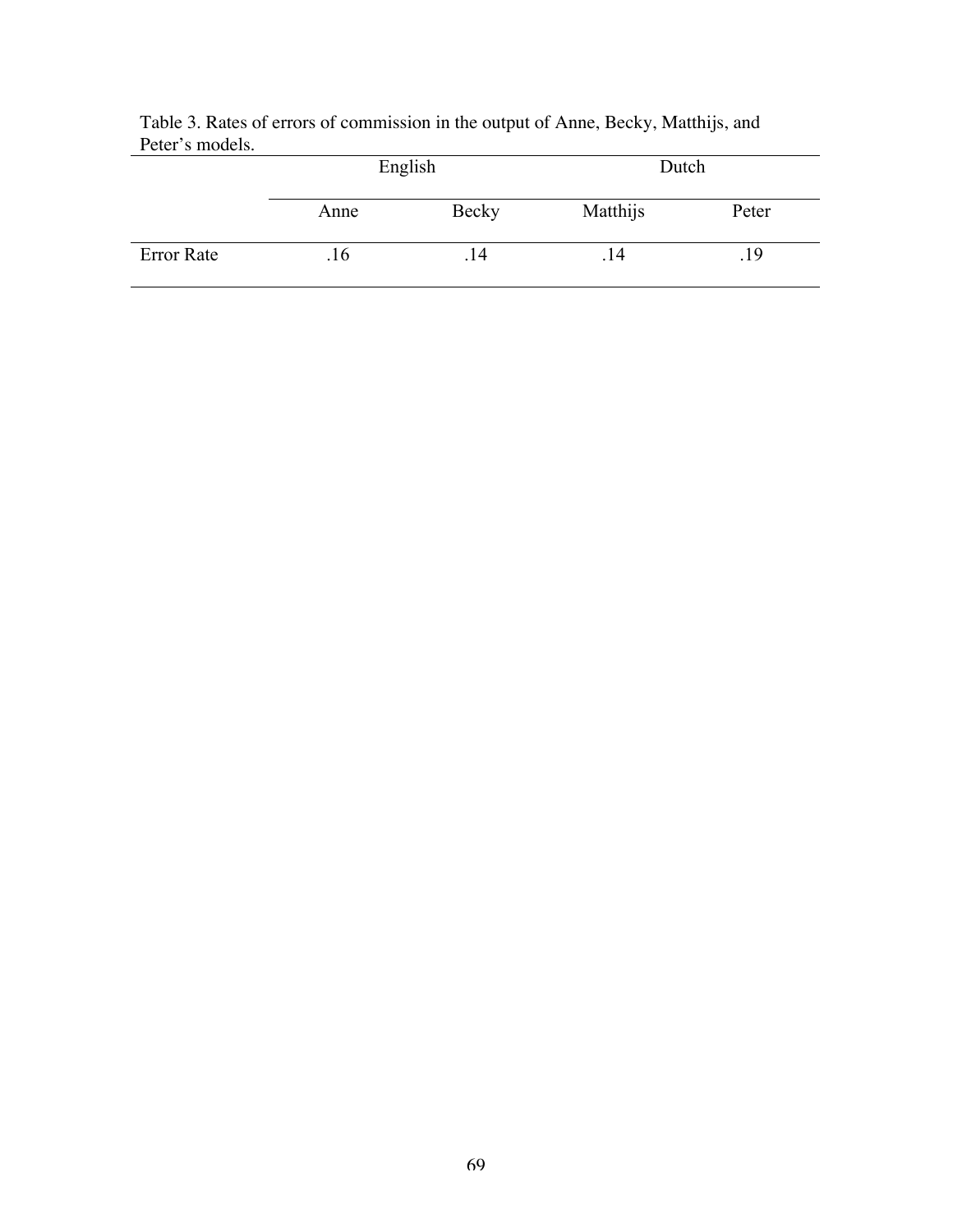# Table 4: Descriptive Statistics for Matthijs and Peter's models

Table 4a: Matthijs's model.

| Run | <b>MLU</b> | Number of    | Proportion of | Root Mean           |
|-----|------------|--------------|---------------|---------------------|
|     |            | utterances   | generated     | <b>Square Error</b> |
|     |            | containing a | utterances    |                     |
|     |            | verb         |               |                     |
| 6   | 1.44       | 251          | .15           | .11                 |
| 11  | 2.32       | 5492         | .38           | .11                 |
| 13  | 3.06       | 11353        | .41           | .16                 |
| 14  | 3.80       | 20467        | .40           | .10                 |
|     |            |              |               |                     |

Table 4b: Peter's model.

| Run | <b>MLU</b> | Number of    | Proportion of | Root Mean           |
|-----|------------|--------------|---------------|---------------------|
|     |            | utterances   | generated     | <b>Square Error</b> |
|     |            | containing a | utterances    |                     |
|     |            | verb         |               |                     |
| 8   | 1.39       | 158          | .10           | .06                 |
| 14  | 2.33       | 5459         | .46           | .09                 |
| 18  | 3.01       | 9162         | .40           | .21                 |
| 20  | 4.11       | 19690        | .35           | .12                 |
|     |            |              |               |                     |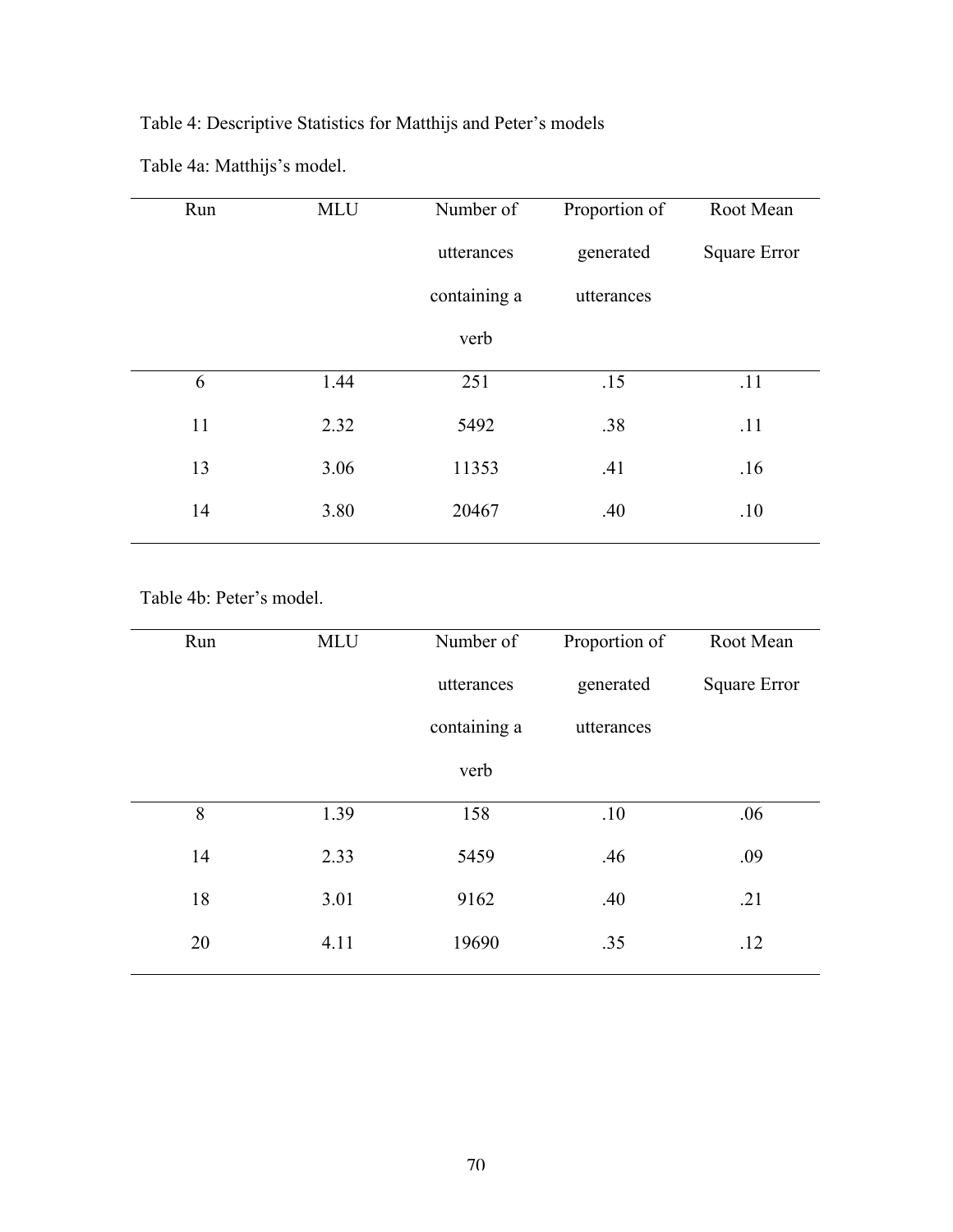|          | Finites | Non-Finites |
|----------|---------|-------------|
| Matthijs | 94      | .91         |
| Peter    | .96     | .93         |

Table 5: Proportion of correct Object-Verb orderings for the model as a

function of finiteness (averaged over developmental phase).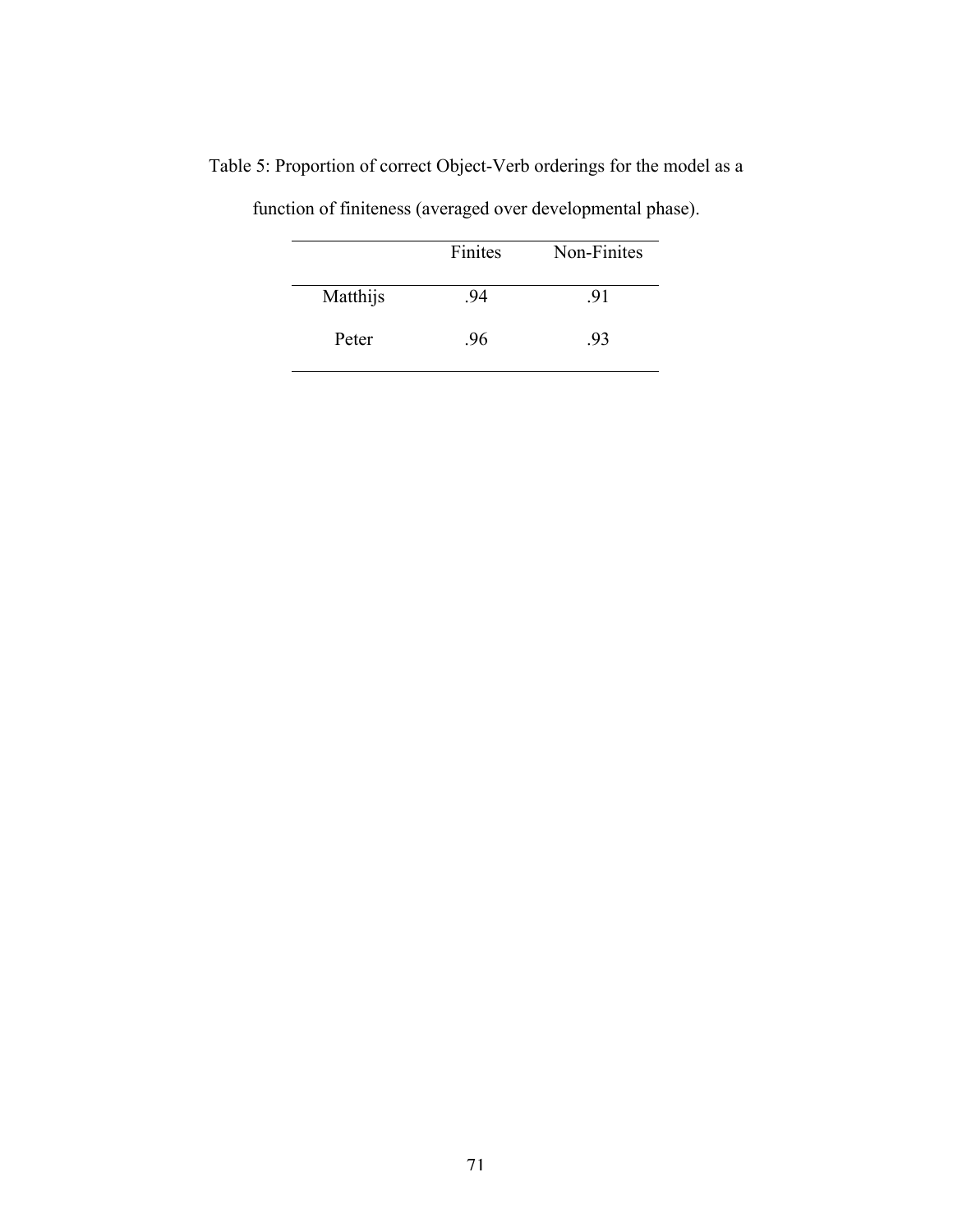|  |  |  | Table 6. Proportion of simple-finite and non-finite utterances with lexical verbs in the |  |  |
|--|--|--|------------------------------------------------------------------------------------------|--|--|
|  |  |  | Dutch models' output that were classified as Stative (as opposed to Eventive).           |  |  |

|          | Finites | Non-Finites |
|----------|---------|-------------|
| Matthijs | 29      | .06         |
| Peter    | 25      | .03         |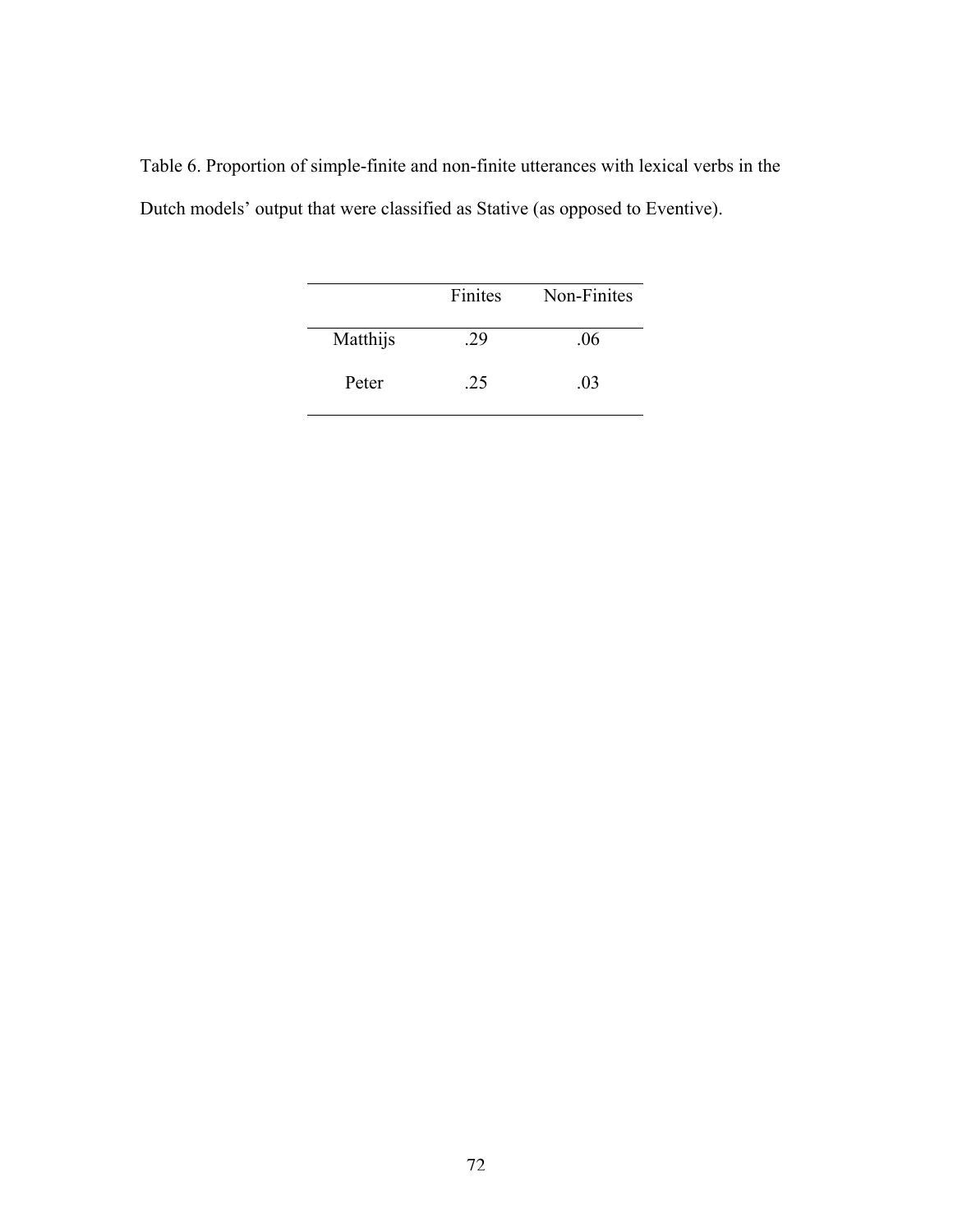Table 7. The proportion of utterances and utterance-final strings including verbs in the Dutch input that would be classified as non-finite, simple-finite, and compound- finite utterances.

|                 | One-word       |                | Two-word Three-word Four-word Five-word |                |                | Complete          |
|-----------------|----------------|----------------|-----------------------------------------|----------------|----------------|-------------------|
|                 | <b>Strings</b> | <b>Strings</b> | <b>Strings</b>                          | <b>Strings</b> | <b>Strings</b> | <b>Utterances</b> |
| Non-finite      | .90            | .77            | .61                                     | .46            | .34            | .17               |
| Simple-finite   | .10            | .18            | .29                                     | .36            | .40            | .44               |
| Compound-finite | .00.           | .04            | .10                                     | .18            | .26            | .39               |

Table 7a: Matthijs' input

Table 7b: Peter's input

|                 | One-word       |                | Two-word Three-word Four-word Five-word |                |                | Complete   |
|-----------------|----------------|----------------|-----------------------------------------|----------------|----------------|------------|
|                 | <b>Strings</b> | <b>Strings</b> | <b>Strings</b>                          | <b>Strings</b> | <b>Strings</b> | Utterances |
| Non-finite      | .87            | .72            | .53                                     | .40            | .30            | .19        |
| Simple-finite   | .13            | .24            | .36                                     | .42            | .45            | .48        |
| Compound-finite | .00.           | .04            | .10                                     | .18            | .24            | .34        |